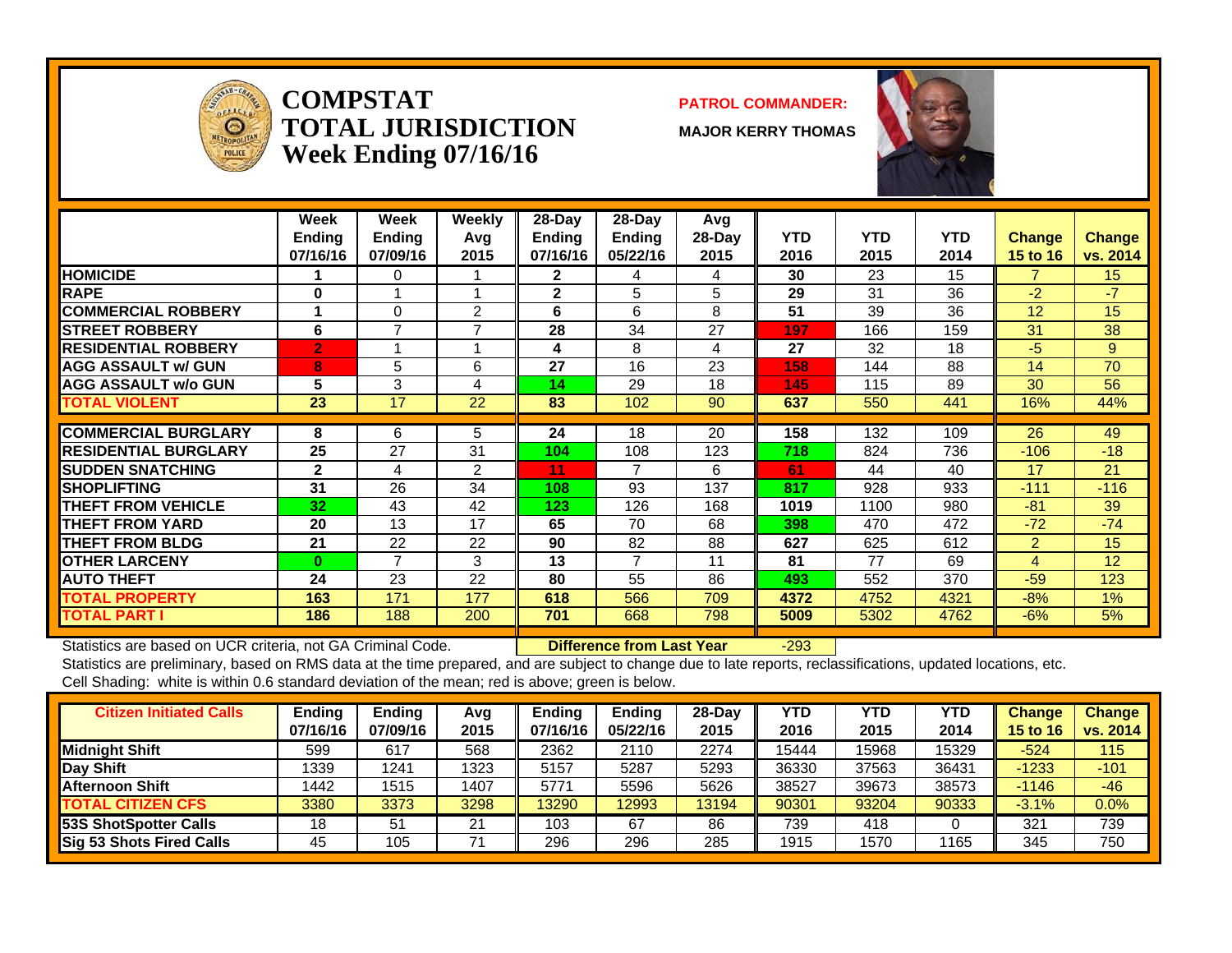

#### **Unincorporated Chatham County PRECINCT COMMANDER: within West Chatham PrecinctWeek Ending 07/16/16**

**CAPT. CARL RAMEY**



|                             | Week<br><b>Ending</b><br>07/16/16 | Week<br><b>Ending</b><br>07/09/16 | <b>Weekly</b><br>Avg<br>2015 | $28$ -Day<br><b>Ending</b><br>07/16/16 | 28-Day<br><b>Ending</b><br>05/22/16 | Avg<br>28-Day<br>2015 | <b>YTD</b><br>2016 | <b>YTD</b><br>2015 | <b>YTD</b><br>2014 | Change<br><b>15 to 16</b> | <b>Change</b><br>vs. 2014 |
|-----------------------------|-----------------------------------|-----------------------------------|------------------------------|----------------------------------------|-------------------------------------|-----------------------|--------------------|--------------------|--------------------|---------------------------|---------------------------|
| <b>HOMICIDE</b>             | 0                                 | 0                                 | 0.0                          | $\bf{0}$                               |                                     | 0.1                   | 3                  | 0                  | $\Omega$           | 3                         | 3                         |
| <b>RAPE</b>                 | $\bf{0}$                          | $\Omega$                          | 0.2                          | $\mathbf{0}$                           | $\Omega$                            | 0.6                   | $\mathbf{2}$       | 4                  | 6                  | $-2$                      | -4                        |
| <b>COMMERCIAL ROBBERY</b>   | 4                                 | $\Omega$                          | 0.1                          | $\overline{2}$                         | $\Omega$                            | 0.4                   | 8                  | $\overline{2}$     | 4                  | 6                         | 4                         |
| <b>ISTREET ROBBERY</b>      | $\bf{0}$                          | $\Omega$                          | 0.2                          | $\bf{0}$                               | 3                                   | 0.9                   | 12                 | 7                  | 4                  | 5                         | 8                         |
| <b>RESIDENTIAL ROBBERY</b>  |                                   |                                   | 0.1                          | $\overline{2}$                         | $\overline{2}$                      | 0.2                   | 6                  | 0                  | $\Omega$           | 6                         | 6                         |
| <b>AGG ASSAULT w/ GUN</b>   | $\overline{2}$                    |                                   | 0.2                          | 5                                      |                                     | 0.6                   | 11                 | 4                  | $\Omega$           | $\overline{7}$            | 11                        |
| <b>AGG ASSAULT w/o GUN</b>  | $\overline{2}$                    | $\bf{0}$                          | 0.3                          | В'                                     | 4                                   | 1.4                   | 15                 | 12                 | 5                  | 3                         | 10                        |
| <b>TOTAL VIOLENT</b>        | 6                                 | 2                                 | 1.1                          | 12                                     | 11                                  | 4.2                   | 57                 | 29                 | 19                 | 97%                       | 200%                      |
| <b>COMMERCIAL BURGLARY</b>  |                                   |                                   | 0.2                          | 4                                      | $\overline{2}$                      | 1.0                   | 13                 | 4                  | 6                  | 9                         |                           |
| <b>RESIDENTIAL BURGLARY</b> | 5                                 | 6                                 | 3.9                          | 12                                     | 17                                  | 15.7                  | 108                | 83                 | 59                 | 25                        | 49                        |
| <b>SUDDEN SNATCHING</b>     | $\bf{0}$                          | $\bf{0}$                          | 0.0                          | $\mathbf{0}$                           | $\Omega$                            | 0.0                   | 3                  | 0                  |                    | 3                         | $\overline{2}$            |
| <b>SHOPLIFTING</b>          | $\mathbf{2}$                      | $\mathbf{0}$                      | 3.3                          | 6                                      | 8                                   | 13.2                  | 58                 | 102                | 4                  | $-44$                     | 54                        |
| <b>THEFT FROM VEHICLE</b>   | 3                                 | $\overline{2}$                    | 3.4                          | 11                                     | 16                                  | 13.7                  | 96                 | 78                 | 70                 | 18                        | 26                        |
| <b>THEFT FROM YARD</b>      | $\mathbf 0$                       | $\bf{0}$                          | 1.4                          | 4                                      | 4                                   | 5.4                   | 27                 | 40                 | 22                 | $-13$                     | 5                         |
| <b>THEFT FROM BLDG</b>      | 3                                 | $\bf{0}$                          | 1.6                          | 6                                      | $\overline{7}$                      | 6.3                   | 43                 | 45                 | 50                 | $-2$                      | $-7$                      |
| <b>OTHER LARCENY</b>        |                                   | $\bf{0}$                          | 0.3                          |                                        | $\Omega$                            | 1.2                   | 5                  | 10                 | 6                  | $-5$                      | $-1$                      |
| <b>AUTO THEFT</b>           | 4                                 | 2                                 | 2.0                          | 13                                     | 4                                   | 8.0                   | 54                 | 44                 | 29                 | 10 <sup>1</sup>           | 25                        |
| <b>TOTAL PROPERTY</b>       | 19                                | 11                                | 16.1                         | 57                                     | 58                                  | 64.4                  | 407                | 406                | 247                | 0%                        | 65%                       |
| <b>TOTAL PART I</b>         | 25                                | 13                                | 17.2                         | 69                                     | 69                                  | 68.7                  | 464                | 435                | 266                | 7%                        | 74%                       |

Statistics are based on UCR criteria, not GA Criminal Code. **Difference from Last Year** 29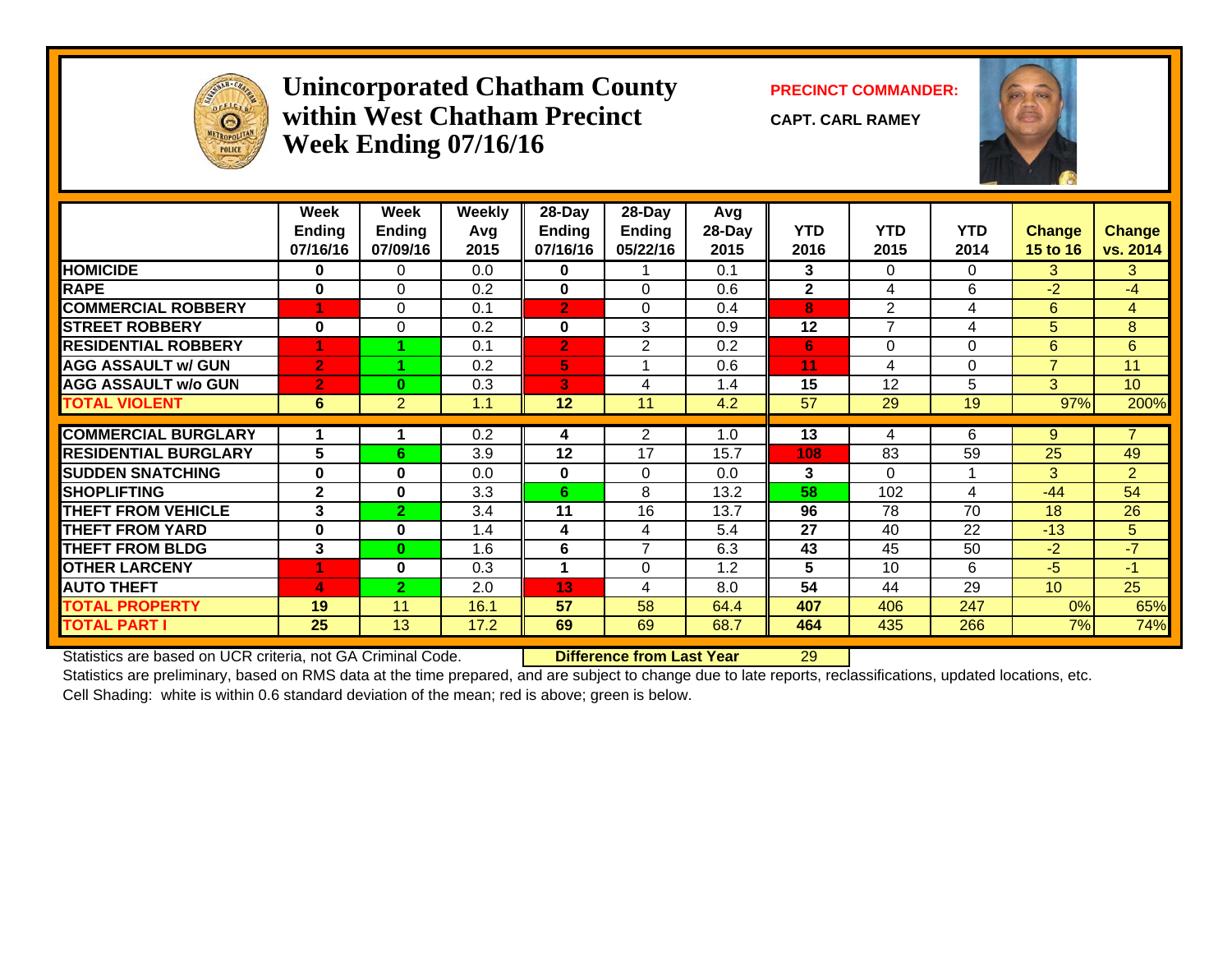

#### **Unincorporated Chatham County PRECINCT COMMANDER: within Islands PrecinctWeek Ending 07/16/16**

**CAPT. JOHN BEST**



|                             | Week<br><b>Ending</b><br>07/16/16 | Week<br><b>Ending</b><br>07/09/16 | Weekly<br>Avq<br>2015 | 28-Day<br><b>Ending</b><br>07/16/16 | $28$ -Day<br><b>Ending</b><br>05/22/16 | Avg<br>28-Day<br>2015 | <b>YTD</b><br>2016 | <b>YTD</b><br>2015 | <b>YTD</b><br>2014 | <b>Change</b><br><b>15 to 16</b> | <b>Change</b><br>vs. 2014 |
|-----------------------------|-----------------------------------|-----------------------------------|-----------------------|-------------------------------------|----------------------------------------|-----------------------|--------------------|--------------------|--------------------|----------------------------------|---------------------------|
| <b>HOMICIDE</b>             | 0                                 | 0                                 | 0.1                   | $\mathbf 0$                         | 0                                      | 0.2                   |                    | $\overline{2}$     |                    | $-1$                             | $\mathbf{0}$              |
| <b>RAPE</b>                 | $\bf{0}$                          | $\Omega$                          | 0.1                   | $\bf{0}$                            | $\Omega$                               | 0.2                   | $\overline{2}$     | 0                  |                    | $\overline{2}$                   |                           |
| <b>COMMERCIAL ROBBERY</b>   | $\bf{0}$                          | $\Omega$                          | 0.2                   | 1                                   | $\Omega$                               | 0.8                   | $\mathbf{2}$       | 3                  | $\Omega$           | $-1$                             | $\overline{2}$            |
| <b>STREET ROBBERY</b>       | $\bf{0}$                          | $\Omega$                          | 0.2                   | $\bf{0}$                            |                                        | 1.0                   | $\mathbf{2}$       | 5                  | 5                  | $-3$                             | $-3$                      |
| <b>RESIDENTIAL ROBBERY</b>  | $\bf{0}$                          | $\Omega$                          | 0.1                   | $\bf{0}$                            | $\Omega$                               | 0.4                   | $\bf{0}$           | 4                  | $\Omega$           | $-4$                             | $\mathbf{0}$              |
| <b>AGG ASSAULT w/ GUN</b>   |                                   | 0                                 | 0.2                   | $\overline{2}$                      | 3                                      | 0.8                   | $\overline{9}$     | 4                  |                    | 5                                | 8                         |
| <b>AGG ASSAULT w/o GUN</b>  | $\bf{0}$                          | $\Omega$                          | 0.2                   | $\bf{0}$                            |                                        | 0.8                   | 4                  | 3                  | 5                  |                                  | $-1$                      |
| <b>TOTAL VIOLENT</b>        |                                   | $\Omega$                          | 1.0                   | $\overline{\mathbf{3}}$             | 5                                      | 4.1                   | 20                 | 21                 | 13                 | $-5%$                            | 54%                       |
|                             |                                   |                                   |                       |                                     |                                        |                       |                    |                    |                    |                                  |                           |
| <b>COMMERCIAL BURGLARY</b>  | 0                                 | 0                                 | 0.1                   | $\mathbf 0$                         | 0                                      | 0.5                   | 5                  | 3                  | 4                  | $\overline{2}$                   |                           |
| <b>RESIDENTIAL BURGLARY</b> | 5                                 |                                   | 2.7                   | 9                                   | 16                                     | 10.9                  | 66                 | 66                 | 61                 | $\Omega$                         | 5                         |
| <b>SUDDEN SNATCHING</b>     | 0                                 | $\Omega$                          | 0.0                   | $\bf{0}$                            | $\Omega$                               | 0.2                   | 3                  | 4                  | 2                  | $\overline{2}$                   | 4                         |
| <b>SHOPLIFTING</b>          | $\overline{2}$                    | 5                                 | 3.9                   | 12                                  | 5                                      | 15.4                  | 91                 | 132                | 5                  | $-41$                            | 86                        |
| <b>THEFT FROM VEHICLE</b>   |                                   |                                   | 2.2                   | $\overline{\mathbf{z}}$             | $\overline{7}$                         | 8.7                   | 50                 | 53                 | 40                 | $-3$                             | 10                        |
| <b>THEFT FROM YARD</b>      | $\bf{0}$                          | $\Omega$                          | 1.0                   | $\mathbf{2}$                        | 5                                      | 3.9                   | 19                 | 28                 | 20                 | $-9$                             | $-1$                      |
| <b>THEFT FROM BLDG</b>      |                                   | $\Omega$                          | 1.3                   | 4                                   | 3                                      | 5.4                   | 33                 | 43                 | 26                 | $-10$                            | $\overline{7}$            |
| <b>OTHER LARCENY</b>        |                                   | $\overline{2}$                    | 0.2                   | 3                                   |                                        | 0.8                   | 15                 | 8                  | 4                  | 7                                | 11                        |
| <b>AUTO THEFT</b>           | 1                                 |                                   | 0.8                   | 3                                   | 5                                      | 3.1                   | 19                 | 18                 | 12                 |                                  | $\overline{7}$            |
| <b>TOTAL PROPERTY</b>       | 11                                | 10                                | 12.2                  | 40                                  | 42                                     | 48.9                  | 301                | 352                | 174                | $-14%$                           | 73%                       |
| <b>TOTAL PART I</b>         | 12                                | 10                                | 13.3                  | 43                                  | 47                                     | 53.1                  | 321                | 373                | 187                | $-14%$                           | 72%                       |

Statistics are based on UCR criteria, not GA Criminal Code. **Difference from Last Year** -52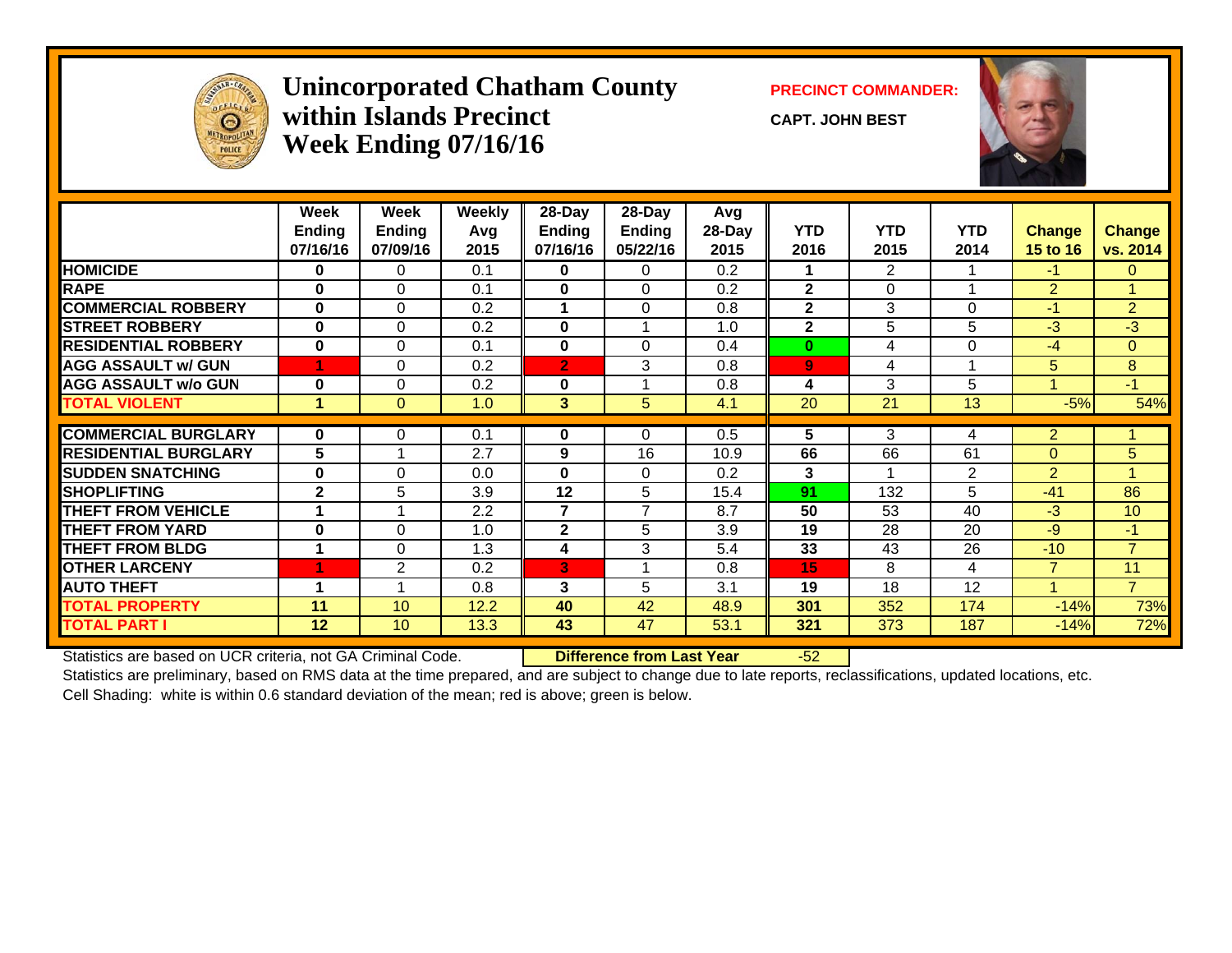

#### **Unincorporated Chatham County within Other Precincts (mostly 4, 89%) PRECINCT COMMANDERS: Week Ending 07/16/16 4 - CAPT. LENNY GUNTHER**



**2 - CAPT. BEN HERRON**

|                             | Week<br><b>Ending</b><br>07/16/16 | Week<br><b>Ending</b><br>07/09/16 | Weekly<br>Avg<br>2015 | $28 - Day$<br><b>Ending</b><br>07/16/16 | $28 - Day$<br>Ending<br>05/22/16 | Avg<br>28-Day<br>2015 | <b>YTD</b><br>2016 | <b>YTD</b><br>2015 | <b>YTD</b><br>2014      | <b>Change</b><br>15 to 16 | <b>Change</b><br>vs. 2014 |
|-----------------------------|-----------------------------------|-----------------------------------|-----------------------|-----------------------------------------|----------------------------------|-----------------------|--------------------|--------------------|-------------------------|---------------------------|---------------------------|
| <b>HOMICIDE</b>             | 0                                 | 0                                 | 0.0                   | 0                                       | 0                                | 0.1                   | $\bf{0}$           | $\Omega$           | $\Omega$                | $\Omega$                  | $\Omega$                  |
| <b>RAPE</b>                 | $\bf{0}$                          | $\Omega$                          | 0.0                   | $\bf{0}$                                | $\Omega$                         | 0.2                   | 0                  |                    | $\Omega$                | $-1$                      | $\Omega$                  |
| <b>COMMERCIAL ROBBERY</b>   | $\bf{0}$                          | $\Omega$                          | 0.0                   | 0                                       | $\Omega$                         | 0.0                   | $\bf{0}$           | 0                  | $\Omega$                | $\mathbf{0}$              | $\mathbf{0}$              |
| <b>STREET ROBBERY</b>       | 0                                 | $\Omega$                          | 0.0                   | $\mathbf{0}$                            | 0                                | 0.1                   | 0                  |                    | $\Omega$                | $-1$                      | $\Omega$                  |
| <b>RESIDENTIAL ROBBERY</b>  | $\bf{0}$                          | $\Omega$                          | 0.0                   | 0                                       | 0                                | 0.0                   | $\bf{0}$           | $\Omega$           | $\Omega$                | $\Omega$                  | $\Omega$                  |
| <b>AGG ASSAULT w/ GUN</b>   | 0                                 | $\Omega$                          | 0.1                   | 0                                       | $\Omega$                         | 0.3                   | 0                  | $\Omega$           | -4                      | $\Omega$                  | $-1$                      |
| <b>AGG ASSAULT w/o GUN</b>  | $\bf{0}$                          | $\Omega$                          | 0.1                   | 0                                       | $\Omega$                         | 0.2                   | 1                  | $\overline{2}$     | $\overline{\mathbf{A}}$ | $-1$                      | $\mathbf{0}$              |
| <b>TOTAL VIOLENT</b>        | $\bf{0}$                          | $\Omega$                          | 0.2                   | $\bf{0}$                                | $\Omega$                         | 0.8                   |                    | $\overline{4}$     | 2                       | $-75%$                    | $-50%$                    |
|                             |                                   |                                   |                       |                                         |                                  |                       |                    |                    |                         |                           |                           |
| <b>COMMERCIAL BURGLARY</b>  | $\bf{0}$                          | 0                                 | 0.0                   | 0                                       | 0                                | 0.1                   | 0                  |                    | $\Omega$                | $-1$                      | $\overline{0}$            |
| <b>RESIDENTIAL BURGLARY</b> | $\bf{0}$                          | $\Omega$                          | 0.7                   | $\mathbf{2}$                            |                                  | 2.9                   | 12                 | 20                 | 10                      | -8                        | $\overline{2}$            |
| <b>SUDDEN SNATCHING</b>     | $\bf{0}$                          | $\Omega$                          | 0.0                   | 0                                       | $\Omega$                         | 0.1                   | $\bf{0}$           | $\Omega$           | $\Omega$                | $\Omega$                  | $\Omega$                  |
| <b>SHOPLIFTING</b>          | 0                                 | $\Omega$                          | 0.0                   | 0                                       | 0                                | 0.0                   | $\overline{2}$     | $\Omega$           | $\Omega$                | $\overline{2}$            | 2                         |
| <b>THEFT FROM VEHICLE</b>   | 0                                 | $\Omega$                          | 0.6                   | 4                                       | $\overline{2}$                   | 2.5                   | 18                 | 9                  | 4                       | 9                         | 14                        |
| <b>THEFT FROM YARD</b>      | 0                                 | $\Omega$                          | 0.3                   |                                         |                                  | 1.1                   | 6                  | 11                 | 9                       | -5                        | $-3$                      |
| <b>THEFT FROM BLDG</b>      | 0                                 |                                   | 0.5                   | $\mathbf{2}$                            |                                  | 1.9                   | 12                 | 9                  | 11                      | 3                         | 1                         |
| <b>OTHER LARCENY</b>        | $\mathbf 0$                       | $\Omega$                          | 0.0                   | 0                                       | 0                                | 0.2                   |                    | 0                  | $\mathbf{2}$            |                           | $-1$                      |
| <b>AUTO THEFT</b>           | $\bf{0}$                          |                                   | 0.1                   |                                         | 0                                | 0.4                   | 3                  | $\overline{2}$     | 4                       |                           | $-1$                      |
| <b>TOTAL PROPERTY</b>       | $\bf{0}$                          | $\overline{2}$                    | 2.3                   | $\overline{7}$                          | 5                                | 9.1                   | 54                 | 52                 | 40                      | 4%                        | 35%                       |
| <b>TOTAL PART I</b>         | $\mathbf{0}$                      | $\overline{2}$                    | 2.5                   | $\overline{7}$                          | 5                                | 10.0                  | 55                 | 56                 | 42                      | $-2%$                     | 31%                       |

Statistics are based on UCR criteria, not GA Criminal Code. **Difference from Last Year** -1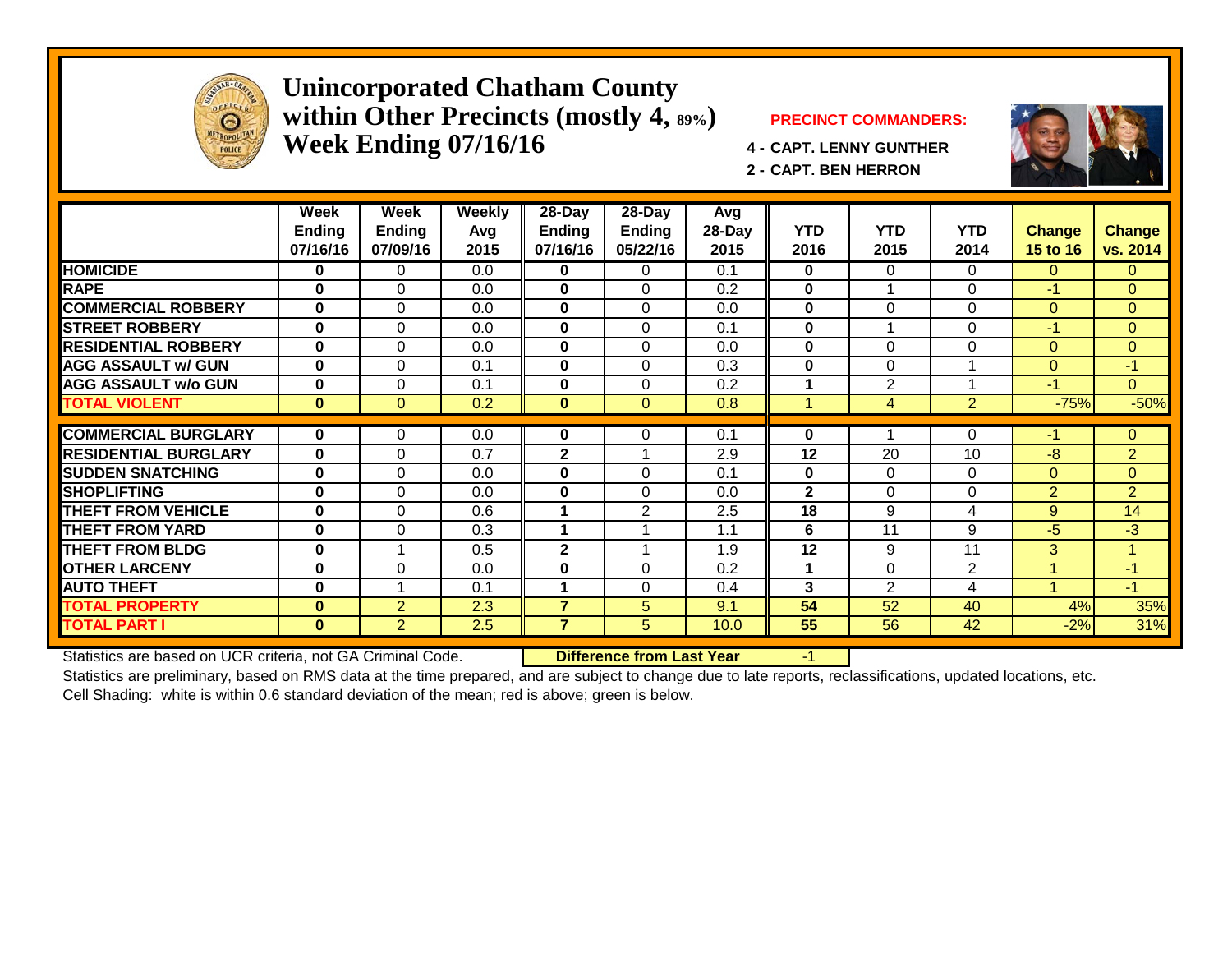

#### **Unincorporated Chatham County PATROL COMMANDER:**  $\bf Total\ Unincorporated$   $\qquad\qquad$   $\qquad\qquad$   $\qquad$   $\qquad$   $\qquad$   $\qquad$   $\qquad$   $\qquad$   $\qquad$   $\qquad$   $\qquad$   $\qquad$   $\qquad$   $\qquad$   $\qquad$   $\qquad$   $\qquad$   $\qquad$   $\qquad$   $\qquad$   $\qquad$   $\qquad$   $\qquad$   $\qquad$   $\qquad$   $\qquad$   $\qquad$   $\qquad$   $\qquad$   $\qquad$   $\qquad$   $\qquad$   $\qquad$   $\qquad$  **Week Ending 07/16/16**



|                             | Week<br><b>Ending</b><br>07/16/16 | Week<br><b>Ending</b><br>07/09/16 | <b>Weekly</b><br>Avg<br>2015 | 28-Day<br>Ending<br>07/16/16 | 28-Day<br>Ending<br>05/22/16 | Avg<br>28-Day<br>2015 | <b>YTD</b><br>2016 | <b>YTD</b><br>2015 | <b>YTD</b><br>2014 | <b>Change</b><br>15 to 16 | <b>Change</b><br>vs. 2014 |
|-----------------------------|-----------------------------------|-----------------------------------|------------------------------|------------------------------|------------------------------|-----------------------|--------------------|--------------------|--------------------|---------------------------|---------------------------|
| <b>HOMICIDE</b>             | 0                                 | 0                                 | 0.1                          | 0                            |                              | 0.4                   | 4                  | $\overline{2}$     |                    | $\overline{2}$            | 3                         |
| <b>RAPE</b>                 | 0                                 | $\Omega$                          | 0.2                          | $\bf{0}$                     | $\Omega$                     | 1.0                   | 4                  | 5                  | 7                  | $-1$                      | $-3$                      |
| <b>COMMERCIAL ROBBERY</b>   |                                   | $\Omega$                          | 0.3                          | 3                            | $\Omega$                     | 1.2                   | 10                 | 5                  | 4                  | 5                         | 6                         |
| <b>STREET ROBBERY</b>       | $\bf{0}$                          | $\Omega$                          | 0.5                          | $\mathbf{0}$                 | 4                            | 2.0                   | 14                 | 13                 | $\Omega$           |                           | 14                        |
| <b>RESIDENTIAL ROBBERY</b>  | 4                                 |                                   | 0.2                          | $\overline{2}$               | $\mathfrak{p}$               | 0.6                   | 6                  | 4                  | $\Omega$           | $\overline{2}$            | 6                         |
| <b>AGG ASSAULT w/ GUN</b>   | 3                                 |                                   | 0.4                          | $\overline{7}$               | 4                            | 1.7                   | 20                 | 8                  | 2                  | 12                        | 18                        |
| <b>AGG ASSAULT w/o GUN</b>  | $\bf{0}$                          | 0                                 | 0.6                          | 3                            | 5                            | 2.4                   | 20                 | 17                 | 11                 | 3                         | 9                         |
| <b>TOTAL VIOLENT</b>        | 5                                 | $\overline{2}$                    | 2.3                          | 15                           | 16                           | 9.2                   | 78                 | 54                 | 25                 | 44%                       | 212%                      |
|                             |                                   |                                   |                              |                              |                              |                       |                    |                    |                    |                           |                           |
| <b>COMMERCIAL BURGLARY</b>  |                                   |                                   | 0.4                          | 4                            | 2                            | 1.6                   | 18                 | 8                  | 10                 | 10                        | 8                         |
| <b>RESIDENTIAL BURGLARY</b> | 10                                | $\overline{7}$                    | 7.4                          | 23                           | 34                           | 29.5                  | 186                | 169                | 130                | 17                        | 56                        |
| <b>SUDDEN SNATCHING</b>     | $\bf{0}$                          | $\Omega$                          | 0.1                          | 0                            | $\Omega$                     | 0.2                   | 6                  |                    | 3                  | 5                         | 3                         |
| <b>SHOPLIFTING</b>          | 4                                 | 5                                 | 7.2                          | 18                           | 13                           | 28.6                  | 151                | 234                | 268                | $-83$                     | $-117$                    |
| THEFT FROM VEHICLE          | 4                                 | 3                                 | 6.2                          | 19                           | 25                           | 24.9                  | 164                | 140                | 114                | 24                        | 50                        |
| <b>THEFT FROM YARD</b>      | $\bf{0}$                          | 0                                 | 2.6                          | $\overline{7}$               | 10                           | 10.4                  | 52                 | 79                 | 51                 | $-27$                     | 1                         |
| <b>THEFT FROM BLDG</b>      | 4                                 |                                   | 3.4                          | 12                           | 11                           | 13.6                  | 88                 | 97                 | 87                 | $-9$                      | 1                         |
| <b>OTHER LARCENY</b>        | $\overline{2}$                    | 2                                 | 0.5                          | 4                            |                              | 2.1                   | 21                 | 18                 | 12                 | 3                         | 9                         |
| <b>AUTO THEFT</b>           | 5                                 | 4                                 | 2.9                          | 17                           | 9                            | 11.4                  | 76                 | 64                 | 45                 | 12                        | $\overline{31}$           |
| <b>TOTAL PROPERTY</b>       | 30                                | 23                                | 30.6                         | 104                          | 105                          | 122.5                 | 762                | 810                | 720                | $-6%$                     | 6%                        |
| <b>TOTAL PART I</b>         | 35                                | 25                                | 32.9                         | 119                          | 121                          | 131.7                 | 840                | 864                | 745                | $-3%$                     | 13%                       |

Statistics are based on UCR criteria, not GA Criminal Code. **Difference from Last Year** -24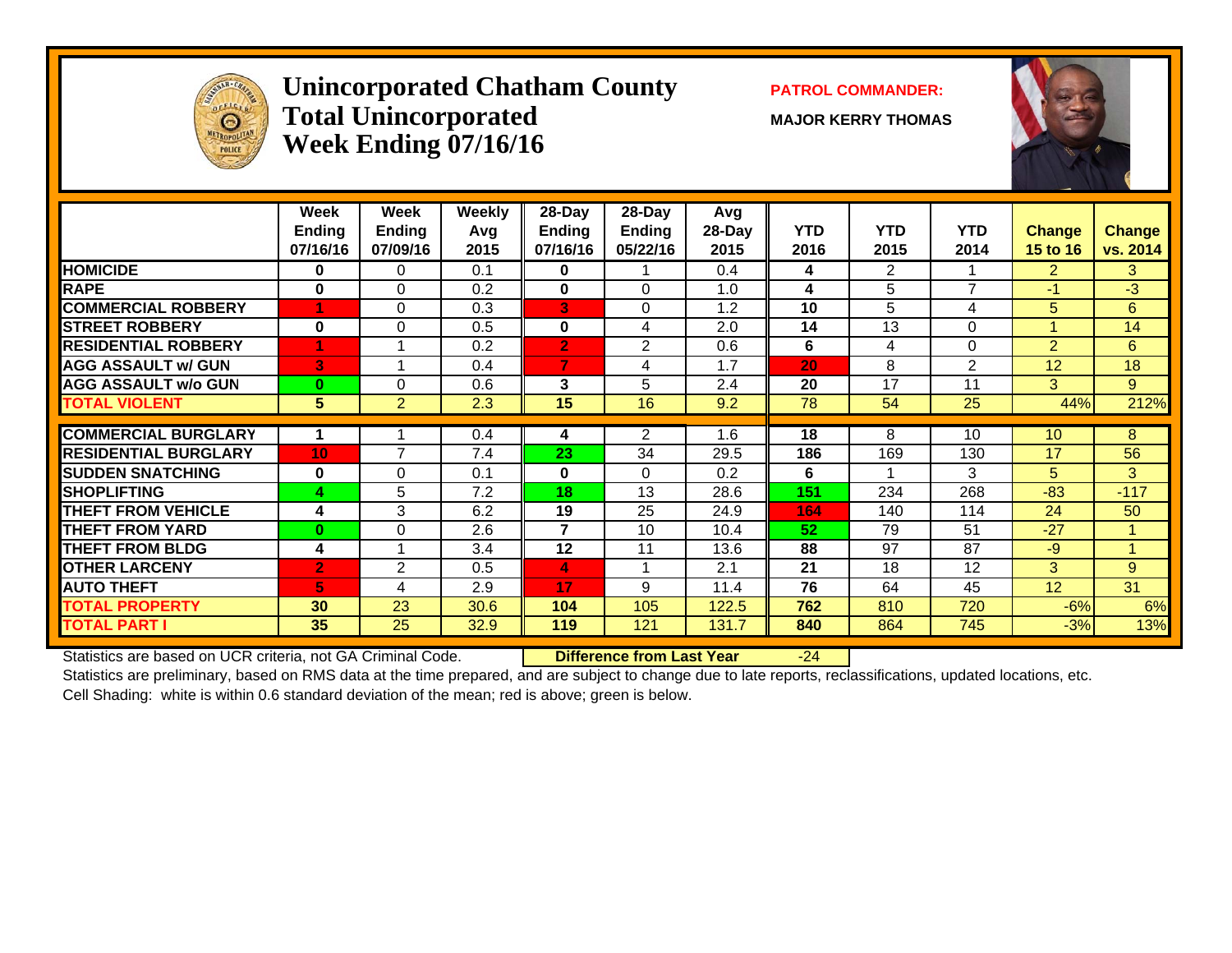

#### **COMPSTATWEST CHATHAM PRECINCTWeek Ending 07/16/16**

**PRECINCT COMMANDER:**

**CAPT. CARL RAMEY**



|                             | Week<br><b>Endina</b><br>07/16/16 | Week<br><b>Ending</b><br>07/09/16 | Weekly<br>Avg<br>2015 | 28-Day<br><b>Ending</b><br>07/16/16 | 28-Day<br>Ending<br>05/22/16 | Avg<br>28-Day<br>2015 | <b>YTD</b><br>2016 | <b>YTD</b><br>2015 | <b>YTD</b><br>2014 | Change<br><b>15 to 16</b> | <b>Change</b><br>vs. 2014 |
|-----------------------------|-----------------------------------|-----------------------------------|-----------------------|-------------------------------------|------------------------------|-----------------------|--------------------|--------------------|--------------------|---------------------------|---------------------------|
| <b>HOMICIDE</b>             | 0                                 | $\Omega$                          | $\Omega$              | 0                                   |                              | 0                     | 3                  | 0                  | $\Omega$           | 3                         | 3                         |
| <b>RAPE</b>                 | $\bf{0}$                          | 0                                 | $\Omega$              | $\bf{0}$                            | 2                            |                       | 7                  | 10                 | 8                  | $-3$                      | $-1$                      |
| <b>COMMERCIAL ROBBERY</b>   | 4                                 | $\Omega$                          | $\Omega$              | $\mathbf{2}$                        |                              |                       | 12                 | $\overline{7}$     | 6                  | 5                         | 6                         |
| <b>STREET ROBBERY</b>       | 1                                 | 2                                 |                       | 5,                                  | 4                            | $\overline{2}$        | 21                 | 14                 | 13                 | $\overline{7}$            | 8                         |
| <b>RESIDENTIAL ROBBERY</b>  |                                   |                                   | $\Omega$              | $\overline{2}$                      | 2                            |                       | 12                 | 5                  | $\overline{7}$     | $\overline{7}$            | 5                         |
| <b>AGG ASSAULT w/ GUN</b>   | $\overline{2}$                    | $\overline{2}$                    |                       | 6                                   | 2                            | $\overline{2}$        | 25                 | 14                 | 8                  | 11                        | 17                        |
| <b>AGG ASSAULT w/o GUN</b>  | $\overline{2}$                    | 0                                 |                       | 3                                   | 6                            | 3                     | 28                 | 26                 | 11                 | $\overline{2}$            | 17                        |
| <b>TOTAL VIOLENT</b>        | $\overline{7}$                    | 5                                 | 3                     | 18                                  | 18                           | 11                    | 108                | 76                 | 53                 | 42%                       | 104%                      |
|                             |                                   |                                   |                       |                                     |                              |                       |                    |                    |                    |                           |                           |
| <b>COMMERCIAL BURGLARY</b>  | $\mathbf{2}$                      | $\overline{2}$                    | $\overline{2}$        | 8                                   | 5                            | 6                     | 37                 | 38                 | 24                 | $-1$                      | 13                        |
| <b>RESIDENTIAL BURGLARY</b> | $\overline{7}$                    | $\overline{\phantom{a}}$          | 7                     | 18                                  | 25                           | 27                    | 166                | 154                | 138                | 12                        | 28                        |
| <b>SUDDEN SNATCHING</b>     | $\bf{0}$                          | 0                                 | 0                     | 1                                   | $\Omega$                     | 0                     | 7                  | 3                  | 3                  | 4                         | 4                         |
| <b>SHOPLIFTING</b>          | 3                                 |                                   | 4                     | 9 <sup>°</sup>                      | 12                           | 16                    | 92                 | 116                | 145                | $-24$                     | $-53$                     |
| <b>THEFT FROM VEHICLE</b>   | 6                                 | 7                                 | 8                     | 24                                  | 27                           | 32                    | 194                | 178                | 166                | 16                        | 28                        |
| <b>THEFT FROM YARD</b>      | $\mathbf{2}$                      |                                   | 3                     | 9                                   | 9                            | 13                    | 63                 | 96                 | 77                 | $-33$                     | $-14$                     |
| <b>THEFT FROM BLDG</b>      | 7                                 | 4                                 | 4                     | 16                                  | 12                           | 16                    | 94                 | 115                | 111                | $-21$                     | $-17$                     |
| <b>OTHER LARCENY</b>        | $\bf{0}$                          |                                   |                       | $\mathbf{2}$                        | $\Omega$                     | 2                     | 12                 | 19                 | 15                 | $-7$                      | $-3$                      |
| <b>AUTO THEFT</b>           | $\overline{7}$                    | 4                                 | 5                     | 20                                  | $\overline{7}$               | 20                    | 103                | 108                | 68                 | -5                        | 35                        |
| <b>TOTAL PROPERTY</b>       | 34                                | 27                                | 33                    | 107                                 | 97                           | 133                   | 768                | 827                | 747                | $-7%$                     | 3%                        |
| <b>TOTAL PART I</b>         | 41                                | 32                                | 36                    | 125                                 | 115                          | 144                   | 876                | 903                | 800                | $-3%$                     | 10%                       |

Statistics are based on UCR criteria, not GA Criminal Code. **Difference from Last Year** -27

| <b>Citizen Initiated Calls</b>  | <b>Week</b><br><b>Ending</b><br>07/16/16 | <b>Week</b><br><b>Ending</b><br>07/09/16 | Weekly<br>Avg<br>2015 | $28$ -Day<br>Ending<br>07/16/16 | $28-Dav$<br><b>Ending</b><br>05/22/16 | Avg<br>$28-Day$<br>2015 | YTD<br>2016 | <b>YTD</b><br>2015 | YTD<br>2014 | <b>Change</b><br>15 to 16 | <b>Change</b><br>vs. 2014 |
|---------------------------------|------------------------------------------|------------------------------------------|-----------------------|---------------------------------|---------------------------------------|-------------------------|-------------|--------------------|-------------|---------------------------|---------------------------|
| <b>Midnight Shift</b>           | 133                                      | 123                                      | 114                   | 508                             | 449                                   | 455                     | 3166        | 3160               | 3069        | 6                         | 97                        |
| Day Shift                       | 305                                      | 298                                      | 282                   | 1190                            | 1191                                  | 1127                    | 8124        | 7949               | 7779        | 175                       | 345                       |
| <b>Afternoon Shift</b>          | 311                                      | 368                                      | 294                   | 1278                            | 1231                                  | 1177                    | 8257        | 8296               | 8150        | $-39$                     | 107                       |
| <b>TOTAL CITIZEN CFS</b>        | 749                                      | 749                                      | 690                   | 2976                            | 2871                                  | 2758                    | 19547       | 19405              | 18998       | 0.7%                      | 2.9%                      |
| 53S ShotSpotter Calls           |                                          |                                          |                       |                                 |                                       |                         |             |                    |             |                           |                           |
| <b>Sig 53 Shots Fired Calls</b> | 15                                       | 13                                       |                       | 46                              | 40                                    | 43                      | 235         | 242                | 166         |                           | 69                        |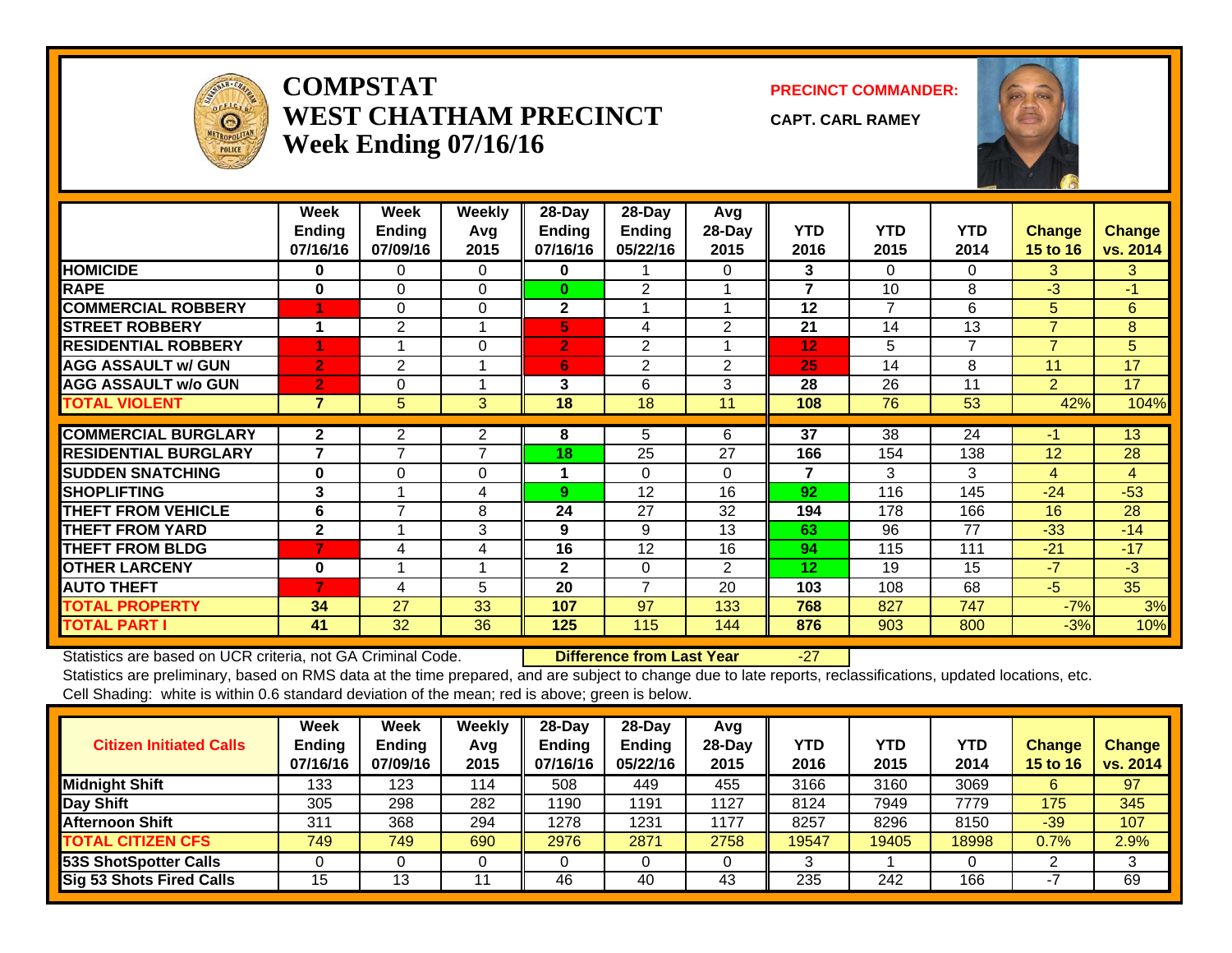# **BEAT 11 West Chatham Precinct Week Ending 07/16/16**



|                             |                | <b>Last 4 Weeks</b> |                |               | 28 Days        | 28 Day  |                |                |              |                |                |
|-----------------------------|----------------|---------------------|----------------|---------------|----------------|---------|----------------|----------------|--------------|----------------|----------------|
|                             | <b>Ending</b>  | <b>Ending</b>       | <b>Ending</b>  | <b>Ending</b> | <b>Ending</b>  | Average | <b>YTD</b>     | <b>YTD</b>     | <b>YTD</b>   | <b>Change</b>  | <b>Change</b>  |
|                             | 06/4/16        | 06/11/16            | 07/09/16       | 07/16/16      | 07/16/16       | 2015    | 2016           | 2015           | 2014         | 15 to 16       | vs. 2014       |
| <b>HOMICIDE</b>             | $\Omega$       | 0                   | $\Omega$       | $\Omega$      | 0              | 0.0     | $\mathbf{0}$   | $\mathbf{0}$   | $\Omega$     | $\Omega$       | $\mathbf{0}$   |
| <b>RAPE</b>                 | $\Omega$       | $\Omega$            | $\Omega$       | 0             | $\Omega$       | 0.1     | 1              | 1              | 0            | $\Omega$       | 1              |
| <b>COMMERCIAL ROBBERY</b>   | $\Omega$       | $\Omega$            | $\mathbf{0}$   | $\Omega$      | $\Omega$       | 0.2     | $\overline{2}$ | $\overline{2}$ | $\Omega$     | $\mathbf{0}$   | $\overline{2}$ |
| <b>STREET ROBBERY</b>       | $\Omega$       | $\Omega$            | $\Omega$       | $\Omega$      | $\Omega$       | 0.3     | $\mathbf{1}$   | $\overline{2}$ | 3            | $-1$           | $-2$           |
| <b>RESIDENTIAL ROBBERY</b>  | $\Omega$       | $\Omega$            | $\mathbf{0}$   | $\Omega$      | $\Omega$       | 0.0     | $\Omega$       | $\Omega$       | 0            | $\Omega$       | $\Omega$       |
| <b>AGG ASSAULT w/ GUN</b>   | 0              | $\Omega$            | $\Omega$       | $\Omega$      | 0              | 0.1     | $\mathbf{1}$   | 1              | 1            | $\Omega$       | $\mathbf{0}$   |
| <b>AGG ASSAULT w/o GUN</b>  | 0              | $\Omega$            | $\mathbf{0}$   | $\Omega$      | $\Omega$       | 0.2     | 3              | 0              | 1            | 3              | $\overline{2}$ |
| <b>TOTAL VIOLENT</b>        | $\mathbf{0}$   | $\Omega$            | $\mathbf{0}$   | $\mathbf{0}$  | $\mathbf{0}$   | 0.8     | 8              | 6              | 5            | 33%            | 60%            |
| <b>COMMERCIAL BURGLARY</b>  |                | $\Omega$            | $\Omega$       |               |                |         |                | 5              |              | $-1$           | $\Omega$       |
|                             | $\mathbf{1}$   |                     |                | 0             | 1              | 1.0     | 4              |                | 4            |                |                |
| <b>RESIDENTIAL BURGLARY</b> | $\Omega$       | 0                   | $\mathbf{0}$   | $\mathbf{1}$  | $\mathbf{1}$   | 1.7     | 8              | 11             | 12           | $-3$           | $-4$           |
| <b>SUDDEN SNATCHING</b>     | $\Omega$       | 0                   | $\Omega$       | $\Omega$      | 0              | 0.0     | $\mathbf{1}$   | 0              | 0            | $\overline{1}$ | $\mathbf{1}$   |
| <b>ISHOPLIFTING</b>         | $\Omega$       | $\Omega$            | $\mathbf{0}$   | $\Omega$      | 0              | 0.2     | $\mathbf{0}$   | $\mathbf{1}$   | $\mathbf{1}$ | $-1$           | $-1$           |
| <b>THEFT FROM VEHICLE</b>   | 1              | $\Omega$            | $\overline{2}$ | 1             | 4              | 3.3     | 22             | 20             | 23           | $\overline{2}$ | $-1$           |
| <b>THEFT FROM YARD</b>      | 0              | $\Omega$            | 1              | 1             | $\overline{2}$ | 1.8     | 12             | 16             | 10           | $-4$           | $\overline{2}$ |
| <b>THEFT FROM BLDG</b>      | $\Omega$       | 0                   | 3              | 1             | 4              | 4.0     | 19             | 33             | 23           | $-14$          | $-4$           |
| <b>OTHER LARCENY</b>        | $\Omega$       | $\Omega$            | $\mathbf{1}$   | 0             | $\mathbf{1}$   | 0.3     | 4              | $\overline{2}$ | 1            | $\overline{2}$ | 3              |
| <b>AUTO THEFT</b>           | $\mathbf 0$    | $\mathbf{1}$        | 0              | 1             | 2              | 3.4     | 15             | 15             | 4            | $\Omega$       | 11             |
| <b>TOTAL PROPERTY</b>       | $\overline{2}$ | $\mathbf{1}$        | $\overline{7}$ | 5             | 15             | 15.6    | 85             | 103            | 78           | $-17%$         | 9%             |
| <b>TOTAL PART I</b>         | 2              | $\mathbf{1}$        | $\overline{7}$ | 5.            | 15             | 16.5    | 93             | 109            | 83           | $-15%$         | 12%            |

 **Difference from Last Year**r -16

Statistics are based on UCR criteria, not GA Criminal Code.

| <b>Shots Fired Calls</b>        | Week<br><b>Ending</b><br>06/4/16 | Week<br><b>Endina</b><br>06/11/16 | Week<br><b>Ending</b> | Week<br>Ending<br>07/09/16   07/16/16   07/16/16 | 28 Days<br><b>Ending</b> | 28 Day<br>Average II<br>2015 | YTD<br>2016 | YTD<br>2015 | YTD<br>2014 | <b>Change</b><br>15 to 16 $\vert$ | <b>Change</b><br>vs. 2014 |
|---------------------------------|----------------------------------|-----------------------------------|-----------------------|--------------------------------------------------|--------------------------|------------------------------|-------------|-------------|-------------|-----------------------------------|---------------------------|
| <b>153S ShotSpotter Calls</b>   |                                  |                                   |                       |                                                  |                          | 0.0                          |             |             |             | 0%                                | 0%                        |
| <b>Sig 53 Shots Fired Calls</b> |                                  |                                   |                       |                                                  |                          | 2.9                          |             | 18          |             | $-50%$                            | $-47%$                    |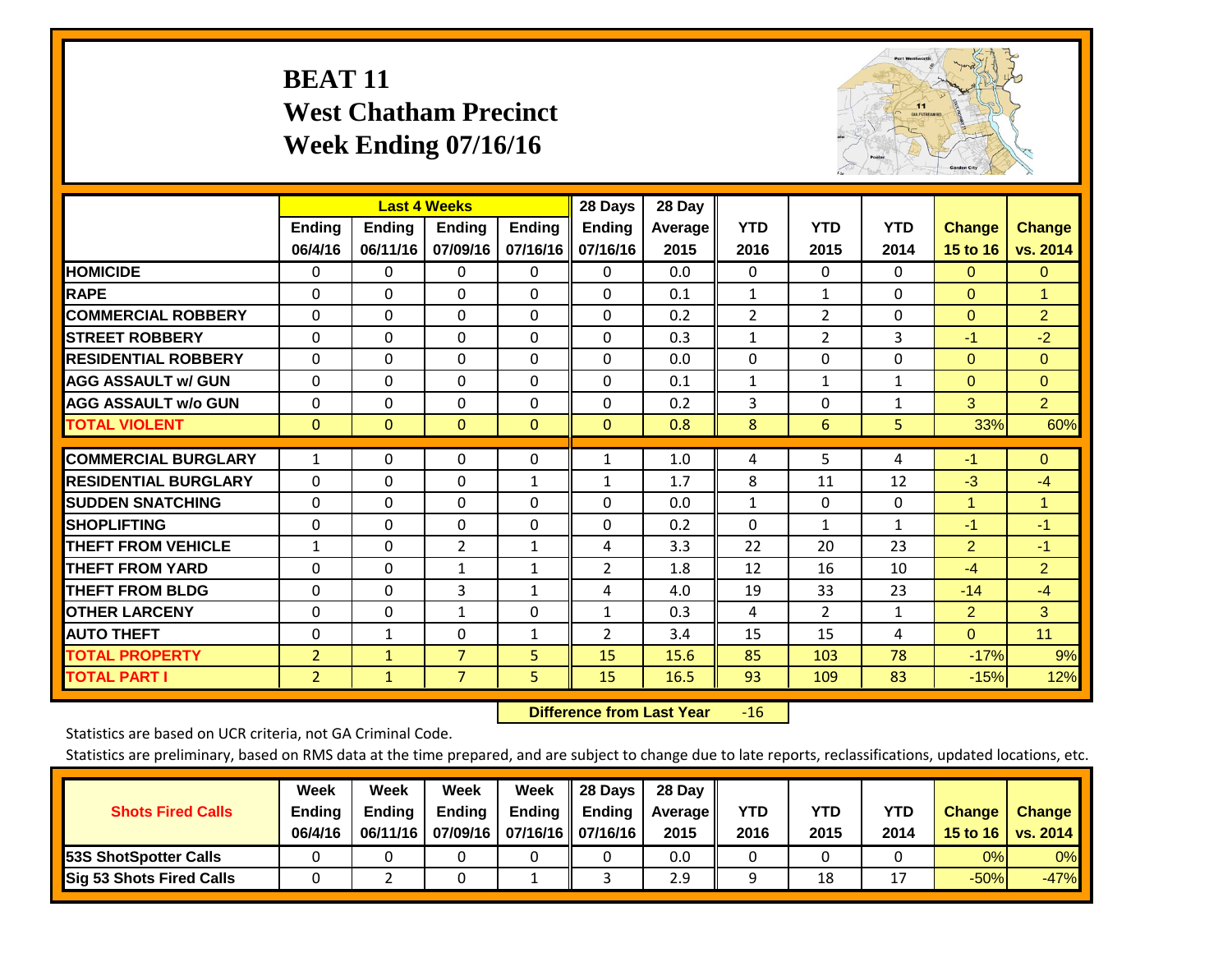# **BEAT 12 West Chatham Precinct Week Ending 07/16/16**



|                             |                |                | <b>Last 4 Weeks</b> |                | 28 Days        | 28 Day  |                |              |                |                |                      |
|-----------------------------|----------------|----------------|---------------------|----------------|----------------|---------|----------------|--------------|----------------|----------------|----------------------|
|                             | <b>Ending</b>  | <b>Ending</b>  | <b>Endina</b>       | <b>Endina</b>  | <b>Endina</b>  | Average | <b>YTD</b>     | <b>YTD</b>   | <b>YTD</b>     | <b>Change</b>  | <b>Change</b>        |
|                             | 06/4/16        | 06/11/16       | 07/09/16            | 07/16/16       | 07/16/16       | 2015    | 2016           | 2015         | 2014           | 15 to 16       | vs. 2014             |
| <b>HOMICIDE</b>             | 0              | $\Omega$       | $\Omega$            | 0              | 0              | 0.0     | 1              | $\Omega$     | 0              | 1              | 1.                   |
| <b>RAPE</b>                 | $\Omega$       | $\Omega$       | $\mathbf{0}$        | 0              | 0              | 0.3     | $\mathbf{1}$   | 3            | 5              | $-2$           | $-4$                 |
| <b>COMMERCIAL ROBBERY</b>   | $\Omega$       | $\Omega$       | $\Omega$            | $\Omega$       | $\Omega$       | 0.2     | 3              | $\mathbf{1}$ | $\mathbf{1}$   | $\overline{2}$ | $\overline{2}$       |
| <b>ISTREET ROBBERY</b>      | $\Omega$       | $\Omega$       | $\Omega$            | $\Omega$       | $\Omega$       | 0.5     | 5              | 3            | $\overline{2}$ | $\overline{2}$ | 3                    |
| <b>RESIDENTIAL ROBBERY</b>  | $\Omega$       | $\Omega$       | $\mathbf{1}$        | $\mathbf{1}$   | $\overline{2}$ | 0.2     | 3              | $\Omega$     | 0              | 3              | 3                    |
| <b>AGG ASSAULT w/ GUN</b>   | $\overline{2}$ | $\Omega$       | $\Omega$            | $\Omega$       | $\overline{2}$ | 0.2     | 5              | $\Omega$     | 0              | 5              | 5                    |
| <b>AGG ASSAULT w/o GUN</b>  | $\mathbf 0$    | 1              | $\Omega$            | 1              | $\overline{2}$ | 0.8     | 5              | 7            | 5              | $-2$           | $\Omega$             |
| <b>TOTAL VIOLENT</b>        | $\overline{2}$ | $\mathbf{1}$   | $\mathbf{1}$        | $\overline{2}$ | 6              | 2.3     | 23             | 14           | 13             | 64%            | 77%                  |
|                             |                |                |                     |                |                |         |                |              |                |                |                      |
| <b>COMMERCIAL BURGLARY</b>  | 2              | $\Omega$       | $\mathbf{0}$        | $\Omega$       | $\overline{2}$ | 0.6     | 4              | 4            | 3              | $\Omega$       | $\blacktriangleleft$ |
| <b>RESIDENTIAL BURGLARY</b> | $\Omega$       | 0              | $\overline{2}$      | $\Omega$       | $\overline{2}$ | 9.7     | 59             | 41           | 38             | 18             | 21                   |
| <b>SUDDEN SNATCHING</b>     | $\Omega$       | 0              | $\Omega$            | $\Omega$       | $\Omega$       | 0.0     | $\overline{2}$ | $\Omega$     | 1              | $\overline{2}$ | $\blacktriangleleft$ |
| <b>SHOPLIFTING</b>          | $\mathbf{1}$   | $\Omega$       | $\Omega$            | $\Omega$       | $\mathbf{1}$   | 2.4     | 19             | 15           | 21             | 4              | $-2$                 |
| <b>THEFT FROM VEHICLE</b>   | 3              | $\overline{2}$ | $\mathbf{1}$        | 3              | 9              | 8.4     | 55             | 55           | 45             | $\Omega$       | 10 <sup>1</sup>      |
| <b>THEFT FROM YARD</b>      | 2              | $\mathbf{1}$   | $\Omega$            | $\mathbf{1}$   | 4              | 3.1     | 15             | 23           | 17             | -8             | $-2$                 |
| <b>THEFT FROM BLDG</b>      | 0              | 1              | $\Omega$            | 3              | 4              | 2.9     | 20             | 20           | 16             | $\Omega$       | $\overline{4}$       |
| <b>OTHER LARCENY</b>        | $\Omega$       | $\Omega$       | $\Omega$            | 0              | 0              | 0.3     | 3              | 4            | 4              | $-1$           | $-1$                 |
| <b>AUTO THEFT</b>           | 0              | 1              | 2                   | 3              | 6              | 4.7     | 29             | 31           | 19             | $-2$           | 10                   |
| <b>TOTAL PROPERTY</b>       | 8              | 5              | 5                   | 10             | 28             | 32.2    | 206            | 193          | 164            | 7%             | 26%                  |
| <b>TOTAL PART I</b>         | 10             | 6              | 6                   | 12             | 34             | 34.5    | 229            | 207          | 177            | 11%            | 29%                  |

 **Difference from Last Year**22

Statistics are based on UCR criteria, not GA Criminal Code.

| <b>Shots Fired Calls</b>        | Week<br><b>Ending</b><br>06/4/16 | Week<br><b>Endina</b><br>06/11/16 | Week<br>Ending | Week<br>Ending<br>07/09/16   07/16/16   07/16/16 | 28 Days<br><b>Ending</b> | 28 Day<br>Average II<br>2015 | YTD<br>2016 | YTD<br>2015 | YTD<br>2014 | <b>Change</b><br>15 to 16 | <b>Change</b><br>vs. 2014 |
|---------------------------------|----------------------------------|-----------------------------------|----------------|--------------------------------------------------|--------------------------|------------------------------|-------------|-------------|-------------|---------------------------|---------------------------|
| <b>153S ShotSpotter Calls</b>   |                                  |                                   |                |                                                  |                          | 0.0                          |             |             |             | 0%                        | 0%                        |
| <b>Sig 53 Shots Fired Calls</b> |                                  |                                   |                |                                                  |                          | 6.2                          | 45          | 38          | 25          | 18%                       | 80%                       |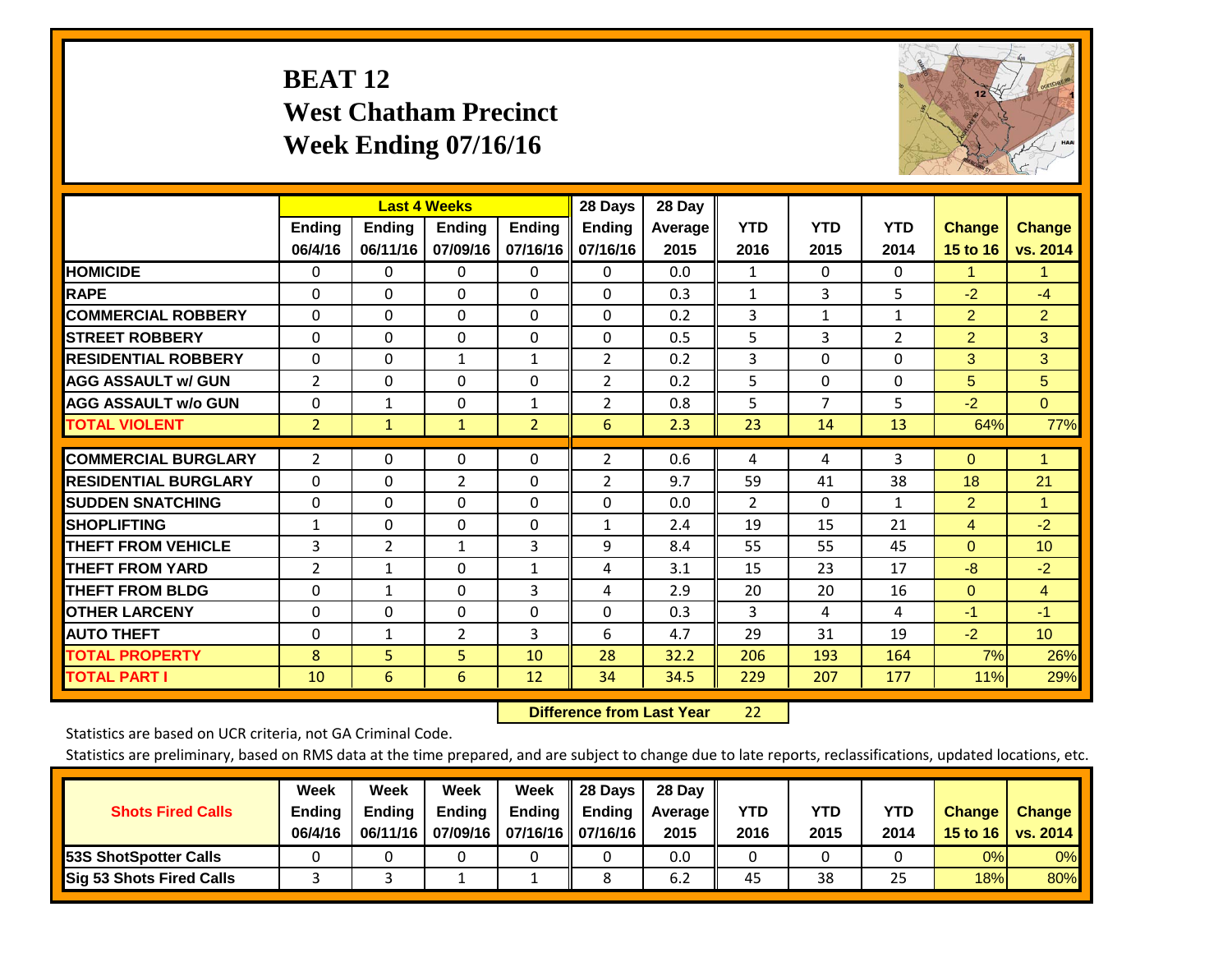# **BEAT 13 West Chatham Precinct Week Ending 07/16/16**



|                             |                          | <b>Last 4 Weeks</b>       |                           |                           | 28 Days                   | 28 Day            |                    |                    |                    |                           |                           |
|-----------------------------|--------------------------|---------------------------|---------------------------|---------------------------|---------------------------|-------------------|--------------------|--------------------|--------------------|---------------------------|---------------------------|
|                             | <b>Ending</b><br>06/4/16 | <b>Ending</b><br>06/11/16 | <b>Endina</b><br>07/09/16 | <b>Endina</b><br>07/16/16 | <b>Endina</b><br>07/16/16 | Average  <br>2015 | <b>YTD</b><br>2016 | <b>YTD</b><br>2015 | <b>YTD</b><br>2014 | <b>Change</b><br>15 to 16 | <b>Change</b><br>vs. 2014 |
| <b>HOMICIDE</b>             | 0                        | 0                         | 0                         | 0                         | 0                         | 0.2               | $\Omega$           | 0                  | 0                  | $\Omega$                  | $\mathbf{0}$              |
| <b>RAPE</b>                 | $\Omega$                 | $\Omega$                  | $\Omega$                  | $\Omega$                  | $\Omega$                  | 0.2               | 3                  | $\mathbf{1}$       | 0                  | $\overline{2}$            | 3                         |
| <b>COMMERCIAL ROBBERY</b>   | $\Omega$                 | $\Omega$                  | $\Omega$                  | $\Omega$                  | $\Omega$                  | 0.2               | $\mathbf{1}$       | 1                  | $\mathbf{1}$       | $\Omega$                  | $\Omega$                  |
| <b>STREET ROBBERY</b>       | $\Omega$                 | $\Omega$                  | $\mathbf{0}$              | 0                         | $\Omega$                  | 0.4               | 3                  | $\overline{2}$     | 4                  | $\blacktriangleleft$      | $-1$                      |
| <b>RESIDENTIAL ROBBERY</b>  | 0                        | $\Omega$                  | $\mathbf{0}$              | $\Omega$                  | 0                         | 0.2               | $\overline{2}$     | $\overline{2}$     | 2                  | $\Omega$                  | $\mathbf{0}$              |
| <b>AGG ASSAULT w/ GUN</b>   | $\Omega$                 | $\Omega$                  | 1                         | $\Omega$                  | $\mathbf{1}$              | 0.7               | 9                  | 5.                 | 3                  | 4                         | 6                         |
| <b>AGG ASSAULT w/o GUN</b>  | $\Omega$                 | 0                         | $\mathbf{0}$              | $\Omega$                  | $\Omega$                  | 0.8               | 6                  | 7                  | $\overline{2}$     | $-1$                      | $\overline{4}$            |
| <b>TOTAL VIOLENT</b>        | $\mathbf{0}$             | $\mathbf{0}$              | $\mathbf{1}$              | $\mathbf{0}$              | $\mathbf{1}$              | 2.8               | 24                 | 18                 | 12                 | 33%                       | 100%                      |
| <b>COMMERCIAL BURGLARY</b>  | $\Omega$                 | 0                         | $\mathbf{0}$              | $\Omega$                  | $\Omega$                  | 2.0               | $\overline{7}$     | 13                 | 9                  | $-6$                      | $-2$                      |
| <b>RESIDENTIAL BURGLARY</b> | $\mathbf{1}$             | $\Omega$                  | $\mathbf{0}$              | $\Omega$                  | $\mathbf{1}$              | 4.0               | 17                 | 26                 | 23                 | $-9$                      | $-6$                      |
| <b>ISUDDEN SNATCHING</b>    | $\Omega$                 | 1                         | $\Omega$                  | $\Omega$                  | $\mathbf{1}$              | 0.3               | 1                  | 3                  | $\mathbf{1}$       | $-2$                      | $\mathbf{0}$              |
| <b>SHOPLIFTING</b>          | $\Omega$                 | $\Omega$                  | $\mathbf{1}$              | $\Omega$                  | $\mathbf{1}$              | 0.5               | 10                 | 4                  | 5                  | 6                         | 5                         |
| <b>THEFT FROM VEHICLE</b>   | 2                        | 1                         | 3                         | $\Omega$                  | 6                         | 5.7               | 34                 | 32                 | 22                 | $\overline{2}$            | 12                        |
| <b>THEFT FROM YARD</b>      | $\mathbf{1}$             | $\Omega$                  | $\Omega$                  | 0                         | 1                         | 2.3               | 11                 | 15                 | 18                 | $-4$                      | $-7$                      |
| <b>THEFT FROM BLDG</b>      | 0                        | $\Omega$                  | $\mathbf{1}$              | $\overline{2}$            | 3                         | 2.0               | 13                 | 16                 | 15                 | $-3$                      | $-2$                      |
| <b>OTHER LARCENY</b>        | $\Omega$                 | $\Omega$                  | $\Omega$                  | $\Omega$                  | 0                         | 0.3               | $\Omega$           | 3                  | 1                  | $-3$                      | $-1$                      |
| <b>AUTO THEFT</b>           | 0                        | 0                         | $\Omega$                  | 0                         | $\Omega$                  | 2.8               | 15                 | 21                 | 13                 | $-6$                      | $\overline{2}$            |
| <b>TOTAL PROPERTY</b>       | 4                        | $\overline{2}$            | 5                         | $\overline{2}$            | 13                        | 19.9              | 108                | 133                | 107                | $-19%$                    | 1%                        |
| <b>TOTAL PART I</b>         | 4                        | $\overline{2}$            | 6                         | $\overline{2}$            | 14                        | 22.7              | 132                | 151                | 119                | $-13%$                    | 11%                       |

 **Difference from Last Year**r -19

Statistics are based on UCR criteria, not GA Criminal Code.

| <b>Shots Fired Calls</b>        | Week<br><b>Ending</b><br>06/4/16 | Week<br><b>Endina</b><br>06/11/16 | Week<br>Ending | Week<br>Ending<br>07/09/16   07/16/16   07/16/16 | 28 Days<br><b>Ending</b> | 28 Day<br>Average II<br>2015 | YTD<br>2016 | YTD<br>2015 | <b>YTD</b><br>2014 | <b>Change</b><br>15 to 16 | <b>Change</b><br>vs. 2014 |
|---------------------------------|----------------------------------|-----------------------------------|----------------|--------------------------------------------------|--------------------------|------------------------------|-------------|-------------|--------------------|---------------------------|---------------------------|
| <b>153S ShotSpotter Calls</b>   |                                  |                                   |                |                                                  |                          | 0.0                          |             |             |                    | 0%                        | 0%                        |
| <b>Sig 53 Shots Fired Calls</b> |                                  |                                   |                |                                                  | 4                        | 10.6                         | 66          | 51          | <b>n</b><br>31     | 29%                       | 113% <b> </b>             |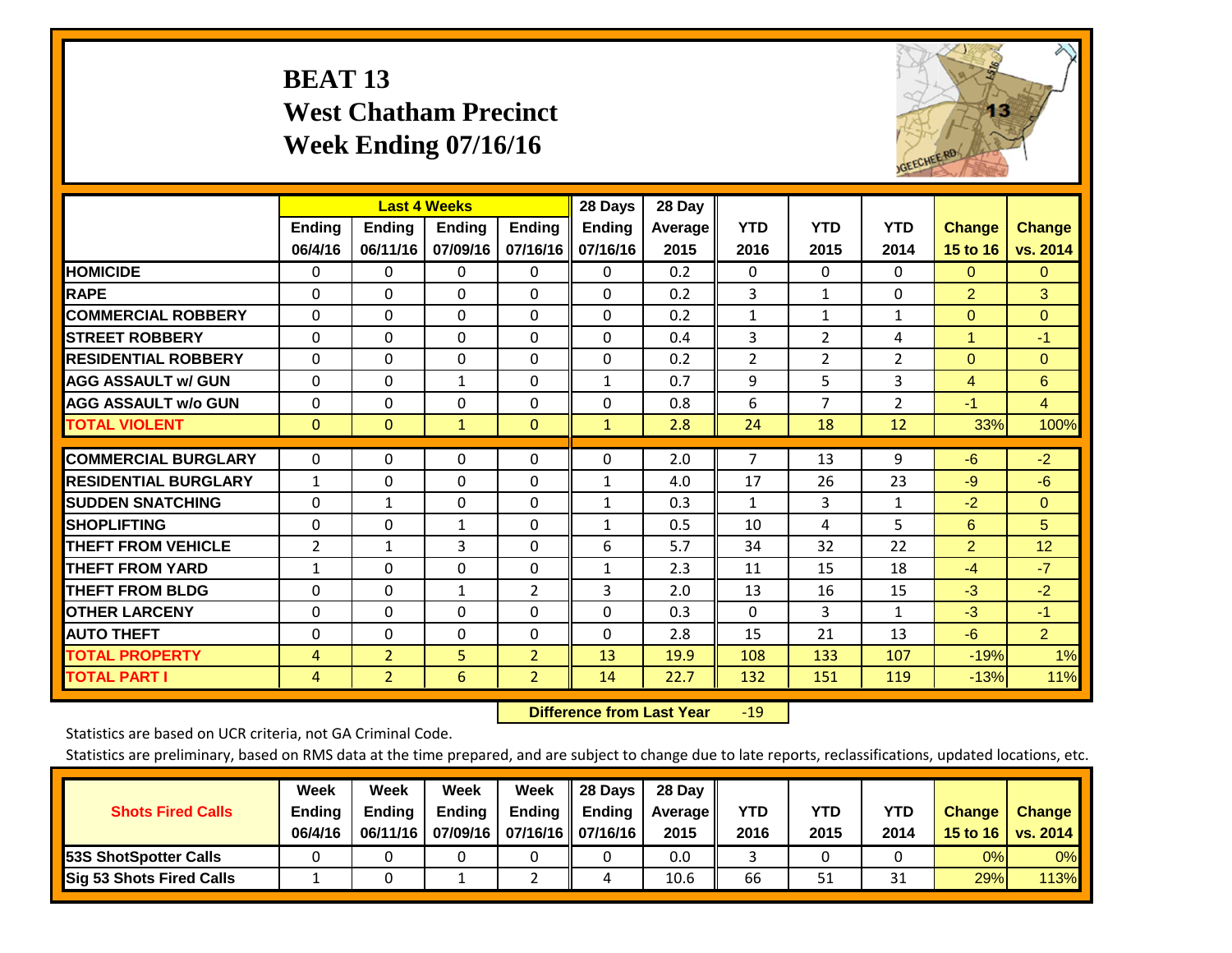# **BEAT 14 West Chatham Precinct Week Ending 07/16/16**



|                             |                | <b>Last 4 Weeks</b> |                |                | 28 Days       | 28 Day         |              |              |              |                      |                |
|-----------------------------|----------------|---------------------|----------------|----------------|---------------|----------------|--------------|--------------|--------------|----------------------|----------------|
|                             | Ending         | Ending              | <b>Ending</b>  | <b>Ending</b>  | <b>Ending</b> | <b>Average</b> | <b>YTD</b>   | <b>YTD</b>   | <b>YTD</b>   | <b>Change</b>        | <b>Change</b>  |
|                             | 06/4/16        | 06/11/16            | 07/09/16       | 07/16/16       | 07/16/16      | 2015           | 2016         | 2015         | 2014         | 15 to 16             | vs. 2014       |
| <b>HOMICIDE</b>             | 0              | 0                   | $\Omega$       | 0              | $\Omega$      | 0.1            | 1            | 0            | 0            | 1.                   | 1.             |
| <b>RAPE</b>                 | $\Omega$       | $\Omega$            | $\Omega$       | $\Omega$       | $\Omega$      | 0.5            | $\Omega$     | 3            | 2            | $-3$                 | $-2$           |
| <b>COMMERCIAL ROBBERY</b>   | $\Omega$       | $\Omega$            | $\Omega$       | 1              | $\mathbf{1}$  | 0.2            | $\mathbf{1}$ | $\Omega$     | $\Omega$     | $\mathbf{1}$         | $\mathbf{1}$   |
| <b>STREET ROBBERY</b>       | $\mathbf{1}$   | $\Omega$            | $\Omega$       | $\Omega$       | $\mathbf{1}$  | 0.1            | 1            | 1            | 1            | $\mathbf{0}$         | $\Omega$       |
| <b>RESIDENTIAL ROBBERY</b>  | $\Omega$       | 0                   | $\mathbf 0$    | $\Omega$       | $\Omega$      | 0.0            | $\mathbf{1}$ | 0            | 2            | $\blacktriangleleft$ | $-1$           |
| <b>AGG ASSAULT w/ GUN</b>   | $\Omega$       | $\Omega$            | $\mathbf{0}$   | $\Omega$       | $\Omega$      | 0.0            | 2            | 0            | $\mathbf{1}$ | $\overline{2}$       | 1              |
| <b>AGG ASSAULT w/o GUN</b>  | $\Omega$       | $\Omega$            | $\Omega$       | $\mathbf{1}$   | $\mathbf{1}$  | 0.1            | 5            | $\mathbf{1}$ | $\Omega$     | $\overline{4}$       | 5 <sup>5</sup> |
| <b>TOTAL VIOLENT</b>        | $\mathbf{1}$   | $\mathbf{0}$        | $\overline{0}$ | $\overline{2}$ | 3             | 0.9            | 11           | 5            | 6            | 120%                 | 83%            |
|                             |                |                     |                |                |               |                |              |              |              |                      |                |
| <b>COMMERCIAL BURGLARY</b>  | $\Omega$       | $\Omega$            | 0              | 0              | $\Omega$      | 0.7            | 5            | 5            | 1            | $\mathbf{0}$         | 4              |
| <b>RESIDENTIAL BURGLARY</b> | $\Omega$       | $\Omega$            | $\overline{2}$ | 4              | 6             | 3.5            | 32           | 25           | 17           | $\overline{7}$       | 15             |
| <b>ISUDDEN SNATCHING</b>    | $\Omega$       | 0                   | $\Omega$       | $\Omega$       | $\Omega$      | 0.0            | $\mathbf{1}$ | 0            | $\Omega$     | 1                    | 1.             |
| <b>SHOPLIFTING</b>          | $\Omega$       | 1                   | $\Omega$       | $\Omega$       | $\mathbf{1}$  | 0.6            | 6            | 3            | 8            | 3                    | $-2$           |
| <b>THEFT FROM VEHICLE</b>   | $\Omega$       | $\Omega$            | 0              | $\Omega$       | $\Omega$      | 4.4            | 18           | 28           | 31           | $-10$                | $-13$          |
| <b>THEFT FROM YARD</b>      | $\Omega$       | $\Omega$            | $\Omega$       | $\Omega$       | $\Omega$      | 2.1            | 10           | 13           | 3            | $-3$                 | $\overline{7}$ |
| <b>THEFT FROM BLDG</b>      | $\Omega$       | 0                   | $\mathbf{0}$   | $\Omega$       | $\Omega$      | 2.7            | 9            | 17           | 20           | -8                   | $-11$          |
| <b>OTHER LARCENY</b>        | $\Omega$       | 1                   | $\mathbf{0}$   | $\Omega$       | $\mathbf{1}$  | 0.8            | 3            | 6            | 3            | $-3$                 | $\Omega$       |
| <b>AUTO THEFT</b>           | $\overline{2}$ | $\mathbf{1}$        | $\overline{2}$ | 1              | 6             | 3.5            | 16           | 16           | 13           | $\Omega$             | 3              |
| <b>TOTAL PROPERTY</b>       | $\overline{2}$ | 3                   | 4              | 5              | 14            | 18.2           | 100          | 113          | 96           | $-12%$               | 4%             |
| <b>TOTAL PART I</b>         | $\overline{3}$ | $\overline{3}$      | $\overline{4}$ | $\overline{7}$ | 17            | 19.1           | 111          | 118          | 102          | $-6%$                | 9%             |

 **Difference from Last Year**‐7

Statistics are based on UCR criteria, not GA Criminal Code.

| <b>Shots Fired Calls</b>        | Week<br><b>Ending</b><br>06/4/16 | Week<br><b>Endina</b><br>06/11/16 | Week<br>Ending | Week<br>Ending<br>07/09/16   07/16/16   07/16/16 | 28 Days<br><b>Ending</b> | 28 Day<br>Average II<br>2015 | YTD<br>2016 | YTD<br>2015 | YTD<br>2014 | <b>Change</b><br>15 to 16 | <b>Change</b><br>vs. 2014 |
|---------------------------------|----------------------------------|-----------------------------------|----------------|--------------------------------------------------|--------------------------|------------------------------|-------------|-------------|-------------|---------------------------|---------------------------|
| <b>153S ShotSpotter Calls</b>   |                                  |                                   |                |                                                  |                          | 0.1                          |             |             |             | 0%                        | 0%                        |
| <b>Sig 53 Shots Fired Calls</b> |                                  |                                   |                |                                                  |                          | 8.4                          |             | 50          | 44          | $-88%$                    | $-86%$                    |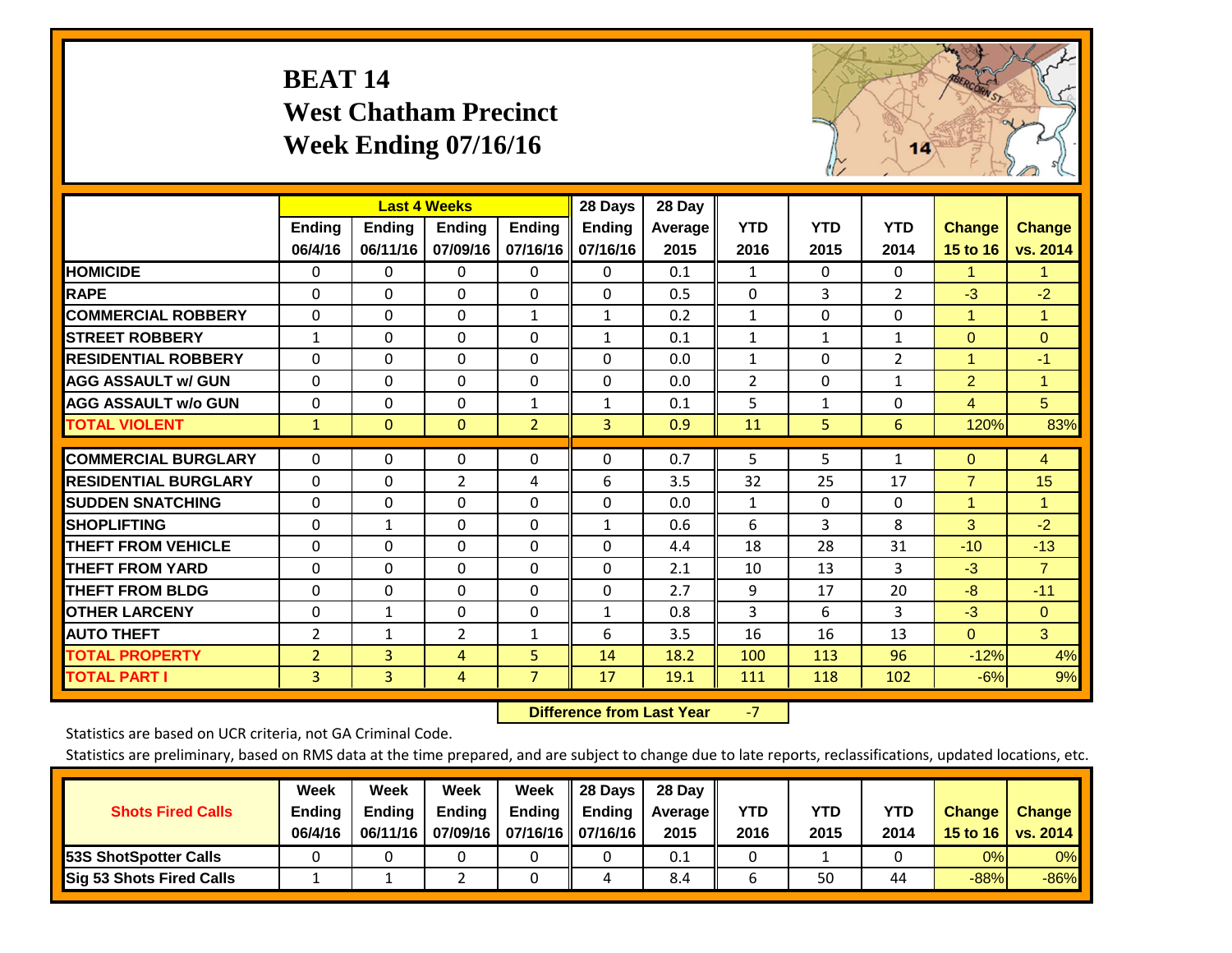# **BEAT 15 West Chatham Precinct Week Ending 07/16/16**



|                             |               |               | <b>Last 4 Weeks</b> |                | 28 Days        | 28 Day  |                |                |                |                |                |
|-----------------------------|---------------|---------------|---------------------|----------------|----------------|---------|----------------|----------------|----------------|----------------|----------------|
|                             | <b>Ending</b> | <b>Ending</b> | <b>Endina</b>       | <b>Ending</b>  | <b>Endina</b>  | Average | <b>YTD</b>     | <b>YTD</b>     | <b>YTD</b>     | <b>Change</b>  | <b>Change</b>  |
|                             | 06/4/16       | 06/11/16      | 07/09/16            | 07/16/16       | 07/16/16       | 2015    | 2016           | 2015           | 2014           | 15 to 16       | vs. 2014       |
| <b>HOMICIDE</b>             | 0             | 0             | $\Omega$            | 0              | 0              | 0.0     | 1              | $\Omega$       | 0              | 1              | 1              |
| <b>RAPE</b>                 | 0             | $\Omega$      | $\Omega$            | $\Omega$       | $\Omega$       | 0.2     | $\mathbf{1}$   | $\overline{2}$ | $\mathbf{1}$   | $-1$           | $\Omega$       |
| <b>COMMERCIAL ROBBERY</b>   | $\Omega$      | $\mathbf{1}$  | $\Omega$            | $\mathbf{0}$   | $\mathbf{1}$   | 0.2     | 4              | $\Omega$       | $\Omega$       | 4              | 4              |
| <b>ISTREET ROBBERY</b>      | $\mathbf{1}$  | $\Omega$      | $\overline{2}$      | $\mathbf{1}$   | 4              | 0.5     | $\overline{7}$ | 4              | 2              | 3              | 5              |
| <b>RESIDENTIAL ROBBERY</b>  | $\Omega$      | 0             | $\mathbf{0}$        | 0              | $\Omega$       | 0.1     | 3              | 1              | 2              | $\overline{2}$ | 1              |
| <b>AGG ASSAULT w/ GUN</b>   | $\Omega$      | 0             | $\mathbf{1}$        | $\mathbf{1}$   | $\overline{2}$ | 1.0     | 5              | 8              | 3              | $-3$           | $\overline{2}$ |
| <b>AGG ASSAULT w/o GUN</b>  | $\Omega$      | 0             | $\mathbf{0}$        | $\Omega$       | $\Omega$       | 0.5     | $\overline{7}$ | 5              | $\overline{2}$ | $\overline{2}$ | 5              |
| <b>TOTAL VIOLENT</b>        | $\mathbf{1}$  | $\mathbf{1}$  | 3                   | $\overline{2}$ | $\overline{7}$ | 2.4     | 28             | 20             | 10             | 40%            | 180%           |
|                             |               |               |                     |                |                |         |                |                |                |                |                |
| <b>COMMERCIAL BURGLARY</b>  | $\Omega$      | 1             | 1                   | 1              | 3              | 1.5     | 9              | 10             | 3              | $-1$           | 6              |
| <b>RESIDENTIAL BURGLARY</b> | 2             | 1             | 1                   | 2              | 6              | 5.1     | 32             | 29             | 37             | 3              | $-5$           |
| <b>SUDDEN SNATCHING</b>     | 0             | 0             | $\mathbf{0}$        | $\mathbf{0}$   | $\Omega$       | 0.0     | $\overline{2}$ | $\Omega$       | 1              | $\overline{2}$ | 1              |
| <b>SHOPLIFTING</b>          | 0             | 0             | $\Omega$            | 1              | 1              | 0.8     | 14             | $\overline{2}$ | 5              | 12             | 9              |
| <b>THEFT FROM VEHICLE</b>   | $\Omega$      | 0             | $\mathbf{0}$        | 2              | 2              | 4.5     | 23             | 18             | 18             | 5              | 5              |
| <b>THEFT FROM YARD</b>      | $\Omega$      | $\Omega$      | $\Omega$            | $\mathbf{0}$   | $\Omega$       | 0.9     | $\overline{7}$ | 7              | 15             | $\mathbf{0}$   | $-8$           |
| <b>THEFT FROM BLDG</b>      | 1             | 1             | $\Omega$            | $\mathbf{1}$   | 3              | 1.5     | 14             | 6              | 11             | 8              | 3              |
| <b>OTHER LARCENY</b>        | $\Omega$      | $\Omega$      | $\Omega$            | $\Omega$       | $\Omega$       | 0.0     | $\overline{2}$ | $\Omega$       | 3              | $\overline{2}$ | $-1$           |
| <b>AUTO THEFT</b>           | 0             | $\mathbf{1}$  | $\Omega$            | $\mathbf 0$    | 1              | 3.0     | 12             | 15             | 10             | $-3$           | $\overline{2}$ |
| <b>TOTAL PROPERTY</b>       | 3             | 4             | $\overline{2}$      | $\overline{7}$ | 16             | 17.3    | 115            | 87             | 103            | 32%            | 12%            |
| <b>TOTAL PART I</b>         | 4             | 5             | 5.                  | 9              | 23             | 19.6    | 143            | 107            | 113            | 34%            | 27%            |

 **Difference from Last Year**r 36

Statistics are based on UCR criteria, not GA Criminal Code.

| <b>Shots Fired Calls</b>        | Week<br><b>Ending</b><br>06/4/16 | Week<br><b>Endina</b><br>06/11/16 | Week<br>Ending | Week<br>Ending<br>07/09/16   07/16/16   07/16/16 | 28 Days<br><b>Ending</b> | 28 Day<br>Average II<br>2015 | YTD<br>2016 | YTD<br>2015 | YTD<br>2014 | <b>Change</b><br>15 to 16 | <b>Change</b><br>vs. 2014 |
|---------------------------------|----------------------------------|-----------------------------------|----------------|--------------------------------------------------|--------------------------|------------------------------|-------------|-------------|-------------|---------------------------|---------------------------|
| <b>153S ShotSpotter Calls</b>   |                                  |                                   |                |                                                  |                          | 0.0                          |             |             |             | 0%                        | 0%                        |
| <b>Sig 53 Shots Fired Calls</b> |                                  |                                   |                |                                                  | 17                       | 9.7                          | 67          | 60          | 36          | 12%                       | 86%                       |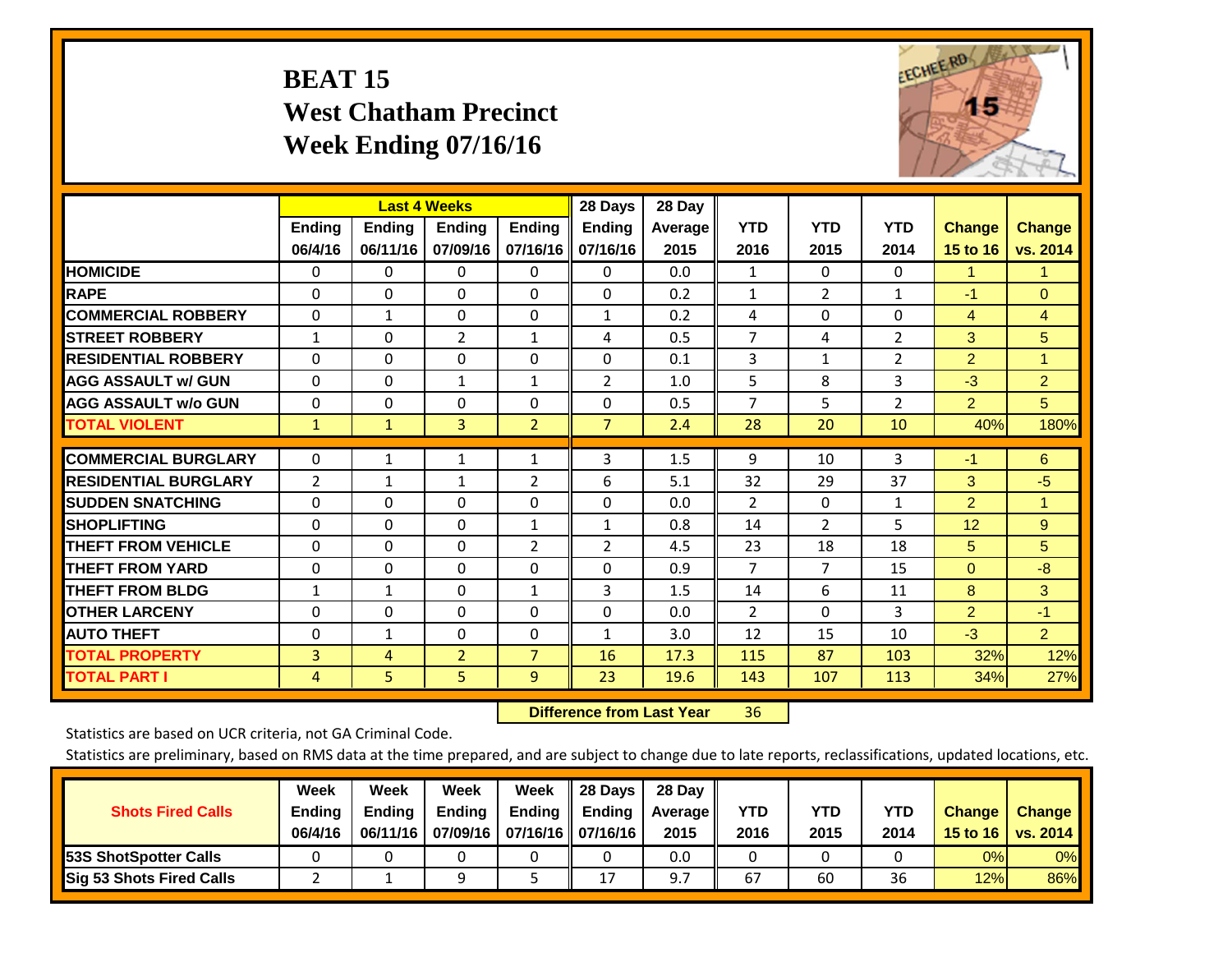# **BEAT 16 West Chatham Precinct Week Ending 07/16/16**



|                             |                | <b>Last 4 Weeks</b> |               |                | 28 Days        | 28 Day  |                |                |                |                |                |
|-----------------------------|----------------|---------------------|---------------|----------------|----------------|---------|----------------|----------------|----------------|----------------|----------------|
|                             | <b>Ending</b>  | <b>Ending</b>       | <b>Endina</b> | <b>Ending</b>  | <b>Ending</b>  | Average | <b>YTD</b>     | <b>YTD</b>     | <b>YTD</b>     | <b>Change</b>  | <b>Change</b>  |
|                             | 06/4/16        | 06/11/16            | 07/09/16      | 07/16/16       | 07/16/16       | 2015    | 2016           | 2015           | 2014           | 15 to 16       | vs. 2014       |
| <b>HOMICIDE</b>             | 0              | 0                   | $\Omega$      | 0              | 0              | 0.0     | $\mathbf{0}$   | 0              | 0              | $\mathbf{0}$   | $\mathbf{0}$   |
| <b>RAPE</b>                 | 0              | $\Omega$            | $\Omega$      | $\Omega$       | $\Omega$       | 0.1     | 1              | $\Omega$       | $\Omega$       | 1              | 1              |
| <b>COMMERCIAL ROBBERY</b>   | $\Omega$       | 0                   | $\Omega$      | 0              | $\Omega$       | 0.3     | $\mathbf{1}$   | 3              | 4              | $-2$           | $-3$           |
| <b>ISTREET ROBBERY</b>      | $\Omega$       | $\Omega$            | $\Omega$      | $\Omega$       | $\Omega$       | 0.4     | 4              | $\overline{2}$ | $\mathbf{1}$   | $\overline{2}$ | 3              |
| <b>RESIDENTIAL ROBBERY</b>  | $\Omega$       | $\Omega$            | $\Omega$      | $\mathbf{0}$   | $\Omega$       | 0.2     | 3              | 2              | 1              | $\overline{1}$ | $\overline{2}$ |
| <b>AGG ASSAULT w/ GUN</b>   | $\Omega$       | $\Omega$            | $\Omega$      | $\mathbf{1}$   | 1              | 0.1     | 3              | $\Omega$       | $\Omega$       | 3              | 3              |
| <b>AGG ASSAULT w/o GUN</b>  | 0              | 0                   | $\Omega$      | 0              | $\Omega$       | 0.6     | $\overline{2}$ | 6              | 1              | $-4$           | $\mathbf{1}$   |
| <b>TOTAL VIOLENT</b>        | $\Omega$       | $\Omega$            | $\mathbf{0}$  | $\mathbf{1}$   | $\mathbf{1}$   | 1.7     | 14             | 13             | $\overline{7}$ | 8%             | 100%           |
| <b>COMMERCIAL BURGLARY</b>  | $\Omega$       | $\Omega$            | 1             | 1              | 2              | 0.5     | 8              | 1              | 4              | $\overline{7}$ | 4              |
|                             |                |                     |               |                |                |         |                |                |                |                |                |
| <b>RESIDENTIAL BURGLARY</b> | $\Omega$       | 0                   | 2             | $\mathbf{0}$   | 2              | 3.4     | 18             | 22             | 11             | $-4$           | $\overline{7}$ |
| <b>SUDDEN SNATCHING</b>     | 0              | 0                   | $\mathbf{0}$  | $\mathbf{0}$   | 0              | 0.0     | $\Omega$       | $\Omega$       | $\Omega$       | $\Omega$       | $\mathbf{0}$   |
| <b>SHOPLIFTING</b>          | 1              | $\overline{2}$      | $\Omega$      | $\overline{2}$ | 5.             | 11.4    | 43             | 91             | 105            | $-48$          | $-62$          |
| <b>THEFT FROM VEHICLE</b>   | $\Omega$       | $\overline{2}$      | $\mathbf{1}$  | 0              | 3              | 5.3     | 42             | 25             | 27             | 17             | 15             |
| <b>THEFT FROM YARD</b>      | 0              | $\overline{2}$      | $\Omega$      | 0              | $\overline{2}$ | 2.6     | 8              | 22             | 14             | $-14$          | $-6$           |
| <b>THEFT FROM BLDG</b>      | $\overline{2}$ | $\Omega$            | $\Omega$      | $\mathbf{0}$   | $\overline{2}$ | 2.8     | 19             | 23             | 26             | $-4$           | $-7$           |
| <b>OTHER LARCENY</b>        | 0              | 0                   | $\Omega$      | $\Omega$       | $\Omega$       | 0.4     | $\Omega$       | 4              | 3              | $-4$           | $-3$           |
| <b>AUTO THEFT</b>           | 2              | $\mathbf{1}$        | 0             | 2              | 5              | 3.0     | 16             | 10             | 9              | 6              | $\overline{7}$ |
| <b>TOTAL PROPERTY</b>       | 5              | $\overline{7}$      | 4             | 5              | 21             | 29.4    | 154            | 198            | 199            | $-22%$         | $-23%$         |
| <b>TOTAL PART I</b>         | 5.             | $\overline{7}$      | 4             | 6              | 22             | 31.1    | 168            | 211            | 206            | $-20%$         | $-18%$         |

 **Difference from Last Year**‐43

Statistics are based on UCR criteria, not GA Criminal Code.

| <b>Shots Fired Calls</b>        | Week<br><b>Ending</b><br>06/4/16 | Week<br><b>Endina</b><br>06/11/16 | Week<br>Ending | Week<br>Ending<br>07/09/16   07/16/16   07/16/16 | 28 Days<br><b>Ending</b> | 28 Day<br>Average II<br>2015 | YTD<br>2016 | YTD<br>2015 | YTD<br>2014 | <b>Change</b><br>15 to 16 | <b>Change</b><br>vs. 2014 |
|---------------------------------|----------------------------------|-----------------------------------|----------------|--------------------------------------------------|--------------------------|------------------------------|-------------|-------------|-------------|---------------------------|---------------------------|
| <b>153S ShotSpotter Calls</b>   |                                  |                                   |                |                                                  |                          | 0.0                          |             |             |             | 0%                        | 0%                        |
| <b>Sig 53 Shots Fired Calls</b> |                                  |                                   |                |                                                  | 10                       | 5.2                          | 42          | 25          | 1.          | 68%                       | 223%                      |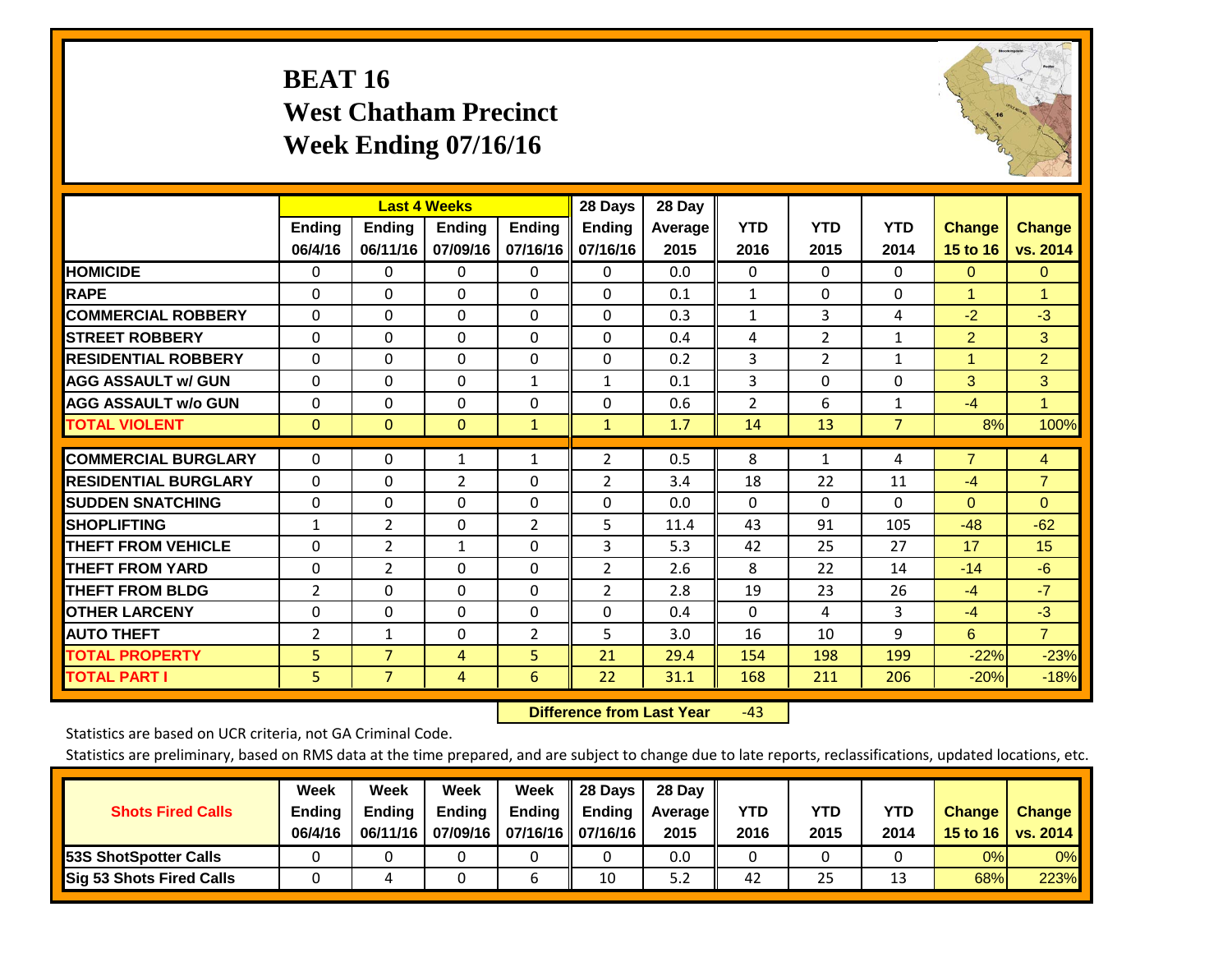

#### **COMPSTATDOWNTOWN PRECINCTWeek Ending 07/16/16**

**PRECINCT COMMANDER:**

**CAPT. JOY GELLATLY**



|                             | Week<br>Ending<br>07/16/16 | Week<br><b>Ending</b><br>07/09/16 | <b>Weekly</b><br>Avg<br>2015 | 28-Day<br><b>Ending</b><br>07/16/16 | $28$ -Day<br><b>Ending</b><br>05/22/16 | Avg<br>28-Day<br>2015 | <b>YTD</b><br>2016 | <b>YTD</b><br>2015 | <b>YTD</b><br>2014 | <b>Change</b><br>15 to 16 | <b>Change</b><br>vs. 2014 |
|-----------------------------|----------------------------|-----------------------------------|------------------------------|-------------------------------------|----------------------------------------|-----------------------|--------------------|--------------------|--------------------|---------------------------|---------------------------|
| <b>HOMICIDE</b>             | 0                          | 0                                 | 0                            | 0                                   | 0                                      |                       | 3                  | 2                  | 2                  |                           |                           |
| <b>RAPE</b>                 | $\bf{0}$                   |                                   | $\Omega$                     |                                     |                                        |                       | 4                  | 7                  | 6                  | $-3$                      | $-2$                      |
| <b>COMMERCIAL ROBBERY</b>   | $\bf{0}$                   | $\Omega$                          | $\Omega$                     | 1                                   | $\Omega$                               |                       | 4                  | 4                  | 3                  | $\overline{0}$            | $\overline{A}$            |
| <b>STREET ROBBERY</b>       | $\mathbf{2}$               | 4                                 | 2                            | 15                                  | 12                                     | 9                     | 88                 | 57                 | 39                 | 31                        | 49                        |
| <b>RESIDENTIAL ROBBERY</b>  | $\bf{0}$                   | $\Omega$                          | $\Omega$                     | $\bf{0}$                            | 2                                      |                       | 3                  | 6                  |                    | $-3$                      | $\overline{2}$            |
| <b>AGG ASSAULT w/ GUN</b>   |                            |                                   |                              | 8                                   | 3                                      | 4                     | 42                 | 24                 | 16                 | 18                        | 26                        |
| <b>AGG ASSAULT w/o GUN</b>  | $\mathbf{0}$               | $\Omega$                          |                              |                                     | $\overline{\phantom{a}}$               | 4                     | 28                 | 25                 | 24                 | 3                         | $\overline{4}$            |
| <b>TOTAL VIOLENT</b>        | 3                          | 6                                 | 5                            | 26                                  | 25                                     | 21                    | 172                | 125                | 91                 | 38%                       | 89%                       |
| <b>COMMERCIAL BURGLARY</b>  |                            |                                   |                              |                                     |                                        |                       |                    | 13                 | 19                 |                           |                           |
|                             |                            |                                   |                              | 3                                   | 3                                      | 2                     | 25                 |                    |                    | 12                        | 6                         |
| <b>RESIDENTIAL BURGLARY</b> | $\bf{0}$                   | 4                                 | 3                            | 16                                  | 5                                      | 11                    | 75                 | 72                 | 58                 | 3                         | 17                        |
| <b>SUDDEN SNATCHING</b>     |                            |                                   |                              | 3                                   | 5                                      | 3                     | 28                 | 21                 | 14                 | $\overline{7}$            | 14                        |
| <b>SHOPLIFTING</b>          | 8                          | 3                                 | 5                            | 18                                  | 18                                     | 19                    | 100                | 123                | 129                | $-23$                     | $-29$                     |
| <b>THEFT FROM VEHICLE</b>   | 10                         | 11                                | 8                            | 27                                  | 28                                     | 32                    | 277                | 217                | 264                | 60                        | 13                        |
| <b>THEFT FROM YARD</b>      | 4                          | 4                                 | 4                            | 12                                  | 20                                     | 17                    | 104                | 106                | 126                | $-2$                      | $-22$                     |
| <b>THEFT FROM BLDG</b>      | 2                          | 6                                 | 4                            | 15                                  | 11                                     | 18                    | 149                | 119                | 144                | 30                        | 5                         |
| <b>OTHER LARCENY</b>        | $\bf{0}$                   | $\Omega$                          | $\Omega$                     | $\mathbf{2}$                        |                                        | $\overline{2}$        | 16                 | 11                 | 9                  | 5                         | $\overline{7}$            |
| <b>AUTO THEFT</b>           | 4                          |                                   | 4                            | 13                                  | 12                                     | 16                    | 99                 | 99                 | 62                 | $\Omega$                  | 37                        |
| <b>TOTAL PROPERTY</b>       | 30                         | 31                                | 30                           | 109                                 | 103                                    | 119                   | 873                | 781                | 825                | 12%                       | 6%                        |
| <b>TOTAL PART I</b>         | 33                         | 37                                | 35                           | 135                                 | 128                                    | 139                   | 1045               | 906                | 916                | 15%                       | 14%                       |

Statistics are based on UCR criteria, not GA Criminal Code. **Difference from Last Year** 139

| <b>Citizen Initiated Calls</b> | Week<br><b>Ending</b><br>07/16/16 | Week<br><b>Ending</b><br>07/09/16 | Weekly<br>Avg<br>2015 | 28-Dav<br><b>Ending</b><br>07/16/16 | $28$ -Dav<br><b>Ending</b><br>05/22/16 | Avg<br>$28-Dav$<br>2015 | YTD<br>2016 | YTD<br>2015 | <b>YTD</b><br>2014 | Change<br><b>15 to 16</b> | <b>Change</b><br>vs. 2014 |
|--------------------------------|-----------------------------------|-----------------------------------|-----------------------|-------------------------------------|----------------------------------------|-------------------------|-------------|-------------|--------------------|---------------------------|---------------------------|
| <b>Midnight Shift</b>          | 125                               | 135                               | 121                   | 498                                 | 438                                    | 484                     | 3291        | 3362        | 3300               | $-71$                     | -9                        |
| Day Shift                      | 236                               | 201                               | 233                   | 872                                 | 938                                    | 931                     | 6216        | 6722        | 6347               | $-506$                    | $-131$                    |
| <b>Afternoon Shift</b>         | 262                               | 279                               | 252                   | 1049                                | 991                                    | 1010                    | 6788        | 7187        | 6931               | $-399$                    | $-143$                    |
| <b>TOTAL CITIZEN CFS</b>       | 623                               | 615                               | 606                   | 2419                                | 2367                                   | 2425                    | 16295       | 17271       | 16577              | $-5.7%$                   | $-1.7%$                   |
| 53S ShotSpotter Calls          |                                   | 16                                | 6                     | 36                                  | 25                                     | 25                      | 242         | 122         |                    | 120                       | 242                       |
| Sig 53 Shots Fired Calls       |                                   | 14                                | 10                    | 46                                  | 61                                     | 38                      | 321         | 199         | 183                | 122                       | 138                       |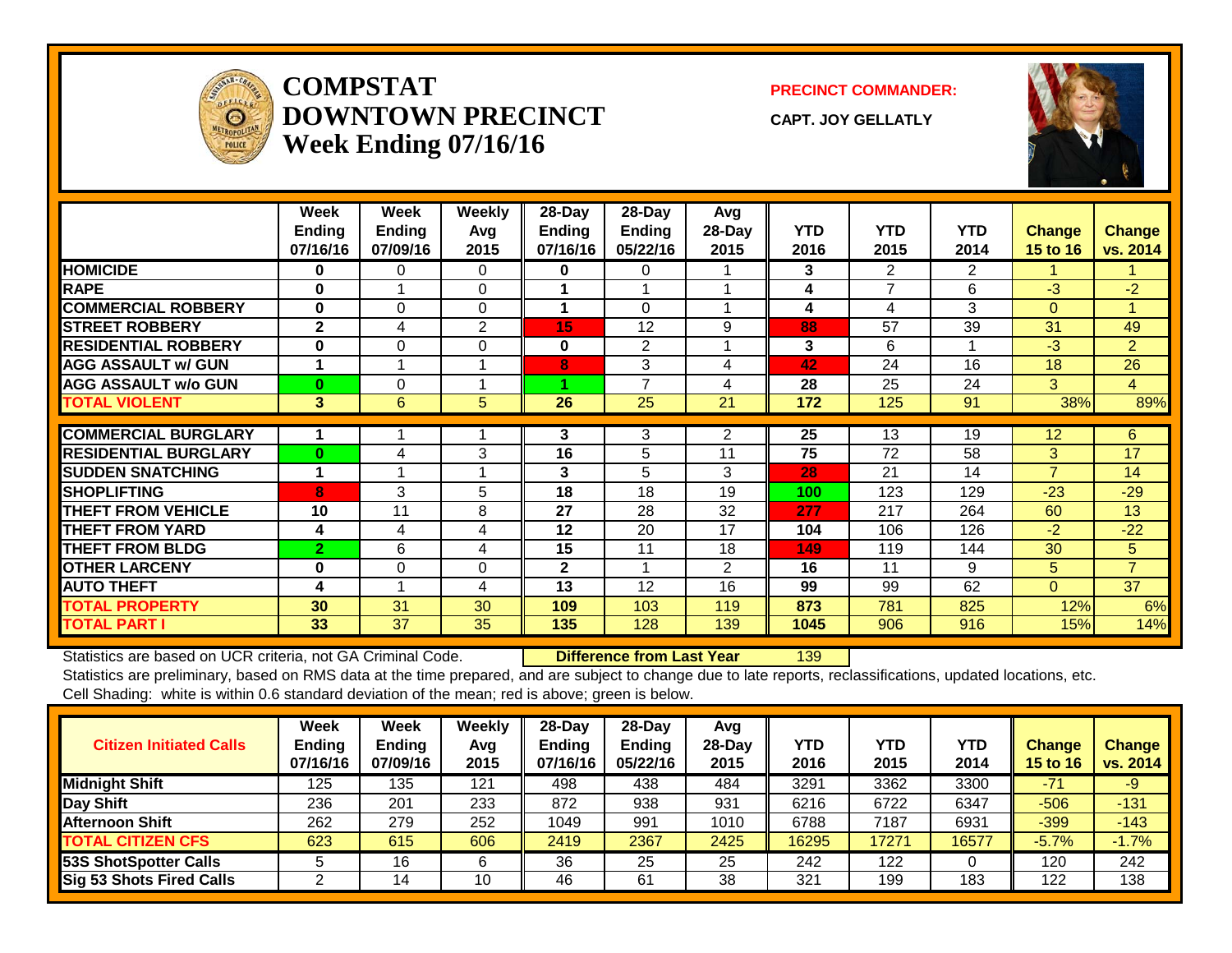# **BEAT 21 Downtown Precinct Week Ending 07/16/16**



|                             |                | <b>Last 4 Weeks</b> |               |                | 28 Days        | 28 Day  |                |              |                |                      |                 |
|-----------------------------|----------------|---------------------|---------------|----------------|----------------|---------|----------------|--------------|----------------|----------------------|-----------------|
|                             | <b>Ending</b>  | <b>Ending</b>       | <b>Ending</b> | <b>Ending</b>  | <b>Ending</b>  | Average | <b>YTD</b>     | <b>YTD</b>   | <b>YTD</b>     | <b>Change</b>        | <b>Change</b>   |
|                             | 06/4/16        | 06/11/16            | 07/09/16      | 07/16/16       | 07/16/16       | 2015    | 2016           | 2015         | 2014           | 15 to 16             | vs. 2014        |
| <b>HOMICIDE</b>             | 0              | 0                   | $\mathbf{0}$  | $\Omega$       | $\Omega$       | 0.2     | $\overline{2}$ | $\Omega$     | 1              | $\overline{2}$       | 1.              |
| <b>RAPE</b>                 | 0              | $\Omega$            | $\mathbf{0}$  | $\Omega$       | $\Omega$       | 0.2     | $\Omega$       | $\mathbf{1}$ | 1              | $-1$                 | $-1$            |
| <b>COMMERCIAL ROBBERY</b>   | $\mathbf{1}$   | $\Omega$            | $\Omega$      | $\Omega$       | $\mathbf{1}$   | 0.2     | 3              | 1            | $\mathbf{1}$   | $\overline{2}$       | $\overline{2}$  |
| <b>STREET ROBBERY</b>       | $\Omega$       | $\Omega$            | $\Omega$      | $\Omega$       | $\Omega$       | 1.0     | 6              | 8            | 5              | $-2$                 | $\mathbf{1}$    |
| <b>RESIDENTIAL ROBBERY</b>  | $\Omega$       | 0                   | $\Omega$      | $\mathbf{0}$   | $\Omega$       | 0.2     | $\Omega$       | 3            | 0              | $-3$                 | $\mathbf{0}$    |
| <b>AGG ASSAULT w/ GUN</b>   | $\mathbf{1}$   | $\Omega$            | $\Omega$      | $\Omega$       | $\mathbf{1}$   | 1.3     | 8              | 8            | $\overline{2}$ | $\mathbf{0}$         | 6               |
| <b>AGG ASSAULT w/o GUN</b>  | $\Omega$       | 0                   | $\mathbf{0}$  | $\mathbf{0}$   | 0              | 0.7     | 8              | 6            | 7              | $\overline{2}$       | $\mathbf{1}$    |
| <b>TOTAL VIOLENT</b>        | $\overline{2}$ | $\mathbf{0}$        | $\mathbf{0}$  | $\mathbf{0}$   | $\overline{2}$ | 3.8     | 27             | 27           | 17             | 0%                   | 59%             |
| <b>COMMERCIAL BURGLARY</b>  | $\Omega$       | 0                   | 0             | 0              | $\Omega$       | 0.3     | $\mathbf{1}$   | $\mathbf{1}$ | 6              | $\mathbf{0}$         | $-5$            |
| <b>RESIDENTIAL BURGLARY</b> | 0              | 1                   | $\mathbf{0}$  | $\mathbf{0}$   | 1              | 3.4     | 12             | 26           | 17             | $-14$                | $-5$            |
| <b>ISUDDEN SNATCHING</b>    | $\Omega$       | 0                   | $\mathbf{0}$  | $\mathbf{0}$   | $\Omega$       | 0.1     | $\mathbf{1}$   | 1            | $\mathbf{1}$   | $\mathbf{0}$         | $\Omega$        |
| <b>SHOPLIFTING</b>          | $\Omega$       | $\Omega$            | $\Omega$      | $\overline{2}$ | 2              | 2.1     | 8              | 13           | 11             | $-5$                 | $-3$            |
| <b>THEFT FROM VEHICLE</b>   | $\Omega$       | 0                   | $\mathbf{1}$  | $\mathbf{0}$   | $\mathbf{1}$   | 3.5     | 13             | 34           | 13             | $-21$                | $\Omega$        |
| <b>THEFT FROM YARD</b>      | $\Omega$       | $\Omega$            | $\Omega$      | 1              | $\mathbf{1}$   | 1.0     | 9              | 6            | 8              | 3                    | $\overline{1}$  |
| <b>THEFT FROM BLDG</b>      | $\Omega$       | $\Omega$            | 1             | $\mathbf{0}$   | $\mathbf{1}$   | 2.1     | 13             | 14           | 19             | $-1$                 | $-6$            |
| <b>OTHER LARCENY</b>        | 0              | 0                   | $\Omega$      | $\mathbf{0}$   | 0              | 0.1     | $\mathbf{1}$   | 1            | 0              | $\Omega$             | $\blacksquare$  |
| <b>AUTO THEFT</b>           | $\mathbf{1}$   | 0                   | 1             | 0              | 2              | 3.4     | 19             | 18           | $\overline{7}$ | $\blacktriangleleft$ | 12 <sub>2</sub> |
| <b>TOTAL PROPERTY</b>       | 1              | $\mathbf{1}$        | 3             | 3              | 8              | 16.0    | 77             | 114          | 82             | $-32%$               | $-6%$           |
| <b>TOTAL PART I</b>         | 3              | $\mathbf{1}$        | 3             | $\overline{3}$ | 10             | 19.7    | 104            | 141          | 99             | $-26%$               | 5%              |

 **Difference from Last Year**‐37

Statistics are based on UCR criteria, not GA Criminal Code.

| <b>Shots Fired Calls</b>        | Week<br><b>Ending</b><br>06/4/16 | Week<br><b>Endina</b><br>06/11/16 | Week<br>Ending | Week<br>Ending<br>07/09/16   07/16/16   07/16/16 | 28 Days<br><b>Ending</b> | 28 Day<br>Average II<br>2015 | YTD<br>2016 | YTD<br>2015 | YTD<br>2014 | <b>Change</b><br>15 to 16 | <b>Change</b><br>vs. 2014 |
|---------------------------------|----------------------------------|-----------------------------------|----------------|--------------------------------------------------|--------------------------|------------------------------|-------------|-------------|-------------|---------------------------|---------------------------|
| <b>153S ShotSpotter Calls</b>   |                                  |                                   |                |                                                  |                          | 0.0                          |             |             |             | 0%                        | 0%                        |
| <b>Sig 53 Shots Fired Calls</b> |                                  |                                   |                |                                                  |                          | 9.3                          | 65          | 48          | 42          | 35%                       | 55%                       |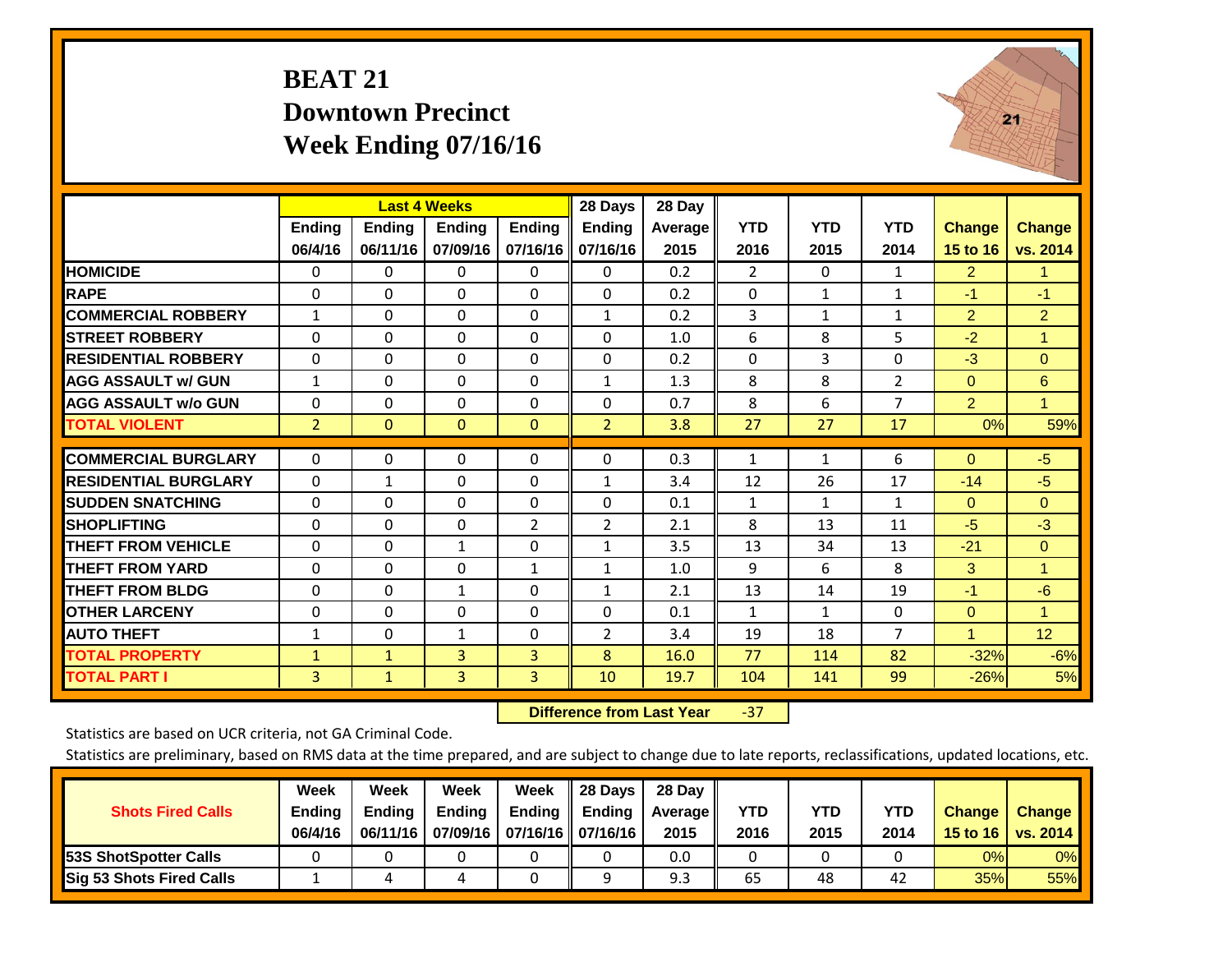# **BEAT 22 Downtown Precinct Week Ending 07/16/16**



|                             |                | <b>Last 4 Weeks</b> |                |                | 28 Days        | 28 Day         |                |                |                |                      |                |
|-----------------------------|----------------|---------------------|----------------|----------------|----------------|----------------|----------------|----------------|----------------|----------------------|----------------|
|                             | Ending         | <b>Ending</b>       | <b>Endina</b>  | <b>Ending</b>  | <b>Ending</b>  | <b>Average</b> | <b>YTD</b>     | <b>YTD</b>     | <b>YTD</b>     | <b>Change</b>        | <b>Change</b>  |
|                             | 06/4/16        | 06/11/16            | 07/09/16       | 07/16/16       | 07/16/16       | 2015           | 2016           | 2015           | 2014           | 15 to 16             | vs. 2014       |
| <b>HOMICIDE</b>             | 0              | 0                   | 0              | $\Omega$       | 0              | 0.1            | $\Omega$       | 0              | $\Omega$       | $\mathbf{0}$         | $\mathbf{0}$   |
| <b>RAPE</b>                 | $\Omega$       | 0                   | 1              | 0              | $\mathbf{1}$   | 0.4            | $\overline{2}$ | 4              | $\Omega$       | $-2$                 | $\overline{2}$ |
| <b>COMMERCIAL ROBBERY</b>   | $\Omega$       | 0                   | $\mathbf 0$    | $\Omega$       | $\Omega$       | 0.2            | $\Omega$       | $\Omega$       | $\Omega$       | $\Omega$             | $\mathbf{0}$   |
| <b>STREET ROBBERY</b>       | $\Omega$       | $\mathbf 1$         | 2              | $\mathbf{1}$   | 4              | 2.3            | 14             | 18             | 11             | $-4$                 | 3              |
| <b>RESIDENTIAL ROBBERY</b>  | $\Omega$       | 0                   | $\mathbf{0}$   | $\Omega$       | $\Omega$       | 0.0            | $\mathbf{0}$   | $\Omega$       | 0              | $\Omega$             | $\overline{0}$ |
| <b>AGG ASSAULT w/ GUN</b>   | $\Omega$       | 1                   | 0              | $\mathbf{1}$   | $\overline{2}$ | 0.5            | 4              | $\overline{2}$ | 3              | $\overline{2}$       | $\mathbf{1}$   |
| <b>AGG ASSAULT w/o GUN</b>  | $\Omega$       | $\mathbf{1}$        | $\Omega$       | $\Omega$       | $\mathbf{1}$   | 0.7            | 6              | 3              | 6              | 3                    | $\Omega$       |
| <b>TOTAL VIOLENT</b>        | $\mathbf{0}$   | $\overline{3}$      | 3              | $\overline{2}$ | 8              | 4.1            | 26             | 27             | 20             | $-4%$                | 30%            |
|                             |                |                     |                |                |                |                |                |                |                |                      |                |
| <b>COMMERCIAL BURGLARY</b>  | $\Omega$       | 0                   | $\mathbf{1}$   | 0              | $\mathbf{1}$   | 0.5            | 6              | 4              | 5              | $\overline{2}$       | 1              |
| <b>RESIDENTIAL BURGLARY</b> | $\Omega$       | 0                   | $\Omega$       | $\Omega$       | $\Omega$       | 0.0            | 6              | $\Omega$       | 0              | 6                    | 6              |
| <b>SUDDEN SNATCHING</b>     | $\Omega$       | 0                   | 0              | $\mathbf{1}$   | 1              | 1.3            | 17             | 11             | $\overline{7}$ | 6                    | 10             |
| <b>SHOPLIFTING</b>          | $\Omega$       | 0                   | 1              | 1              | $\overline{2}$ | 2.1            | 24             | 16             | 16             | 8                    | 8              |
| <b>THEFT FROM VEHICLE</b>   | $\mathbf{1}$   | 0                   | 2              | 5              | 8              | 5.8            | 72             | 37             | 57             | 35                   | 15             |
| <b>THEFT FROM YARD</b>      | $\mathbf{1}$   | 0                   | $\overline{2}$ | $\mathbf{1}$   | 4              | 4.1            | 24             | 23             | 22             | $\blacktriangleleft$ | $\overline{2}$ |
| <b>THEFT FROM BLDG</b>      | $\mathbf{1}$   | $\overline{2}$      | 1              | $\mathbf{1}$   | 5              | 5.8            | 54             | 40             | 46             | 14                   | 8              |
| <b>OTHER LARCENY</b>        | $\Omega$       | 1                   | $\Omega$       | $\Omega$       | 1              | 0.1            | 3              | $\Omega$       | 8              | 3                    | $-5$           |
| <b>AUTO THEFT</b>           | $\mathbf{1}$   | 0                   | 0              | 0              | $\mathbf{1}$   | 1.8            | 16             | 10             | 5              | 6                    | 11             |
| <b>TOTAL PROPERTY</b>       | $\overline{4}$ | $\overline{3}$      | $\overline{7}$ | 9              | 23             | 21.4           | 222            | 141            | 166            | 57%                  | 34%            |
| <b>TOTAL PART I</b>         | 4              | 6                   | 10             | 11             | 31             | 25.5           | 248            | 168            | 186            | 48%                  | 33%            |

 **Difference from Last Year**r 80

Statistics are based on UCR criteria, not GA Criminal Code.

| <b>Shots Fired Calls</b>        | Week<br><b>Ending</b><br>06/4/16 | Week<br><b>Endina</b><br>06/11/16 | Week<br><b>Ending</b> | Week<br>Ending<br>07/09/16   07/16/16   07/16/16 | 28 Days<br><b>Ending</b> | 28 Day<br>Average II<br>2015 | YTD<br>2016 | YTD<br>2015 | YTD<br>2014 | <b>Change</b><br>15 to 16 $\vert$ | <b>Change</b><br>vs. 2014 |
|---------------------------------|----------------------------------|-----------------------------------|-----------------------|--------------------------------------------------|--------------------------|------------------------------|-------------|-------------|-------------|-----------------------------------|---------------------------|
| <b>153S ShotSpotter Calls</b>   |                                  |                                   |                       |                                                  |                          | 1.1                          |             |             |             | 0%                                | 0%                        |
| <b>Sig 53 Shots Fired Calls</b> |                                  |                                   |                       |                                                  |                          | 2.4                          | 14          | 12          |             | 17%                               | 27%                       |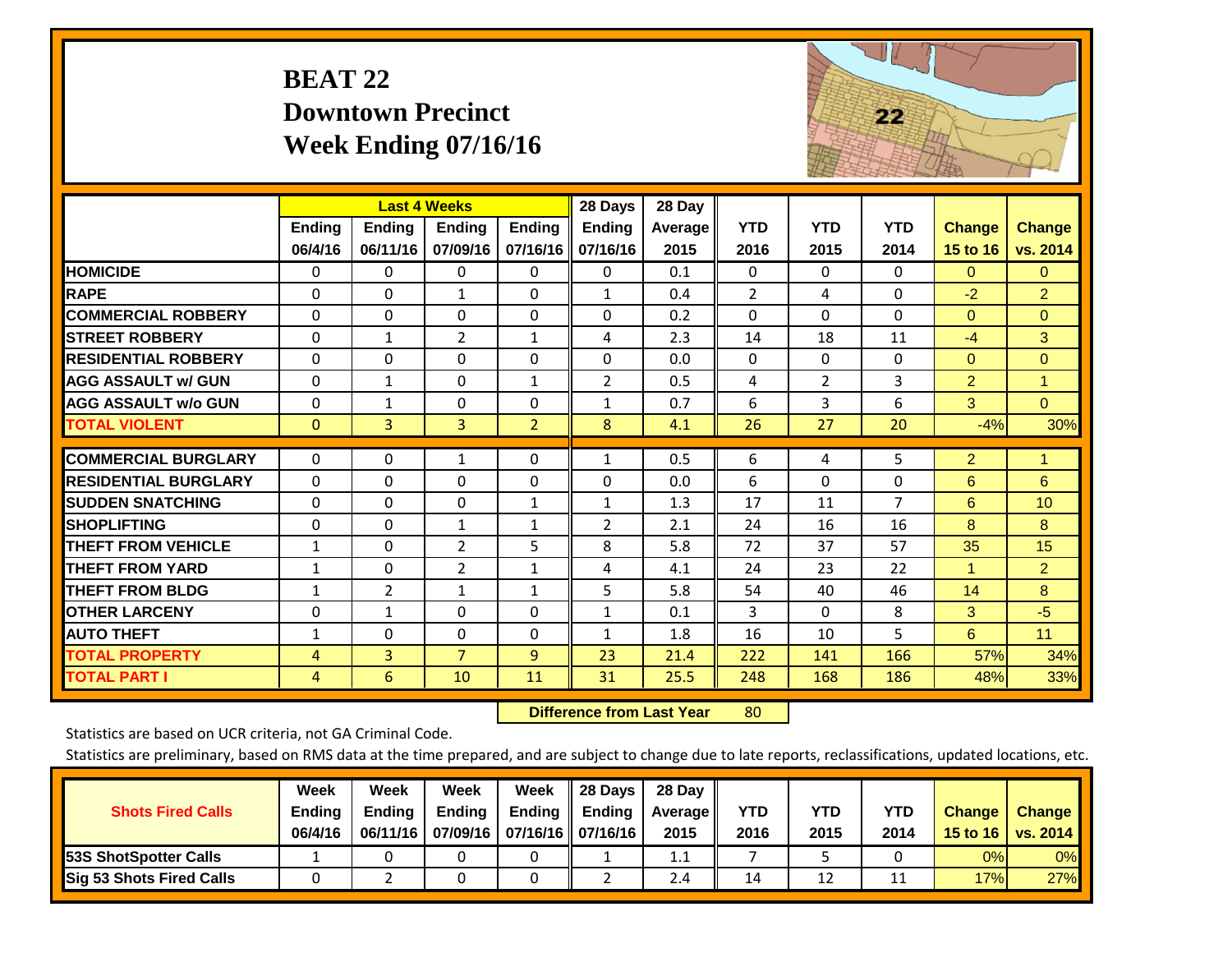# **BEAT 23 Downtown Precinct Week Ending 07/16/16**



|                             |                          | <b>Last 4 Weeks</b>       |                           |                           | 28 Days                   | 28 Day                 |                    |                    |                    |                           |                           |
|-----------------------------|--------------------------|---------------------------|---------------------------|---------------------------|---------------------------|------------------------|--------------------|--------------------|--------------------|---------------------------|---------------------------|
|                             | <b>Ending</b><br>06/4/16 | <b>Ending</b><br>06/11/16 | <b>Ending</b><br>07/09/16 | <b>Ending</b><br>07/16/16 | <b>Ending</b><br>07/16/16 | <b>Average</b><br>2015 | <b>YTD</b><br>2016 | <b>YTD</b><br>2015 | <b>YTD</b><br>2014 | <b>Change</b><br>15 to 16 | <b>Change</b><br>vs. 2014 |
| <b>HOMICIDE</b>             | 0                        | $\Omega$                  | 0                         | $\Omega$                  | $\Omega$                  | 0.2                    | $\Omega$           | $\Omega$           | $\mathbf{1}$       | $\Omega$                  | $-1$                      |
| <b>RAPE</b>                 | $\Omega$                 | 0                         | $\mathbf{0}$              | $\Omega$                  | $\Omega$                  | 0.2                    | $\mathbf{1}$       | $\mathbf{1}$       | $\Omega$           | $\Omega$                  | 1.                        |
| <b>COMMERCIAL ROBBERY</b>   | $\Omega$                 | $\Omega$                  | 0                         | $\Omega$                  | $\Omega$                  | 0.0                    | $\mathbf{0}$       | $\Omega$           | $\Omega$           | $\mathbf{0}$              | $\Omega$                  |
| <b>STREET ROBBERY</b>       | $\mathbf{1}$             | $\Omega$                  | 1                         | $\mathbf{1}$              | 3                         | 1.3                    | 12                 | 9                  | 2                  | 3                         | 10                        |
| <b>RESIDENTIAL ROBBERY</b>  | $\Omega$                 | $\Omega$                  | $\mathbf 0$               | $\Omega$                  | $\Omega$                  | 0.2                    | $\mathbf{1}$       | 1                  | 0                  | $\mathbf{0}$              | $\mathbf{1}$              |
| <b>AGG ASSAULT w/ GUN</b>   | $\Omega$                 | 0                         | $\mathbf{0}$              | $\Omega$                  | $\Omega$                  | 0.8                    | $\overline{2}$     | 4                  | $\overline{2}$     | $-2$                      | $\Omega$                  |
| <b>AGG ASSAULT w/o GUN</b>  | 0                        | 0                         | $\mathbf 0$               | 0                         | 0                         | 0.5                    | 6                  | 4                  | $\Omega$           | $\overline{2}$            | 6                         |
| <b>TOTAL VIOLENT</b>        | $\mathbf{1}$             | $\mathbf{0}$              | $\mathbf{1}$              | $\mathbf{1}$              | 3                         | 3.1                    | 22                 | 19                 | 5                  | 16%                       | 340%                      |
| <b>COMMERCIAL BURGLARY</b>  | $\Omega$                 | $\Omega$                  | 0                         | $\Omega$                  | $\Omega$                  | 0.0                    | $\Omega$           | 0                  | 1                  | $\Omega$                  | $-1$                      |
| <b>RESIDENTIAL BURGLARY</b> | 0                        | 1                         | 0                         | $\Omega$                  | 1                         | 0.9                    | 5                  | 7                  | $\overline{2}$     | $-2$                      | 3                         |
| <b>SUDDEN SNATCHING</b>     | $\Omega$                 | 0                         | $\mathbf{0}$              | $\Omega$                  | 0                         | 0.2                    | $\overline{2}$     | $\overline{2}$     | $\mathbf{1}$       | $\Omega$                  | 1                         |
| <b>SHOPLIFTING</b>          | $\Omega$                 | 0                         | $\mathbf 0$               | $\Omega$                  | $\Omega$                  | 2.2                    | 8                  | 13                 | 3                  | $-5$                      | 5                         |
| <b>THEFT FROM VEHICLE</b>   | $\Omega$                 | $\Omega$                  | $\Omega$                  | $\mathbf{1}$              | $\mathbf{1}$              | 4.3                    | 34                 | 22                 | 22                 | 12                        | 12                        |
| <b>THEFT FROM YARD</b>      | 0                        | 1                         | 0                         | $\Omega$                  | $\mathbf{1}$              | 1.0                    | 6                  | 6                  | 11                 | $\mathbf{0}$              | $-5$                      |
| <b>THEFT FROM BLDG</b>      | $\Omega$                 | $\Omega$                  | 2                         | 0                         | $\overline{2}$            | 2.5                    | 25                 | 15                 | 13                 | 10                        | 12                        |
| <b>OTHER LARCENY</b>        | $\Omega$                 | $\Omega$                  | $\Omega$                  | $\Omega$                  | $\Omega$                  | 0.1                    | $\mathbf{0}$       | $\Omega$           | $\Omega$           | $\mathbf{0}$              | $\Omega$                  |
| <b>AUTO THEFT</b>           | $\mathbf{1}$             | $\mathbf 0$               | $\Omega$                  | $\Omega$                  | $\mathbf{1}$              | 1.8                    | 13                 | 10                 | 3                  | 3                         | 10 <sup>°</sup>           |
| <b>TOTAL PROPERTY</b>       | $\mathbf{1}$             | $\overline{2}$            | $\overline{2}$            | $\mathbf{1}$              | 6                         | 13.0                   | 93                 | 75                 | 56                 | 24%                       | 66%                       |
| <b>TOTAL PART I</b>         | $\overline{2}$           | $\overline{2}$            | 3                         | $\overline{2}$            | $\overline{9}$            | 16.0                   | 115                | 94                 | 61                 | 22%                       | 89%                       |

 **Difference from Last Year**r 21

Statistics are based on UCR criteria, not GA Criminal Code.

|                                 | Week          | Week          | Week   | Week                       | 28 Days       | 28 Day     |      |      |      |                  |                 |
|---------------------------------|---------------|---------------|--------|----------------------------|---------------|------------|------|------|------|------------------|-----------------|
| <b>Shots Fired Calls</b>        | <b>Ending</b> | <b>Ending</b> | Ending | Ending                     | <b>Ending</b> | Average II | YTD  | YTD  | YTD  | <b>Change</b>    | <b>Change</b>   |
|                                 | 06/4/16       | 06/11/16      |        | 07/09/16 07/16/16 07/16/16 |               | 2015       | 2016 | 2015 | 2014 | 15 to 16 $\vert$ | <b>vs. 2014</b> |
| <b>153S ShotSpotter Calls</b>   |               |               |        |                            |               | 5.3        | 28   | 26   |      | 0%               | 0%              |
| <b>Sig 53 Shots Fired Calls</b> |               |               |        |                            | 4             | 3.1        | 24   | 21   |      | 14%              | 60%             |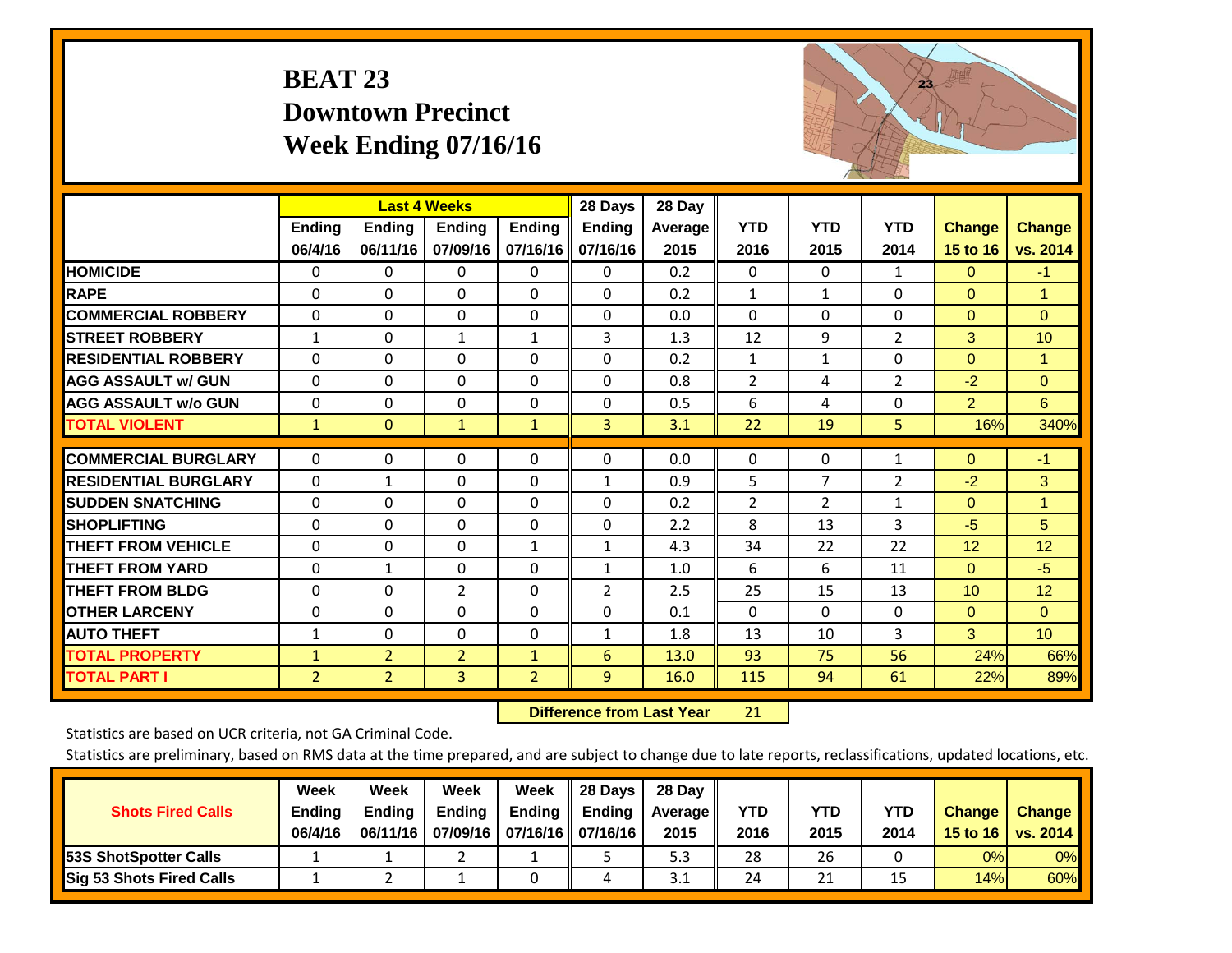# **BEAT 24 Downtown Precinct Week Ending 07/16/16**



|                             |               |                | <b>Last 4 Weeks</b> |                | 28 Days       | 28 Day         |              |              |                |               |                |
|-----------------------------|---------------|----------------|---------------------|----------------|---------------|----------------|--------------|--------------|----------------|---------------|----------------|
|                             | <b>Ending</b> | Ending         | <b>Ending</b>       | <b>Endina</b>  | <b>Endina</b> | <b>Average</b> | <b>YTD</b>   | <b>YTD</b>   | <b>YTD</b>     | <b>Change</b> | <b>Change</b>  |
|                             | 06/4/16       | 06/11/16       | 07/09/16            | 07/16/16       | 07/16/16      | 2015           | 2016         | 2015         | 2014           | 15 to 16      | vs. 2014       |
| <b>HOMICIDE</b>             | 0             | 0              | $\Omega$            | $\Omega$       | 0             | 0.0            | $\Omega$     | $\Omega$     | 0              | $\Omega$      | $\mathbf{0}$   |
| <b>RAPE</b>                 | $\Omega$      | $\Omega$       | $\Omega$            | $\Omega$       | $\Omega$      | 0.4            | $\Omega$     | $\mathbf{1}$ | $\overline{2}$ | $-1$          | $-2$           |
| <b>COMMERCIAL ROBBERY</b>   | $\Omega$      | $\Omega$       | $\Omega$            | $\Omega$       | $\Omega$      | 0.1            | $\Omega$     | $\mathbf{1}$ | $\Omega$       | $-1$          | $\Omega$       |
| <b>ISTREET ROBBERY</b>      | 1             | 4              | 1                   | 0              | 6             | 1.6            | 22           | 9            | 8              | 13            | 14             |
| <b>RESIDENTIAL ROBBERY</b>  | $\Omega$      | 0              | $\mathbf{0}$        | $\Omega$       | $\Omega$      | 0.2            | 1            | $\mathbf{1}$ | $\mathbf{1}$   | $\Omega$      | $\Omega$       |
| <b>AGG ASSAULT w/ GUN</b>   | $\Omega$      | 0              | $\mathbf{0}$        | $\Omega$       | 0             | 0.2            | $\Omega$     | $\mathbf{1}$ | $\overline{2}$ | -1            | $-2$           |
| <b>AGG ASSAULT w/o GUN</b>  | $\Omega$      | $\Omega$       | $\Omega$            | $\Omega$       | $\Omega$      | 0.3            | $\mathbf{1}$ | 3            | 3              | $-2$          | $-2$           |
| <b>TOTAL VIOLENT</b>        | $\mathbf{1}$  | 4              | $\mathbf{1}$        | $\mathbf{0}$   | 6             | 2.7            | 24           | 16           | 16             | 50%           | 50%            |
| <b>COMMERCIAL BURGLARY</b>  | $\Omega$      | 0              | $\mathbf{0}$        | 0              | $\Omega$      | 0.1            | 1            | 1            | 5              | $\Omega$      | $-4$           |
| <b>RESIDENTIAL BURGLARY</b> | $\Omega$      | $\Omega$       |                     |                |               |                | 7            | 9            |                | $-2$          | $-6$           |
|                             |               |                | $\mathbf{0}$        | 0              | 0             | 1.5            |              |              | 13             |               |                |
| <b>ISUDDEN SNATCHING</b>    | $\Omega$      | 1              | $\mathbf{0}$        | 0              | $\mathbf{1}$  | 0.5            | 6            | 5.           | 3              | 1             | 3              |
| <b>SHOPLIFTING</b>          | 2             | $\overline{2}$ | $\mathbf{1}$        | 4              | 9             | 7.7            | 30           | 62           | 47             | $-32$         | $-17$          |
| <b>THEFT FROM VEHICLE</b>   | $\mathbf{1}$  | $\mathbf{1}$   | 2                   | $\overline{2}$ | 6             | 9.5            | 78           | 65           | 71             | 13            | $\overline{7}$ |
| <b>THEFT FROM YARD</b>      | $\Omega$      | 0              | $\mathbf{1}$        | 2              | 3             | 6.5            | 35           | 42           | 44             | $-7$          | $-9$           |
| <b>THEFT FROM BLDG</b>      | 1             | 2              | $\mathbf{1}$        | 1              | 5             | 3.8            | 29           | 24           | 30             | 5             | $-1$           |
| <b>IOTHER LARCENY</b>       | $\Omega$      | 1              | $\mathbf{0}$        | 0              | $\mathbf{1}$  | 1.1            | 6            | 8            | 0              | $-2$          | 6              |
| <b>AUTO THEFT</b>           | $\Omega$      | $\overline{2}$ | $\Omega$            | 2              | 4             | 2.9            | 17           | 20           | 16             | $-3$          | $\mathbf{1}$   |
| <b>TOTAL PROPERTY</b>       | 4             | 9              | 5                   | 11             | 29            | 33.6           | 209          | 236          | 229            | $-11%$        | $-9%$          |
| <b>TOTAL PART I</b>         | 5             | 13             | 6                   | 11             | 35            | 36.3           | 233          | 252          | 245            | $-8%$         | $-5%$          |

 **Difference from Last Year**r -19

Statistics are based on UCR criteria, not GA Criminal Code.

| <b>Shots Fired Calls</b>        | Week<br><b>Ending</b><br>06/4/16 | Week<br><b>Endina</b><br>06/11/16 | Week<br>Ending | Week<br>Ending<br>07/09/16   07/16/16   07/16/16 | 28 Days<br><b>Ending</b> | 28 Day<br>Average II<br>2015 | YTD<br>2016 | YTD<br>2015 | YTD<br>2014  | <b>Change</b><br>15 to 16 | <b>Change</b><br>vs. 2014 |
|---------------------------------|----------------------------------|-----------------------------------|----------------|--------------------------------------------------|--------------------------|------------------------------|-------------|-------------|--------------|---------------------------|---------------------------|
| <b>153S ShotSpotter Calls</b>   |                                  |                                   |                |                                                  | 4                        | 1.4                          | 33          | 11          |              | 0%                        | 0%                        |
| <b>Sig 53 Shots Fired Calls</b> |                                  |                                   |                |                                                  | 11                       | 5.2                          | 72          | 27          | $\mathbf{z}$ | 167%                      | <b>167%</b>               |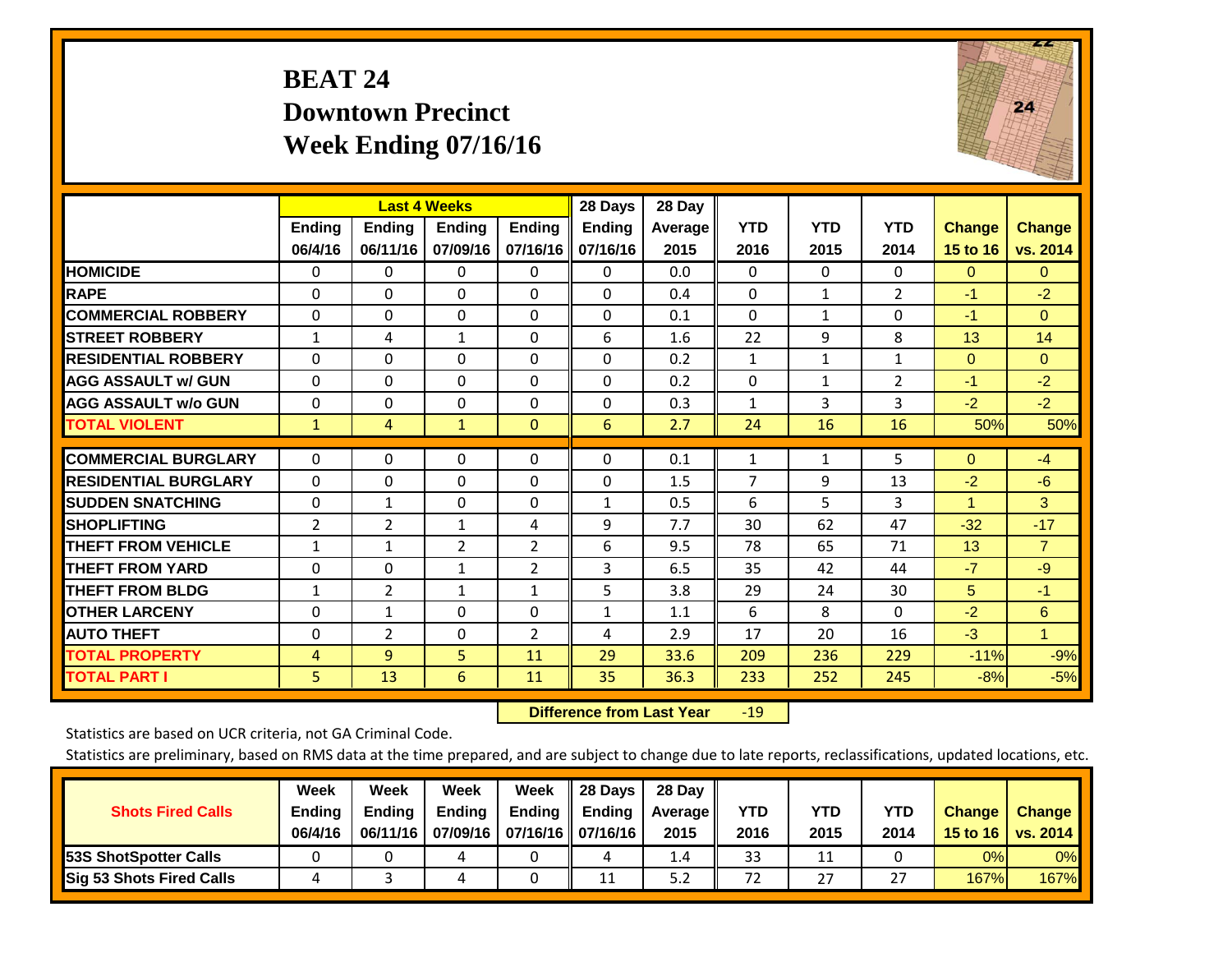# **BEAT 25 Downtown Precinct Week Ending 07/16/16**



|                             |               | <b>Last 4 Weeks</b> |                |                | 28 Days        | 28 Day  |                |                |              |                      |                |
|-----------------------------|---------------|---------------------|----------------|----------------|----------------|---------|----------------|----------------|--------------|----------------------|----------------|
|                             | <b>Ending</b> | <b>Ending</b>       | <b>Ending</b>  | <b>Endina</b>  | Ending         | Average | <b>YTD</b>     | <b>YTD</b>     | <b>YTD</b>   | <b>Change</b>        | <b>Change</b>  |
|                             | 06/4/16       | 06/11/16            | 07/09/16       | 07/16/16       | 07/16/16       | 2015    | 2016           | 2015           | 2014         | 15 to 16             | vs. 2014       |
| <b>HOMICIDE</b>             | 0             | $\Omega$            | 0              | $\Omega$       | $\Omega$       | 0.1     | $\mathbf{0}$   | $\mathbf{1}$   | 0            | $-1$                 | $\mathbf{0}$   |
| <b>RAPE</b>                 | 0             | $\Omega$            | $\Omega$       | $\Omega$       | 0              | 0.2     | 1              | 0              | 0            | 1                    | $\mathbf{1}$   |
| <b>COMMERCIAL ROBBERY</b>   | $\Omega$      | $\Omega$            | $\mathbf{0}$   | $\Omega$       | $\Omega$       | 0.4     | $\mathbf{1}$   | $\overline{2}$ | 0            | $-1$                 | $\mathbf{1}$   |
| <b>STREET ROBBERY</b>       | 1             | $\mathbf{1}$        | $\Omega$       | $\Omega$       | 2              | 1.7     | 19             | $\overline{7}$ | 10           | 12                   | 9              |
| <b>RESIDENTIAL ROBBERY</b>  | $\Omega$      | $\Omega$            | $\Omega$       | $\Omega$       | $\Omega$       | 0.0     | $\mathbf{0}$   | 0              | 0            | $\mathbf{0}$         | $\mathbf{0}$   |
| <b>AGG ASSAULT w/ GUN</b>   | $\Omega$      | $\mathbf{1}$        | $\mathbf{1}$   | $\Omega$       | $\overline{2}$ | 0.9     | 6              | $\overline{7}$ | 3            | $-1$                 | 3              |
| <b>AGG ASSAULT w/o GUN</b>  | 0             | $\Omega$            | $\mathbf{0}$   | 0              | $\Omega$       | 0.7     | 3              | 3              | 5            | $\Omega$             | $-2$           |
| <b>TOTAL VIOLENT</b>        | $\mathbf{1}$  | $\overline{2}$      | $\mathbf{1}$   | $\mathbf{0}$   | $\overline{4}$ | 3.9     | 30             | 20             | 18           | 50%                  | 67%            |
| <b>COMMERCIAL BURGLARY</b>  |               | $\Omega$            |                |                |                | 0.8     |                | 6              |              |                      | 11             |
|                             | 1             |                     | $\Omega$       | $\Omega$       | $\mathbf{1}$   |         | 11             |                | 0            | 5                    |                |
| <b>RESIDENTIAL BURGLARY</b> | 3             | $\Omega$            | 2              | 0              | 5              | 1.4     | 13             | 9              | 9            | 4                    | $\overline{4}$ |
| <b>SUDDEN SNATCHING</b>     | 0             | 0                   | 1              | $\Omega$       | $\mathbf{1}$   | 0.5     | $\overline{2}$ | 1              | $\mathbf{1}$ | 1                    | 1              |
| <b>SHOPLIFTING</b>          | $\mathbf{1}$  | $\mathbf{1}$        | $\Omega$       | $\mathbf{1}$   | 3              | 1.7     | 15             | 10             | 32           | 5                    | $-17$          |
| <b>THEFT FROM VEHICLE</b>   | 1             | 1                   | 3              | $\mathbf{1}$   | 6              | 5.1     | 60             | 34             | 54           | 26                   | 6              |
| <b>THEFT FROM YARD</b>      | $\mathbf{1}$  | $\Omega$            | $\Omega$       | $\Omega$       | $\mathbf{1}$   | 1.5     | 16             | 10             | 26           | 6                    | $-10$          |
| <b>THEFT FROM BLDG</b>      | 0             | 0                   | $\Omega$       | 0              | 0              | 1.8     | 11             | 14             | 17           | $-3$                 | $-6$           |
| <b>OTHER LARCENY</b>        | $\Omega$      | $\Omega$            | $\mathbf{0}$   | $\Omega$       | $\Omega$       | 0.2     | 3              | $\overline{2}$ | 0            | $\blacktriangleleft$ | 3              |
| <b>AUTO THEFT</b>           | 1             | $\Omega$            | $\Omega$       | $\Omega$       | $\mathbf{1}$   | 3.0     | 20             | 22             | 12           | $-2$                 | 8              |
| <b>TOTAL PROPERTY</b>       | 8             | $\overline{2}$      | 6              | $\overline{2}$ | 18             | 15.9    | 151            | 108            | 151          | 40%                  | 0%             |
| <b>TOTAL PART I</b>         | 9             | 4                   | $\overline{7}$ | $\overline{2}$ | 22             | 19.8    | 181            | 128            | 169          | 41%                  | 7%             |

 **Difference from Last Year**r 53

Statistics are based on UCR criteria, not GA Criminal Code.

| <b>Shots Fired Calls</b>        | Week<br><b>Ending</b><br>06/4/16 | Week<br><b>Endina</b><br>06/11/16 | Week<br>Ending | Week<br>Ending<br>07/09/16   07/16/16   07/16/16 | 28 Days<br><b>Ending</b> | 28 Day<br>Average II<br>2015 | YTD<br>2016 | YTD<br>2015 | <b>YTD</b><br>2014 | <b>Change</b><br>15 to 16 | <b>Change</b><br>vs. 2014 |
|---------------------------------|----------------------------------|-----------------------------------|----------------|--------------------------------------------------|--------------------------|------------------------------|-------------|-------------|--------------------|---------------------------|---------------------------|
| <b>153S ShotSpotter Calls</b>   |                                  |                                   |                |                                                  | 12                       | 7.1                          | 51          | 35          |                    | 0%                        | 0%                        |
| <b>Sig 53 Shots Fired Calls</b> |                                  |                                   |                |                                                  |                          | 7.0                          | 61          | 35          | 32                 | 74%                       | 91%                       |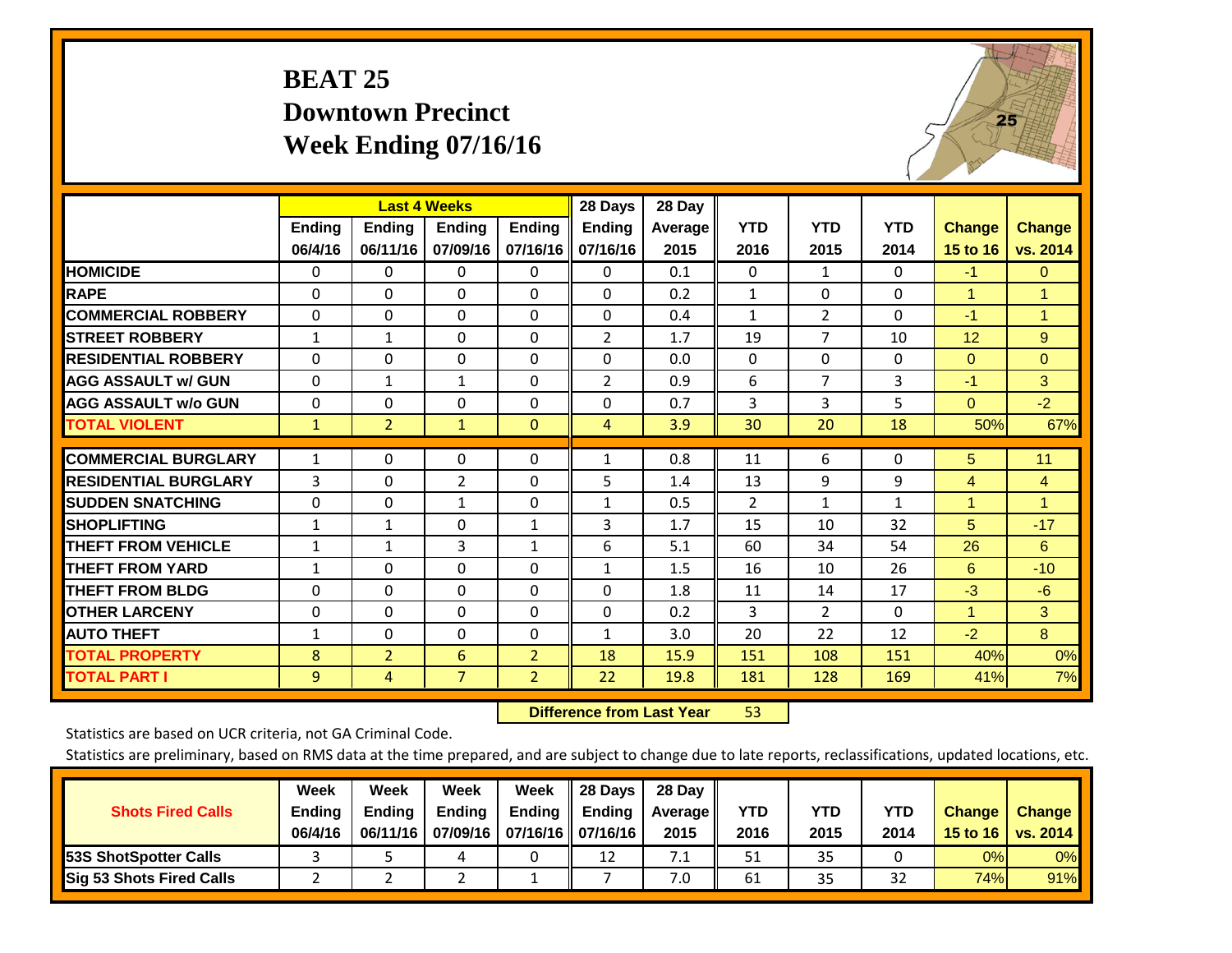# **BEAT 26 Downtown Precinct Week Ending 07/16/16**



|                             |                | <b>Last 4 Weeks</b> |                |                | 28 Days        | 28 Day  |              |                |                |               |                |
|-----------------------------|----------------|---------------------|----------------|----------------|----------------|---------|--------------|----------------|----------------|---------------|----------------|
|                             | <b>Ending</b>  | <b>Ending</b>       | Ending         | <b>Ending</b>  | <b>Ending</b>  | Average | <b>YTD</b>   | <b>YTD</b>     | <b>YTD</b>     | <b>Change</b> | <b>Change</b>  |
|                             | 06/4/16        | 06/11/16            | 07/09/16       | 07/16/16       | 07/16/16       | 2015    | 2016         | 2015           | 2014           | 15 to 16      | vs. 2014       |
| <b>HOMICIDE</b>             | 0              | 0                   | $\Omega$       | 0              | $\mathbf{0}$   | 0.3     | 1            | $\mathbf{1}$   | 0              | $\mathbf{0}$  | 1.             |
| <b>RAPE</b>                 | 0              | $\Omega$            | $\Omega$       | $\Omega$       | $\Omega$       | 0.0     | $\Omega$     | $\Omega$       | 3              | $\Omega$      | $-3$           |
| <b>COMMERCIAL ROBBERY</b>   | $\Omega$       | $\Omega$            | $\Omega$       | $\Omega$       | $\Omega$       | 0.1     | $\Omega$     | $\mathbf{0}$   | $\overline{2}$ | $\mathbf{0}$  | $-2$           |
| <b>ISTREET ROBBERY</b>      | $\Omega$       | $\Omega$            | $\Omega$       | 0              | $\Omega$       | 1.1     | 15           | 6              | 3              | 9             | 12             |
| <b>RESIDENTIAL ROBBERY</b>  | $\Omega$       | 0                   | $\mathbf{0}$   | 0              | $\Omega$       | 0.2     | $\mathbf{1}$ | 1              | 0              | $\mathbf{0}$  | 1              |
| <b>AGG ASSAULT w/ GUN</b>   | 2              | 1                   | $\mathbf{0}$   | $\mathbf{0}$   | 3              | 0.8     | 22           | $\overline{2}$ | 4              | 20            | 18             |
| <b>AGG ASSAULT w/o GUN</b>  | 0              | $\Omega$            | $\Omega$       | $\Omega$       | $\Omega$       | 0.8     | 4            | 6              | 3              | $-2$          | T.             |
| <b>TOTAL VIOLENT</b>        | $\overline{2}$ | $\mathbf{1}$        | $\mathbf{0}$   | $\mathbf{0}$   | 3              | 3.1     | 43           | 16             | 15             | 169%          | 187%           |
| <b>COMMERCIAL BURGLARY</b>  |                |                     |                |                |                |         |              |                |                |               |                |
|                             | $\Omega$       | 0                   | 0              | 1              | 1              | 0.4     | 6            | 1              | 2              | 5             | $\overline{4}$ |
| <b>RESIDENTIAL BURGLARY</b> | $\mathbf{1}$   | 6                   | $\overline{2}$ | $\Omega$       | 9              | 3.6     | 32           | 21             | 17             | 11            | 15             |
| <b>SUDDEN SNATCHING</b>     | $\Omega$       | $\Omega$            | $\Omega$       | $\mathbf{0}$   | $\Omega$       | 0.2     | $\Omega$     | 1              | $\mathbf{1}$   | $-1$          | -1             |
| <b>SHOPLIFTING</b>          | $\Omega$       | 1                   | 1              | $\Omega$       | 2              | 3.0     | 15           | 9              | 20             | 6             | $-5$           |
| <b>THEFT FROM VEHICLE</b>   | $\mathbf{1}$   | 0                   | 3              | $\mathbf{1}$   | 5              | 4.1     | 20           | 25             | 47             | $-5$          | $-27$          |
| <b>THEFT FROM YARD</b>      | $\mathbf{1}$   | $\Omega$            | 1              | $\mathbf 0$    | 2              | 2.8     | 14           | 19             | 15             | $-5$          | $-1$           |
| <b>THEFT FROM BLDG</b>      | 0              | 1                   | $\mathbf{1}$   | $\mathbf{0}$   | $\overline{2}$ | 1.8     | 17           | 12             | 19             | 5             | $-2$           |
| <b>IOTHER LARCENY</b>       | 0              | 0                   | $\Omega$       | $\mathbf{0}$   | $\Omega$       | 0.1     | 3            | $\Omega$       | $\mathbf{1}$   | 3             | $\overline{2}$ |
| <b>AUTO THEFT</b>           | $\mathbf{1}$   | $\mathbf{1}$        | $\Omega$       | $\overline{2}$ | 4              | 2.9     | 14           | 19             | 19             | $-5$          | $-5$           |
| <b>TOTAL PROPERTY</b>       | 4              | $\overline{9}$      | 8              | 4              | 25             | 18.8    | 121          | 107            | 141            | 13%           | $-14%$         |
| <b>TOTAL PART I</b>         | 6              | 10                  | 8              | 4              | 28             | 21.9    | 164          | 123            | 156            | 33%           | 5%             |

 **Difference from Last Year**r 41

Statistics are based on UCR criteria, not GA Criminal Code.

|                                 | Week          | Week          | Week   | Week                       | 28 Days       | 28 Day            |      |      |            |               |               |
|---------------------------------|---------------|---------------|--------|----------------------------|---------------|-------------------|------|------|------------|---------------|---------------|
| <b>Shots Fired Calls</b>        | <b>Ending</b> | <b>Endina</b> | Ending | Ending                     | <b>Ending</b> | <b>Average</b> II | YTD  | YTD  | <b>YTD</b> | <b>Change</b> | <b>Change</b> |
|                                 | 06/4/16       | 06/11/16      |        | 07/09/16 07/16/16 07/16/16 |               | 2015              | 2016 | 2015 | 2014       | 15 to 16      | vs. 2014      |
| <b>153S ShotSpotter Calls</b>   |               |               |        | ட                          | 14            | 10.1              | 123  | 45   |            | 0%            | 0%            |
| <b>Sig 53 Shots Fired Calls</b> | O             |               |        |                            | 13            | 11.0              | 85   | 56   | 56         | 52%           | 52%           |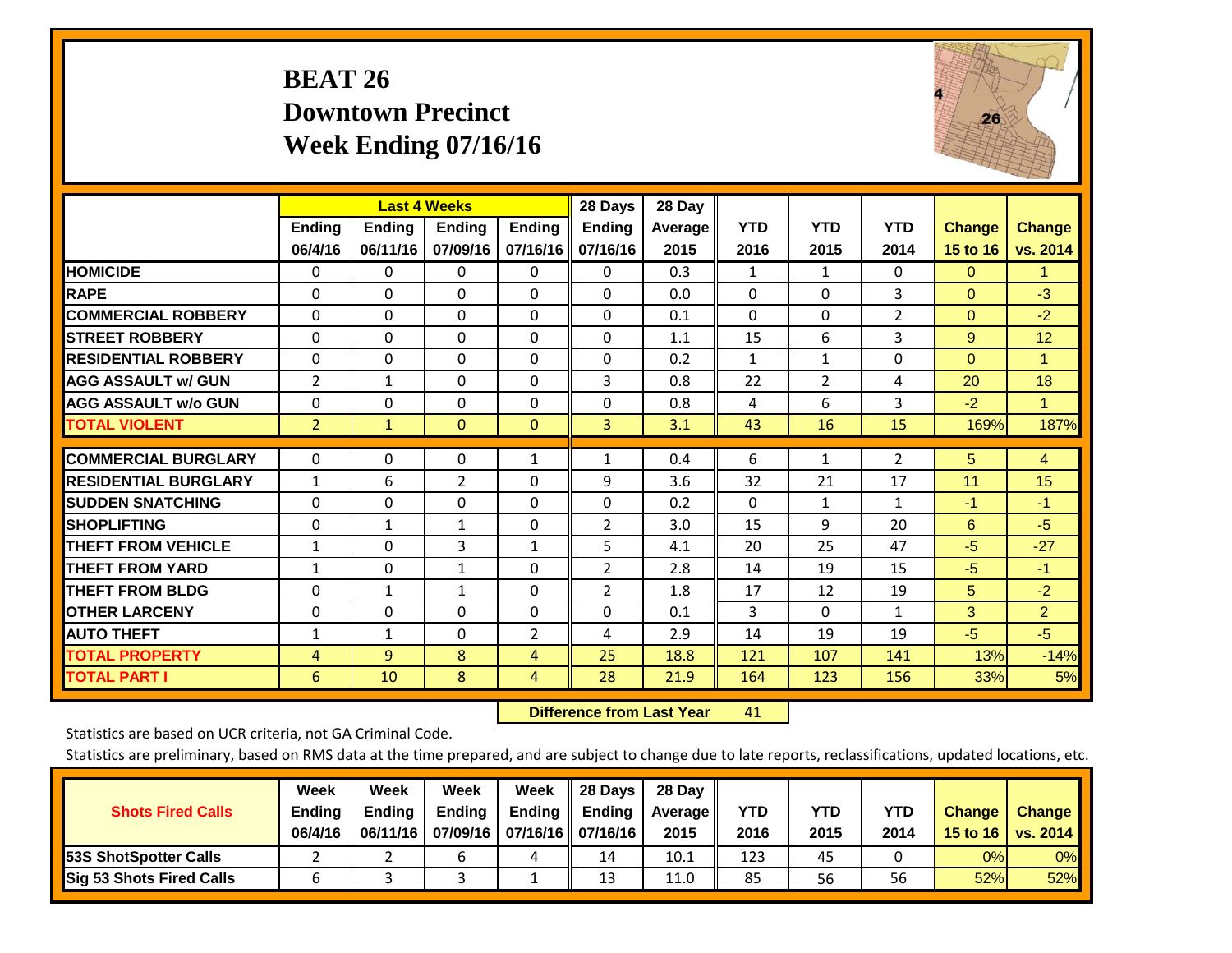

#### **COMPSTATCENTRAL PRECINCTWeek Ending 07/16/16**

**PRECINCT COMMANDER:**

**CAPT. BEN HERRON**



|                             | Week<br><b>Ending</b><br>07/16/16 | Week<br><b>Ending</b><br>07/09/16 | Weekly<br>Avq<br>2015 | $28$ -Day<br><b>Ending</b><br>07/16/16 | $28$ -Day<br><b>Ending</b><br>05/22/16 | Avg<br>28-Day<br>2015 | <b>YTD</b><br>2016 | <b>YTD</b><br>2015 | <b>YTD</b><br>2014 | <b>Change</b><br>15 to 16 | <b>Change</b><br>vs. 2014 |
|-----------------------------|-----------------------------------|-----------------------------------|-----------------------|----------------------------------------|----------------------------------------|-----------------------|--------------------|--------------------|--------------------|---------------------------|---------------------------|
| <b>HOMICIDE</b>             |                                   | 0                                 | 0                     |                                        | 3                                      |                       | 14                 | 10                 | 9                  | 4                         | 5.                        |
| <b>RAPE</b>                 | $\bf{0}$                          | $\Omega$                          | $\Omega$              |                                        | $\Omega$                               |                       | 7                  | 5                  | 9                  | $\overline{2}$            | $-2$                      |
| <b>COMMERCIAL ROBBERY</b>   | $\bf{0}$                          | 0                                 | $\Omega$              | $\bf{0}$                               | $\overline{2}$                         | 4                     | 10                 | 5                  | 9                  | 5                         | 4                         |
| <b>STREET ROBBERY</b>       | $\mathbf{2}$                      | $\Omega$                          | 2                     | 4                                      | 11                                     | 8                     | 43                 | 43                 | 61                 | $\Omega$                  | $-18$                     |
| <b>RESIDENTIAL ROBBERY</b>  | $\bf{0}$                          | 0                                 | 0                     | $\bf{0}$                               | $\overline{2}$                         |                       | $\overline{7}$     | 6                  | $\overline{2}$     |                           | 5                         |
| <b>AGG ASSAULT w/ GUN</b>   | 4                                 |                                   | 2                     | 5.                                     | $\overline{2}$                         | 8                     | 34                 | 52                 | 38                 | $-18$                     | $-4$                      |
| <b>AGG ASSAULT w/o GUN</b>  |                                   | 3                                 |                       | 7                                      | 7                                      | 5                     | 34                 | 26                 | 24                 | 8                         | 10 <sup>°</sup>           |
| <b>TOTAL VIOLENT</b>        | 8                                 | 4                                 | 6                     | 18                                     | 27                                     | 26                    | 149                | 147                | 152                | 1%                        | $-2%$                     |
|                             |                                   |                                   |                       |                                        |                                        |                       |                    |                    |                    |                           |                           |
| <b>COMMERCIAL BURGLARY</b>  | $\mathbf{2}$                      |                                   |                       | 6                                      | 6                                      | 6                     | 41                 | 40                 | 23                 |                           | 18                        |
| <b>RESIDENTIAL BURGLARY</b> | 4                                 | 8                                 | 8                     | 22                                     | 22                                     | 31                    | 137                | 253                | 225                | $-116$                    | $-88$                     |
| <b>SUDDEN SNATCHING</b>     | $\bf{0}$                          | $\overline{2}$                    | $\Omega$              | 3                                      | 0                                      |                       | 13                 | 7                  | 6                  | 6                         | $\overline{7}$            |
| <b>SHOPLIFTING</b>          |                                   | 3                                 | 2                     | 16                                     | 11                                     | 8                     | 76                 | 48                 | 58                 | 28                        | 18                        |
| <b>THEFT FROM VEHICLE</b>   | 9                                 | 8                                 | 11                    | 30                                     | 22                                     | 43                    | 225                | 340                | 232                | $-115$                    | $-7$                      |
| <b>THEFT FROM YARD</b>      | 5                                 | 5                                 | 4                     | 22                                     | 26                                     | 16                    | 113                | 106                | 123                | $\overline{7}$            | $-10$                     |
| <b>THEFT FROM BLDG</b>      | 4                                 | 5                                 | 4                     | 21                                     | 30                                     | 17                    | 154                | 122                | 122                | 32                        | 32                        |
| <b>OTHER LARCENY</b>        | $\bf{0}$                          |                                   |                       | $\mathbf{2}$                           | 3                                      | 3                     | 14                 | 22                 | 8                  | $-8$                      | 6                         |
| <b>AUTO THEFT</b>           | 6                                 | 10                                | 5                     | 23                                     | 13                                     | 21                    | 125                | 163                | 127                | $-38$                     | $-2$                      |
| <b>TOTAL PROPERTY</b>       | 37                                | 43                                | 36                    | 145                                    | 133                                    | 146                   | 898                | 1101               | 924                | $-18%$                    | $-3%$                     |
| <b>TOTAL PART I</b>         | 45                                | 47                                | 43                    | 163                                    | 160                                    | 171                   | 1047               | 1248               | 1076               | $-16%$                    | $-3%$                     |

Statistics are based on UCR criteria, not GA Criminal Code. **Difference from Last Year** -201

| <b>Citizen Initiated Calls</b>  | Week<br><b>Ending</b><br>07/16/16 | <b>Week</b><br><b>Ending</b><br>07/09/16 | Weekly<br>Avg<br>2015 | $28-Dav$<br><b>Ending</b><br>07/16/16 | 28-Dav<br><b>Endina</b><br>05/22/16 | Avg<br>28-Dav<br>2015 | YTD<br>2016 | <b>YTD</b><br>2015 | <b>YTD</b><br>2014 | Change<br><b>15 to 16</b> | <b>Change</b><br>vs. 2014 |
|---------------------------------|-----------------------------------|------------------------------------------|-----------------------|---------------------------------------|-------------------------------------|-----------------------|-------------|--------------------|--------------------|---------------------------|---------------------------|
| <b>Midnight Shift</b>           | 129                               | 134                                      | 126                   | 512                                   | 454                                 | 503                   | 3503        | 3616               | 3426               | $-113$                    | 77                        |
| Day Shift                       | 254                               | 265                                      | 271                   | 1035                                  | 1063                                | 1085                  | 7240        | 7747               | 7373               | $-507$                    | $-133$                    |
| <b>Afternoon Shift</b>          | 278                               | 327                                      | 294                   | 1189                                  | '168                                | 1176                  | 7971        | 8400               | 7999               | $-429$                    | $-28$                     |
| <b>TOTAL CITIZEN CFS</b>        | 661                               | 726                                      | 691                   | 2736                                  | 2685                                | 2764                  | 18714       | 19763              | 18798              | $-5.3%$                   | $-0.4%$                   |
| 53S ShotSpotter Calls           | 5                                 | 26                                       | 13                    | 43                                    | 34                                  | 52                    | 400         | 253                |                    | 147                       | 400                       |
| <b>Sig 53 Shots Fired Calls</b> | 10                                | 37                                       | 21                    | 93                                    | 82                                  | 85                    | 550         | 485                | 369                | 65                        | 181                       |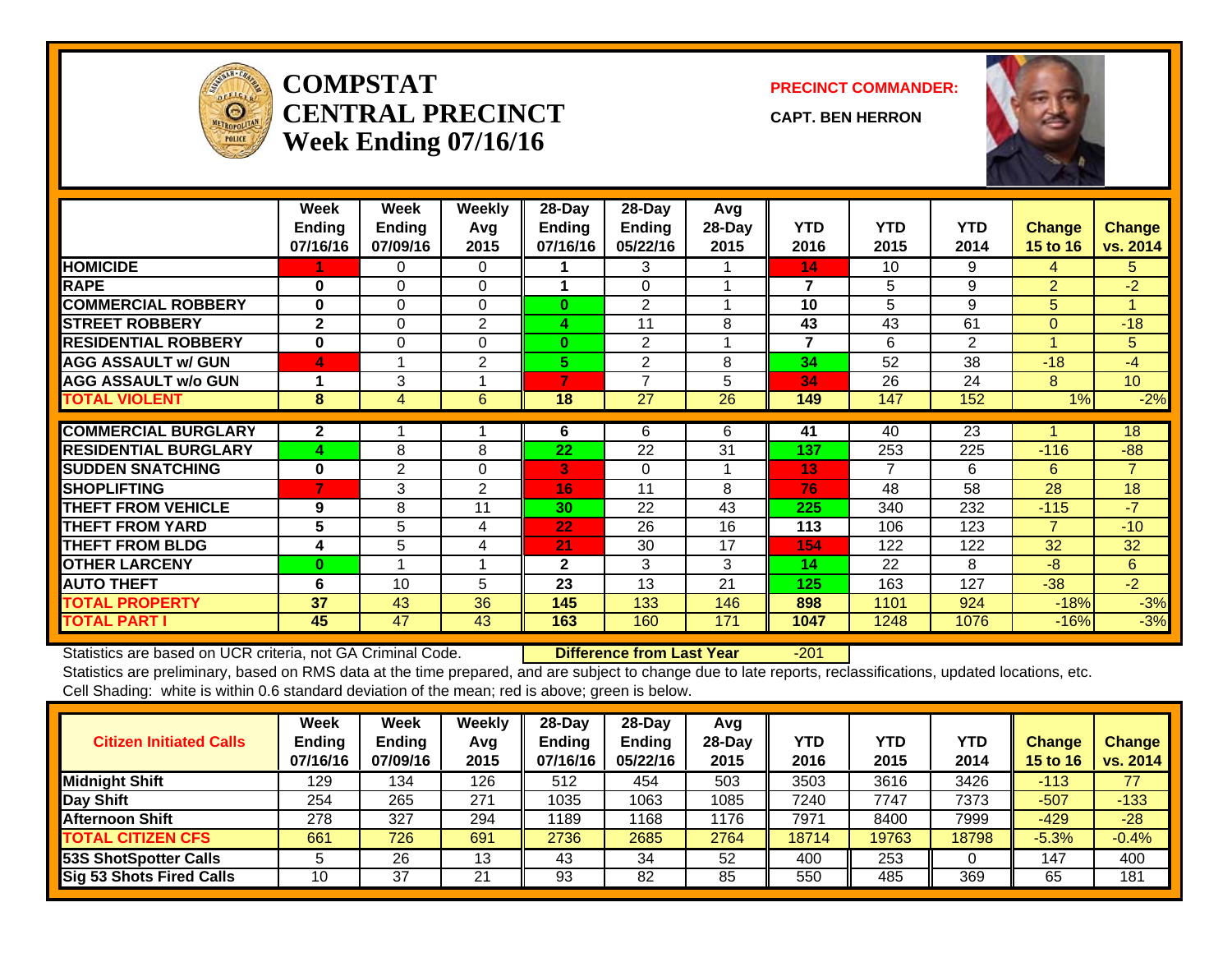#### **BEAT 31 Central Precinct Week Ending 07/16/16**



|                             |                |                | <b>Last 4 Weeks</b> |               | 28 Days       | 28 Day  |                |                |                |                |                      |
|-----------------------------|----------------|----------------|---------------------|---------------|---------------|---------|----------------|----------------|----------------|----------------|----------------------|
|                             | <b>Ending</b>  | <b>Ending</b>  | <b>Ending</b>       | <b>Endina</b> | <b>Ending</b> | Average | <b>YTD</b>     | <b>YTD</b>     | <b>YTD</b>     | Change         | <b>Change</b>        |
|                             | 06/4/16        | 06/11/16       | 07/09/16            | 07/16/16      | 07/16/16      | 2015    | 2016           | 2015           | 2014           | 15 to 16       | vs. 2014             |
| <b>HOMICIDE</b>             | 0              | 0              | 0                   | 1             | 1             | 0.2     | $\overline{2}$ | $\overline{2}$ | 1              | $\mathbf{0}$   | $\mathbf{1}$         |
| <b>RAPE</b>                 | 0              | 0              | $\Omega$            | $\Omega$      | $\Omega$      | 0.1     | 0              | 1              | $\overline{2}$ | $-1$           | $-2$                 |
| <b>COMMERCIAL ROBBERY</b>   | $\mathbf{0}$   | $\Omega$       | 0                   | $\mathbf{0}$  | $\Omega$      | 0.0     | $\mathbf{1}$   | $\Omega$       | 0              | $\mathbf{1}$   | $\blacktriangleleft$ |
| <b>STREET ROBBERY</b>       | $\Omega$       | $\Omega$       | $\Omega$            | $\mathbf{1}$  | 1             | 1.5     | 3              | 11             | 12             | $-8$           | $-9$                 |
| <b>RESIDENTIAL ROBBERY</b>  | $\mathbf{0}$   | $\Omega$       | 0                   | $\mathbf{0}$  | $\Omega$      | 0.3     | $\overline{2}$ | $\overline{2}$ | 0              | $\Omega$       | $\overline{2}$       |
| <b>AGG ASSAULT w/ GUN</b>   | $\Omega$       | 0              | $\Omega$            | $\mathbf{1}$  | 1             | 2.9     | 10             | 16             | 10             | $-6$           | $\Omega$             |
| <b>AGG ASSAULT w/o GUN</b>  | $\mathbf{1}$   | $\Omega$       | $\mathbf{1}$        | $\mathbf{1}$  | 3             | 0.7     | 9              | 4              | 5              | 5              | $\overline{4}$       |
| <b>TOTAL VIOLENT</b>        | $\mathbf{1}$   | $\overline{0}$ | $\mathbf{1}$        | 4             | 6             | 5.8     | 27             | 36             | 30             | $-25%$         | $-10%$               |
|                             |                |                |                     |               |               |         |                |                |                |                |                      |
| <b>COMMERCIAL BURGLARY</b>  | $\mathbf{0}$   | $\Omega$       | 0                   | $\mathbf{1}$  | $\mathbf{1}$  | 0.5     | 4              | 6              | 6              | $-2$           | $-2$                 |
| <b>RESIDENTIAL BURGLARY</b> | 1              | 1              | 1                   | 1             | 4             | 7.0     | 29             | 57             | 73             | $-28$          | $-44$                |
| <b>SUDDEN SNATCHING</b>     | $\Omega$       | 0              | 0                   | $\mathbf{0}$  | $\Omega$      | 0.2     | 3              | $\mathbf{1}$   | $\mathbf{1}$   | $\overline{2}$ | $\overline{2}$       |
| <b>SHOPLIFTING</b>          | $\Omega$       | $\Omega$       | $\Omega$            | 1             | $\mathbf{1}$  | 0.2     | 3              | $\Omega$       | 9              | 3              | $-6$                 |
| <b>THEFT FROM VEHICLE</b>   | 0              | $\Omega$       | 0                   | 1             | $\mathbf{1}$  | 4.4     | 20             | 33             | 42             | $-13$          | $-22$                |
| <b>THEFT FROM YARD</b>      | $\mathbf{0}$   | $\Omega$       | 0                   | $\mathbf{1}$  | $\mathbf{1}$  | 1.6     | 12             | 10             | 16             | $\overline{2}$ | $-4$                 |
| <b>THEFT FROM BLDG</b>      | 1              | 0              | 0                   | $\mathbf{0}$  | 1             | 2.4     | 12             | 16             | 19             | $-4$           | $-7$                 |
| <b>OTHER LARCENY</b>        | 0              | $\mathbf{1}$   | 0                   | $\mathbf{0}$  | $\mathbf{1}$  | 0.1     | 3              | $\mathbf{1}$   | $\mathbf{1}$   | $\overline{2}$ | $\overline{2}$       |
| <b>AUTO THEFT</b>           | 0              | $\mathbf{1}$   | $\overline{2}$      | 0             | 3             | 3.5     | 22             | 25             | 18             | $-3$           | $\overline{4}$       |
| <b>TOTAL PROPERTY</b>       | $\overline{2}$ | $\overline{3}$ | 3                   | 5             | 13            | 20.0    | 108            | 149            | 185            | $-28%$         | $-42%$               |
| <b>TOTAL PART I</b>         | $\overline{3}$ | $\overline{3}$ | 4                   | 9             | 19            | 25.8    | 135            | 185            | 215            | $-27%$         | $-37%$               |

 **Difference from Last Year**r -50

Statistics are based on UCR criteria, not GA Criminal Code.

|                                 | Week          | Week          | <b>Week</b>   | Week                           | 28 Days | 28 Dav     |            |      |            |               |                                    |
|---------------------------------|---------------|---------------|---------------|--------------------------------|---------|------------|------------|------|------------|---------------|------------------------------------|
| <b>Shots Fired Calls</b>        | <b>Ending</b> | <b>Endina</b> | <b>Ending</b> | <b>Ending</b>                  | Endina  | Average II | <b>YTD</b> | YTD  | <b>YTD</b> | <b>Change</b> | <b>Change</b>                      |
|                                 | 06/4/16       | 06/11/16      |               | 07/09/16   07/16/16   07/16/16 |         | 2015       | 2016       | 2015 | 2014       |               | 15 to 16   vs. 2014 $\blacksquare$ |
| <b>153S ShotSpotter Calls</b>   |               |               | 10            |                                | 12      | 20.9       | 134        | 121  |            | 0%            | 0%                                 |
| <b>Sig 53 Shots Fired Calls</b> |               |               |               |                                | 20      | 18.3       | 99         | 99   | 97         | 0%            | 2%                                 |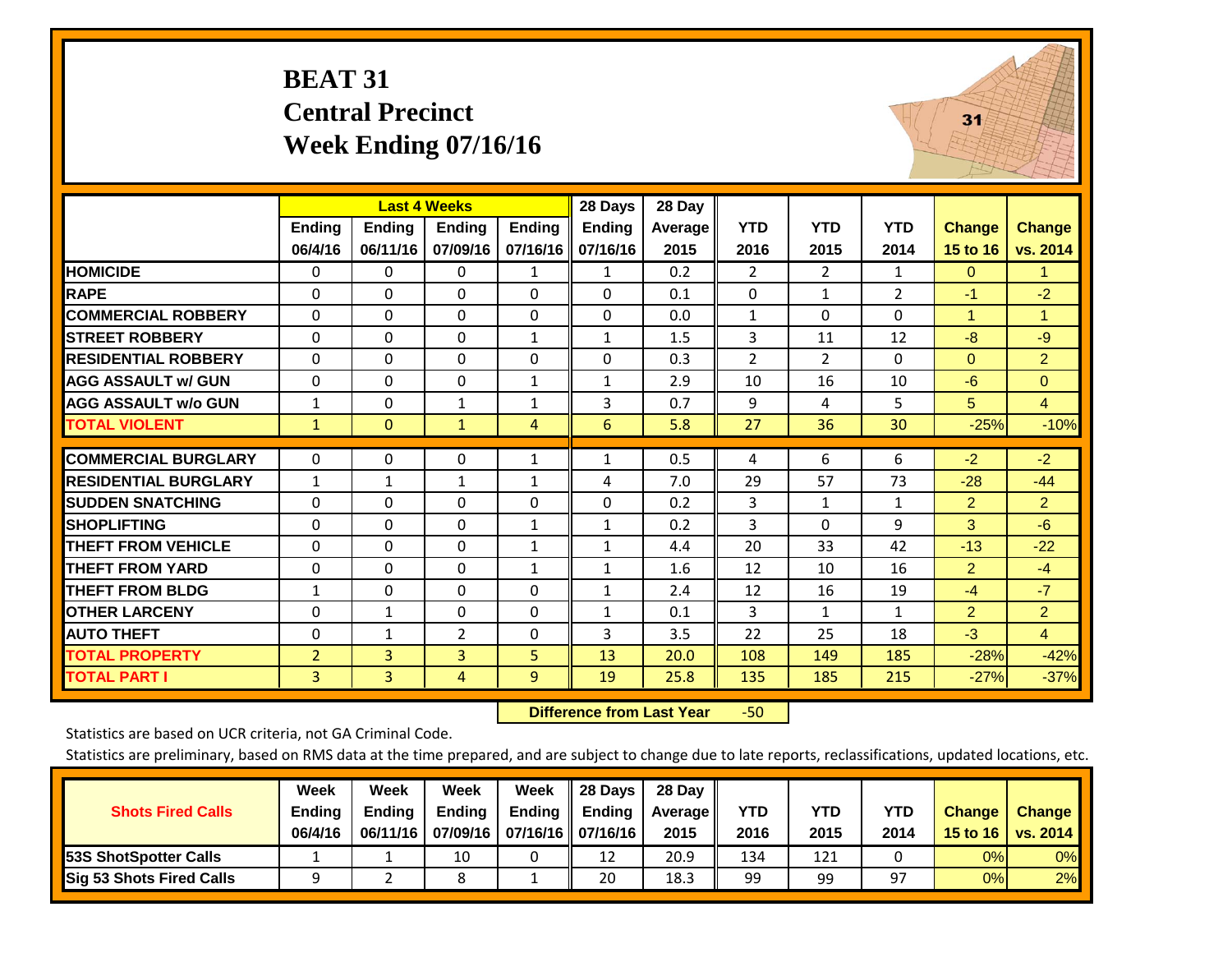#### **BEAT 32 Central Precinct Week Ending 07/16/16**



|                             |               |                | <b>Last 4 Weeks</b> |               | 28 Days        | 28 Day  |                |                |                |                |                      |
|-----------------------------|---------------|----------------|---------------------|---------------|----------------|---------|----------------|----------------|----------------|----------------|----------------------|
|                             | <b>Ending</b> | <b>Ending</b>  | <b>Endina</b>       | <b>Ending</b> | <b>Ending</b>  | Average | <b>YTD</b>     | <b>YTD</b>     | <b>YTD</b>     | <b>Change</b>  | <b>Change</b>        |
|                             | 06/4/16       | 06/11/16       | 07/09/16            | 07/16/16      | 07/16/16       | 2015    | 2016           | 2015           | 2014           | 15 to 16       | vs. 2014             |
| <b>HOMICIDE</b>             | $\mathbf{0}$  | 0              | $\Omega$            | $\Omega$      | $\Omega$       | 0.2     | 1              | $\overline{2}$ | $\overline{2}$ | $-1$           | $-1$                 |
| <b>RAPE</b>                 | $\Omega$      | $\Omega$       | $\Omega$            | $\Omega$      | $\Omega$       | 0.1     | $\mathbf{1}$   | $\mathbf{1}$   | 1              | $\mathbf{0}$   | $\Omega$             |
| <b>COMMERCIAL ROBBERY</b>   | $\Omega$      | $\Omega$       | $\Omega$            | $\Omega$      | $\Omega$       | 0.2     | 4              | $\mathbf{1}$   | 5              | 3              | $-1$                 |
| <b>STREET ROBBERY</b>       | $\Omega$      | 0              | 0                   | $\mathbf{0}$  | $\Omega$       | 0.5     | 9              | $\mathbf{1}$   | 11             | 8              | $-2$                 |
| <b>RESIDENTIAL ROBBERY</b>  | $\Omega$      | 0              | 0                   | $\mathbf{0}$  | 0              | 0.0     | $\Omega$       | $\Omega$       | 0              | $\Omega$       | $\mathbf{0}$         |
| <b>AGG ASSAULT w/ GUN</b>   | $\Omega$      | 0              | $\mathbf{1}$        | $\mathbf{1}$  | 2              | 1.4     | 7              | 9              | 6              | $-2$           | $\overline{1}$       |
| <b>AGG ASSAULT w/o GUN</b>  | $\mathbf 0$   | $\Omega$       | $\Omega$            | $\Omega$      | $\Omega$       | 0.9     | $\overline{2}$ | 6              | 6              | $-4$           | $-4$                 |
| <b>TOTAL VIOLENT</b>        | $\mathbf{0}$  | $\mathbf{0}$   | $\mathbf{1}$        | $\mathbf{1}$  | $\overline{2}$ | 3.4     | 24             | 20             | 31             | 20%            | $-23%$               |
|                             |               |                |                     |               |                |         |                |                |                |                |                      |
| <b>COMMERCIAL BURGLARY</b>  | $\mathbf{1}$  | 1              | 0                   | $\mathbf{1}$  | 3              | 1.1     | 8              | 6              | 5.             | $\overline{2}$ | 3 <sup>°</sup>       |
| <b>RESIDENTIAL BURGLARY</b> | $\Omega$      | 1              | $\overline{2}$      | $\Omega$      | 3              | 3.6     | 18             | 30             | 45             | $-12$          | $-27$                |
| <b>SUDDEN SNATCHING</b>     | $\mathbf 0$   | 0              | $\Omega$            | $\mathbf{0}$  | $\Omega$       | 0.2     | 2              | 1              | $\mathbf{1}$   | 1              | $\blacktriangleleft$ |
| <b>SHOPLIFTING</b>          | 2             | 1              | $\mathbf{1}$        | $\Omega$      | 4              | 1.5     | 15             | 11             | 6              | 4              | 9                    |
| <b>THEFT FROM VEHICLE</b>   | 0             | 1              | 0                   | $\mathbf 0$   | $\mathbf{1}$   | 4.4     | 32             | 25             | 31             | $\overline{7}$ | -1                   |
| <b>THEFT FROM YARD</b>      | 2             | 1              | 1                   | 1             | 5              | 1.2     | 13             | 10             | 17             | 3              | $-4$                 |
| <b>THEFT FROM BLDG</b>      | $\mathbf 0$   | 1              | $\mathbf{1}$        | $\Omega$      | 2              | 2.1     | 22             | 16             | 21             | 6              | $\blacktriangleleft$ |
| <b>OTHER LARCENY</b>        | $\mathbf 0$   | $\Omega$       | $\Omega$            | $\Omega$      | $\Omega$       | 0.2     | $\mathbf{1}$   | 3              | $\overline{2}$ | $-2$           | $-1$                 |
| <b>AUTO THEFT</b>           | $\mathbf{1}$  | 1              | $\mathbf{1}$        | 1             | 4              | 3.0     | 19             | 24             | 13             | $-5$           | 6                    |
| <b>TOTAL PROPERTY</b>       | 6             | $\overline{7}$ | 6                   | 3             | 22             | 17.3    | 130            | 126            | 141            | 3%             | $-8%$                |
| <b>TOTAL PART I</b>         | 6             | $\overline{7}$ | $\overline{7}$      | 4             | 24             | 20.6    | 154            | 146            | 172            | 5%             | $-10%$               |

 **Difference from Last Year**r 8

Statistics are based on UCR criteria, not GA Criminal Code.

|                                 | Week          | Week          | Week          | Week                | II 28 Davs | 28 Day         |      |      |      |               |               |
|---------------------------------|---------------|---------------|---------------|---------------------|------------|----------------|------|------|------|---------------|---------------|
| <b>Shots Fired Calls</b>        | <b>Ending</b> | <b>Endina</b> | <b>Ending</b> | <b>Ending</b>       | Ending     | <b>Average</b> | YTD  | YTD  | YTD  | <b>Change</b> | <b>Change</b> |
|                                 | 06/4/16       | 06/11/16      | 07/09/16      | 07/16/16   07/16/16 |            | 2015           | 2016 | 2015 | 2014 | 15 to 16      | vs. 2014      |
| <b>153S ShotSpotter Calls</b>   |               |               |               |                     |            | 0.0            |      |      |      | 0%            | $0\%$         |
| <b>Sig 53 Shots Fired Calls</b> |               |               | 13            |                     | 15         | 10.5           | 50   | 59   | 64   | $-15%$        | $-22%$        |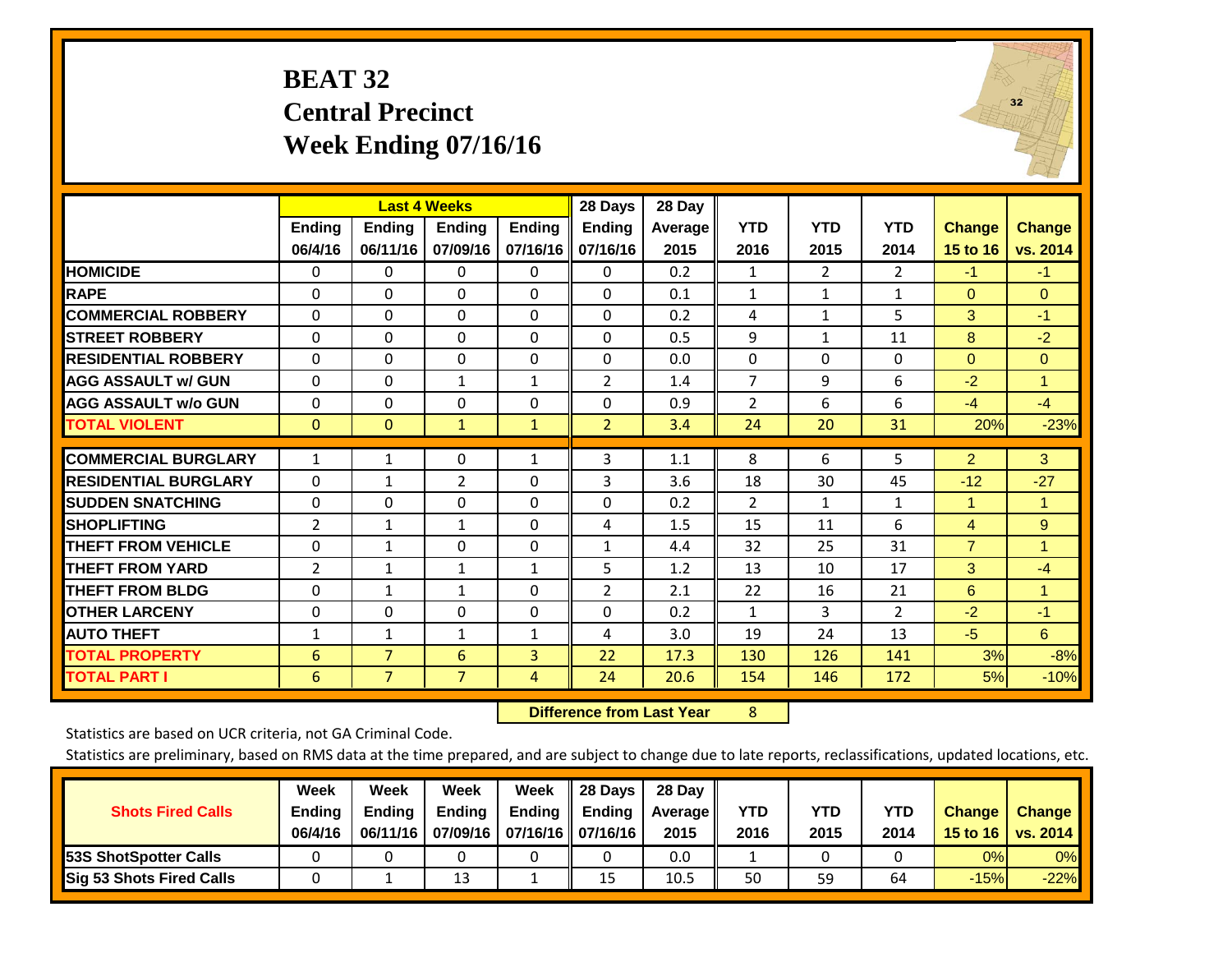## **BEAT 33 Central Precinct Week Ending 07/16/16**



|                             |                | <b>Last 4 Weeks</b> |                |               | 28 Days        | 28 Day     |                |                |                |                |                |
|-----------------------------|----------------|---------------------|----------------|---------------|----------------|------------|----------------|----------------|----------------|----------------|----------------|
|                             | <b>Ending</b>  | <b>Ending</b>       | Ending         | <b>Ending</b> | <b>Ending</b>  | Average II | <b>YTD</b>     | <b>YTD</b>     | <b>YTD</b>     | <b>Change</b>  | <b>Change</b>  |
|                             | 06/4/16        | 06/11/16            | 07/09/16       | 07/16/16      | 07/16/16       | 2015       | 2016           | 2015           | 2014           | 15 to 16       | vs. 2014       |
| <b>HOMICIDE</b>             | 0              | 0                   | $\Omega$       | $\Omega$      | $\mathbf{0}$   | 0.4        | 6              | $\overline{2}$ | 0              | 4              | 6              |
| <b>RAPE</b>                 | 0              | $\Omega$            | $\Omega$       | $\Omega$      | $\Omega$       | 0.2        | $\overline{2}$ | 1              | 0              | 1              | $\overline{2}$ |
| <b>COMMERCIAL ROBBERY</b>   | $\Omega$       | 0                   | $\Omega$       | 0             | $\Omega$       | 0.2        | $\overline{2}$ | $\mathbf{0}$   | 0              | $\overline{2}$ | $\overline{2}$ |
| <b>ISTREET ROBBERY</b>      | $\Omega$       | $\Omega$            | $\Omega$       | $\Omega$      | $\Omega$       | 2.2        | 10             | 13             | 20             | $-3$           | $-10$          |
| <b>RESIDENTIAL ROBBERY</b>  | $\Omega$       | 0                   | $\Omega$       | $\Omega$      | $\Omega$       | 0.2        | 1              | 1              | 0              | $\Omega$       | 1              |
| <b>AGG ASSAULT w/ GUN</b>   | $\Omega$       | 0                   | $\mathbf{0}$   | $\mathbf{0}$  | $\Omega$       | 0.9        | $\overline{2}$ | 8              | 4              | -6             | $-2$           |
| <b>AGG ASSAULT w/o GUN</b>  | $\Omega$       | 1                   | $\overline{2}$ | $\Omega$      | 3              | 0.9        | 8              | 4              | 4              | $\overline{4}$ | $\overline{4}$ |
| <b>TOTAL VIOLENT</b>        | $\mathbf{0}$   | $\mathbf{1}$        | $\overline{2}$ | $\mathbf{0}$  | 3              | 4.9        | 31             | 29             | 28             | 7%             | 11%            |
| <b>COMMERCIAL BURGLARY</b>  | $\Omega$       | 0                   | $\mathbf{1}$   | 0             | 1              | 2.0        | 12             | 17             | 3              | $-5$           | $9^{\circ}$    |
| <b>RESIDENTIAL BURGLARY</b> | $\overline{2}$ | 1                   | $\overline{2}$ | $\mathbf{0}$  | 5              | 4.0        | 18             | 34             | 14             | $-16$          | 4              |
| <b>ISUDDEN SNATCHING</b>    | $\mathbf{1}$   | 0                   | $\Omega$       | $\mathbf{0}$  | 1              | 0.4        | 5              | $\overline{2}$ | 2              | 3              | 3              |
| <b>SHOPLIFTING</b>          | 0              | 0                   | 1              | 1             | $\overline{2}$ | 1.2        | 13             | 11             | 16             | $\overline{2}$ | $-3$           |
| <b>THEFT FROM VEHICLE</b>   | $\mathbf{1}$   | $\mathbf{1}$        | $\overline{2}$ | $\Omega$      | 4              | 8.3        | 48             | 74             | 33             | $-26$          | 15             |
| <b>THEFT FROM YARD</b>      | 3              | 1                   | 1              | 1             | 6              | 4.6        | 45             | 29             | 27             | 16             | 18             |
| <b>THEFT FROM BLDG</b>      | 1              | 2                   | $\mathbf{1}$   | 0             | 4              | 3.6        | 37             | 21             | 24             | 16             | 13             |
| <b>OTHER LARCENY</b>        | 0              | 0                   | $\mathbf{0}$   | $\Omega$      | $\Omega$       | 0.9        | 6              | 6              | $\overline{2}$ | $\mathbf{0}$   | $\overline{4}$ |
| <b>AUTO THEFT</b>           | 0              | $\mathbf{1}$        | $\mathbf{1}$   | 2             | 4              | 4.1        | 26             | 36             | 32             | $-10$          | $-6$           |
| <b>TOTAL PROPERTY</b>       | 8              | 6                   | 9              | 4             | 27             | 29.1       | 210            | 230            | 153            | $-9%$          | 37%            |
| <b>TOTAL PART I</b>         | 8              | $\overline{7}$      | 11             | 4             | 30             | 34.0       | 241            | 259            | 181            | $-7%$          | 33%            |

 **Difference from Last Year**r -18

Statistics are based on UCR criteria, not GA Criminal Code.

| <b>Shots Fired Calls</b>        | Week<br><b>Ending</b> | Week<br><b>Endina</b> | Week<br><b>Ending</b> | Week                           | II 28 Davs<br>Ending $\parallel$ Ending | 28 Day<br>Average | <b>YTD</b> | <b>YTD</b> | YTD  | <b>Change</b> | <b>Change</b> |
|---------------------------------|-----------------------|-----------------------|-----------------------|--------------------------------|-----------------------------------------|-------------------|------------|------------|------|---------------|---------------|
|                                 | 06/4/16               | 06/11/16              |                       | 07/09/16   07/16/16   07/16/16 |                                         | 2015              | 2016       | 2015       | 2014 | 15 to 16      | vs. 2014      |
| <b>153S ShotSpotter Calls</b>   |                       |                       |                       |                                |                                         | 5.6               | 42         |            |      | 0%            | $0\%$         |
| <b>Sig 53 Shots Fired Calls</b> |                       |                       |                       |                                |                                         | 12.4              | 101        | 84         | 44   | 20%           | 130%          |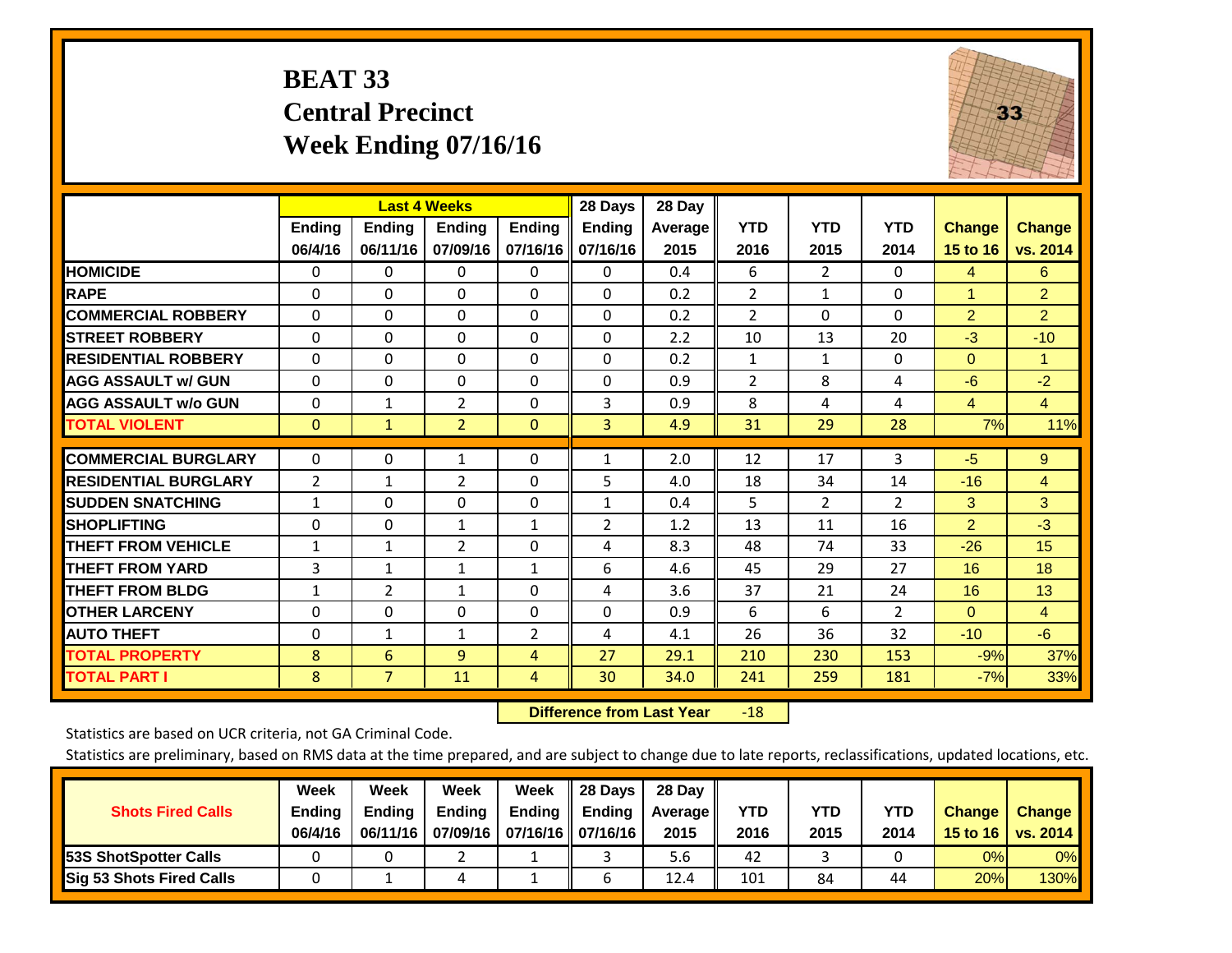#### **BEAT 34 Central Precinct Week Ending 07/16/16**



|                             |                | <b>Last 4 Weeks</b> |                |                | 28 Days        | 28 Day  |                |                |                |               |                |
|-----------------------------|----------------|---------------------|----------------|----------------|----------------|---------|----------------|----------------|----------------|---------------|----------------|
|                             | Ending         | <b>Ending</b>       | <b>Ending</b>  | <b>Ending</b>  | <b>Ending</b>  | Average | <b>YTD</b>     | <b>YTD</b>     | <b>YTD</b>     | <b>Change</b> | <b>Change</b>  |
|                             | 06/4/16        | 06/11/16            | 07/09/16       | 07/16/16       | 07/16/16       | 2015    | 2016           | 2015           | 2014           | 15 to 16      | vs. 2014       |
| <b>HOMICIDE</b>             | 0              | 0                   | 0              | $\Omega$       | 0              | 0.1     | $\mathbf{0}$   | $\Omega$       | $\overline{2}$ | $\Omega$      | $-2$           |
| <b>RAPE</b>                 | $\Omega$       | $\Omega$            | $\Omega$       | 0              | $\Omega$       | 0.2     | $\mathbf{1}$   | $\mathbf{1}$   | $\mathbf{1}$   | $\Omega$      | $\Omega$       |
| <b>COMMERCIAL ROBBERY</b>   | $\Omega$       | $\Omega$            | $\mathbf{0}$   | $\Omega$       | $\Omega$       | 0.7     | $\overline{2}$ | $\overline{2}$ | 3              | $\Omega$      | $-1$           |
| <b>STREET ROBBERY</b>       | $\mathbf 0$    | $\Omega$            | $\Omega$       | $\Omega$       | $\Omega$       | 0.5     | $\overline{2}$ | 5              | 2              | $-3$          | $\Omega$       |
| <b>RESIDENTIAL ROBBERY</b>  | $\Omega$       | $\Omega$            | $\Omega$       | $\Omega$       | $\Omega$       | 0.1     | $\mathbf{1}$   | $\mathbf{1}$   | $\mathbf{1}$   | $\Omega$      | $\mathbf{0}$   |
| <b>AGG ASSAULT w/ GUN</b>   | $\Omega$       | $\Omega$            | $\Omega$       | $\overline{2}$ | $\overline{2}$ | 0.8     | 3              | 5              | 3              | $-2$          | $\Omega$       |
| <b>AGG ASSAULT w/o GUN</b>  | $\mathbf 0$    | $\Omega$            | $\Omega$       | $\Omega$       | $\Omega$       | 0.5     | $\overline{7}$ | $\mathbf{1}$   | $\mathbf{1}$   | 6             | 6              |
| <b>TOTAL VIOLENT</b>        | $\mathbf{0}$   | $\mathbf{0}$        | $\mathbf{0}$   | $\overline{2}$ | $\overline{2}$ | 2.9     | 16             | 15             | 13             | 7%            | 23%            |
|                             |                |                     |                |                |                |         |                |                |                |               |                |
| <b>COMMERCIAL BURGLARY</b>  | $\Omega$       | $\Omega$            | $\Omega$       | $\Omega$       | 0              | 0.9     | 5              | 5              | 3              | $\Omega$      | $\overline{2}$ |
| <b>RESIDENTIAL BURGLARY</b> | $\Omega$       | 1                   | $\Omega$       | $\overline{2}$ | 3              | 3.3     | 16             | 30             | 34             | $-14$         | $-18$          |
| <b>SUDDEN SNATCHING</b>     | $\Omega$       | $\Omega$            | 1              | $\Omega$       | 1              | 0.1     | $\mathbf{1}$   | $\Omega$       | $\Omega$       | 1             | 1              |
| <b>SHOPLIFTING</b>          | 1              | $\overline{2}$      | $\Omega$       | 3              | 6              | 2.0     | 31             | 14             | 12             | 17            | 19             |
| <b>THEFT FROM VEHICLE</b>   | $\Omega$       | $\overline{2}$      | 3              | 4              | 9              | 9.0     | 42             | 71             | 35             | $-29$         | $\overline{7}$ |
| <b>THEFT FROM YARD</b>      | $\overline{2}$ | $\Omega$            | $\mathbf{1}$   | $\mathbf{1}$   | 4              | 3.4     | 12             | 23             | 11             | $-11$         | $\overline{1}$ |
| <b>THEFT FROM BLDG</b>      | 0              | 2                   | $\overline{2}$ | $\overline{2}$ | 6              | 2.8     | 42             | 17             | 23             | 25            | 19             |
| <b>OTHER LARCENY</b>        | $\Omega$       | $\Omega$            | $\Omega$       | $\Omega$       | 0              | 0.7     | $\overline{2}$ | 4              | $\Omega$       | $-2$          | $\overline{2}$ |
| <b>AUTO THEFT</b>           | $\Omega$       | $\Omega$            | $\overline{2}$ | $\overline{2}$ | 4              | 3.4     | 24             | 21             | 23             | 3             | $\blacksquare$ |
| <b>TOTAL PROPERTY</b>       | 3              | $\overline{7}$      | 9              | 14             | 33             | 25.5    | 175            | 185            | 141            | $-5%$         | 24%            |
| <b>TOTAL PART I</b>         | 3              | $\overline{7}$      | $\overline{9}$ | 16             | 35             | 28.4    | 191            | 200            | 154            | $-5%$         | 24%            |

 **Difference from Last Year**r -9

Statistics are based on UCR criteria, not GA Criminal Code.

| <b>Shots Fired Calls</b>        | Week<br><b>Ending</b><br>06/4/16 | Week<br><b>Endina</b><br>06/11/16 | <b>Week</b><br>Ending | Week<br>Ending<br>07/09/16   07/16/16   07/16/16 | 28 Days<br><b>Ending</b> | 28 Day<br>Average II<br>2015 | YTD<br>2016 | YTD<br>2015 | <b>YTD</b><br>2014 | <b>Change</b><br>15 to 16 | <b>Change</b><br>vs. 2014 |
|---------------------------------|----------------------------------|-----------------------------------|-----------------------|--------------------------------------------------|--------------------------|------------------------------|-------------|-------------|--------------------|---------------------------|---------------------------|
| <b>153S ShotSpotter Calls</b>   |                                  |                                   |                       |                                                  | 11                       | 0.2                          |             |             |                    | 0%                        | 0%                        |
| <b>Sig 53 Shots Fired Calls</b> |                                  |                                   |                       |                                                  | $\Omega$                 | 10.1                         | 57          | 34          | 40                 | 68%                       | 43%                       |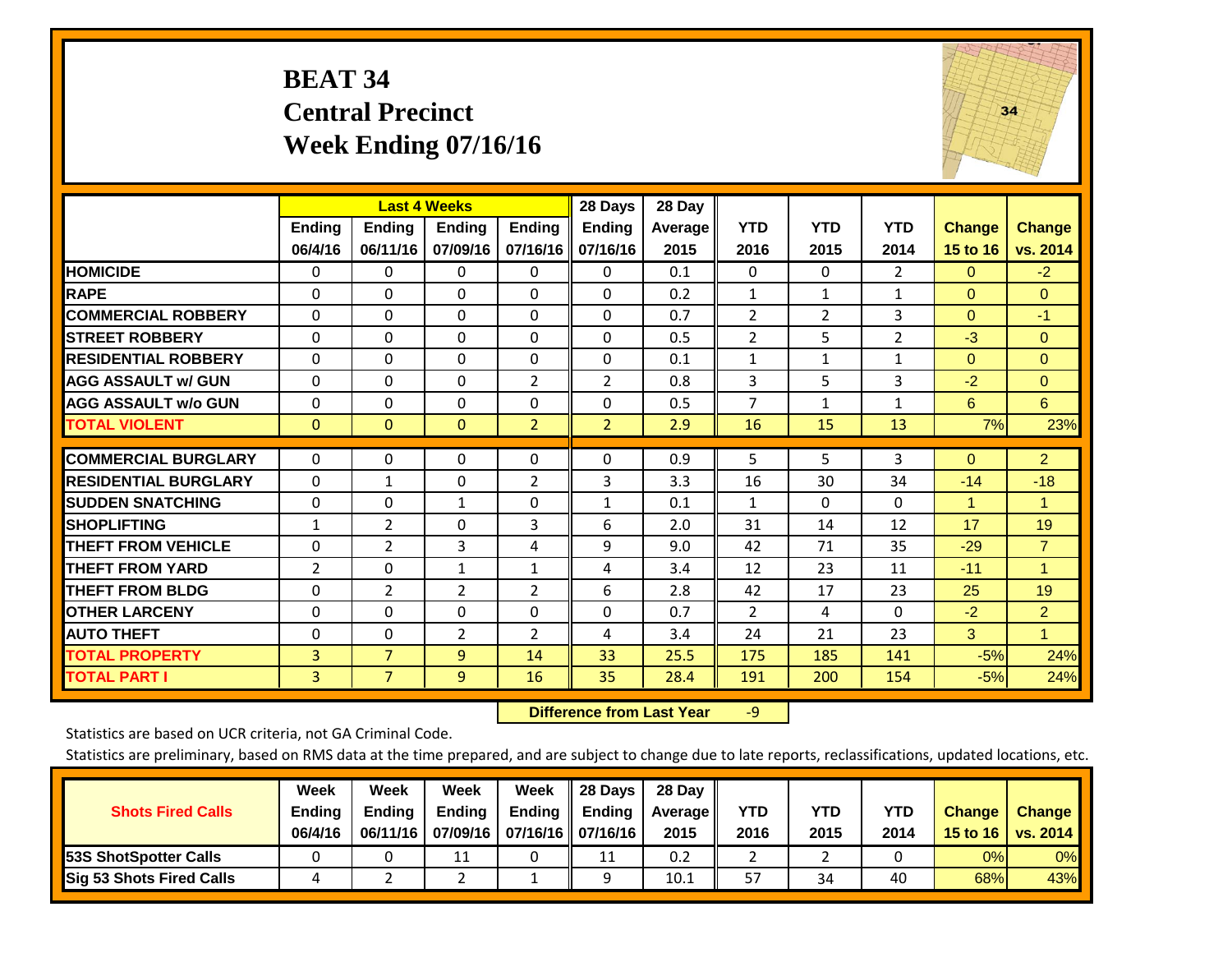#### **BEAT 35 Central Precinct Week Ending 07/16/16**



|                             |                | <b>Last 4 Weeks</b> |                |                | 28 Days        | 28 Day     |                |                |                |                      |                      |
|-----------------------------|----------------|---------------------|----------------|----------------|----------------|------------|----------------|----------------|----------------|----------------------|----------------------|
|                             | <b>Ending</b>  | <b>Ending</b>       | <b>Ending</b>  | <b>Ending</b>  | <b>Ending</b>  | Average II | <b>YTD</b>     | <b>YTD</b>     | <b>YTD</b>     | <b>Change</b>        | <b>Change</b>        |
|                             | 06/4/16        | 06/11/16            | 07/09/16       | 07/16/16       | 07/16/16       | 2015       | 2016           | 2015           | 2014           | 15 to 16             | vs. 2014             |
| <b>HOMICIDE</b>             | 0              | $\mathbf{0}$        | $\Omega$       | $\Omega$       | 0              | 0.4        | 5              | $\overline{4}$ | 3              | $\mathbf{1}$         | 2 <sup>1</sup>       |
| <b>RAPE</b>                 | 1              | 0                   | $\Omega$       | $\mathbf{0}$   | $\mathbf{1}$   | 0.2        | $\overline{2}$ | $\mathbf{1}$   | 5              | 1                    | $-3$                 |
| <b>COMMERCIAL ROBBERY</b>   | $\Omega$       | $\Omega$            | $\Omega$       | $\Omega$       | $\Omega$       | 0.2        | $\Omega$       | $\Omega$       | $\mathbf{1}$   | $\Omega$             | $-1$                 |
| <b>STREET ROBBERY</b>       | $\Omega$       | $\mathbf{1}$        | $\Omega$       | $\mathbf{1}$   | $\overline{2}$ | 1.6        | 11             | 8              | 10             | 3                    | $\mathbf{1}$         |
| <b>RESIDENTIAL ROBBERY</b>  | $\Omega$       | 0                   | $\Omega$       | $\Omega$       | $\Omega$       | 0.2        | 3              | $\overline{2}$ | $\mathbf{1}$   | $\blacktriangleleft$ | $\overline{2}$       |
| <b>AGG ASSAULT w/ GUN</b>   | $\Omega$       | $\Omega$            | $\Omega$       | $\Omega$       | $\Omega$       | 2.2        | 6              | 12             | 13             | $-6$                 | $-7$                 |
| <b>AGG ASSAULT w/o GUN</b>  | $\Omega$       | 0                   | $\Omega$       | $\Omega$       | 0              | 1.0        | 6              | 7              | $\overline{7}$ | $-1$                 | $-1$                 |
| <b>TOTAL VIOLENT</b>        | $\mathbf{1}$   | $\mathbf{1}$        | $\mathbf{0}$   | $\mathbf{1}$   | 3              | 5.8        | 33             | 34             | 40             | $-3%$                | $-18%$               |
| <b>COMMERCIAL BURGLARY</b>  | $\mathbf 0$    | 1                   | 0              | 0              | 1              | 0.5        | 5              | 4              | 3              |                      | $\overline{2}$       |
| <b>RESIDENTIAL BURGLARY</b> | $\mathbf{1}$   | 1                   | $\mathbf{1}$   | 1              | 4              | 8.9        | 40             | 74             | 48             | $-34$                | -8                   |
| <b>SUDDEN SNATCHING</b>     | 0              | $\Omega$            | $\Omega$       | $\mathbf{0}$   | $\Omega$       | 0.0        | $\mathbf{1}$   | $\Omega$       | 0              | 1                    | $\blacktriangleleft$ |
| <b>SHOPLIFTING</b>          | $\Omega$       | $\Omega$            | $\Omega$       | $\Omega$       | $\Omega$       | 0.4        | $\overline{2}$ | 4              | $\mathbf{1}$   | $-2$                 | 1                    |
| <b>THEFT FROM VEHICLE</b>   | 3              | $\overline{2}$      | $\overline{2}$ | $\overline{2}$ | 9              | 4.8        | 37             | 33             | 27             | 4                    | 10                   |
| <b>THEFT FROM YARD</b>      | $\mathbf{1}$   | $\Omega$            | $\mathbf{1}$   | 1              | 3              | 2.8        | 13             | 17             | 22             | $-4$                 | $-9$                 |
| <b>THEFT FROM BLDG</b>      | 0              | 3                   | $\Omega$       | $\overline{2}$ | 5              | 3.2        | 27             | 27             | 20             | $\Omega$             | $\overline{7}$       |
| <b>OTHER LARCENY</b>        | 0              | $\Omega$            | $\Omega$       | $\Omega$       | $\Omega$       | 0.3        | $\mathbf{1}$   | $\overline{2}$ | $\overline{2}$ | $-1$                 | $-1$                 |
| <b>AUTO THEFT</b>           | $\mathbf{1}$   | $\Omega$            | 4              | $\mathbf{1}$   | 6              | 3.9        | 22             | 30             | 22             | $-8$                 | $\overline{0}$       |
| <b>TOTAL PROPERTY</b>       | 6              | $\overline{7}$      | 8              | $\overline{7}$ | 28             | 24.8       | 148            | 191            | 145            | $-23%$               | 2%                   |
| <b>TOTAL PART I</b>         | $\overline{7}$ | 8                   | 8              | 8              | 31             | 30.5       | 181            | 225            | 185            | $-20%$               | $-2%$                |

 **Difference from Last Year**r -44

Statistics are based on UCR criteria, not GA Criminal Code.

|                                 | Week          | Week          | <b>Week</b> | Week                           | 28 Days       | 28 Day     |      |      |            |               |               |
|---------------------------------|---------------|---------------|-------------|--------------------------------|---------------|------------|------|------|------------|---------------|---------------|
| <b>Shots Fired Calls</b>        | <b>Ending</b> | <b>Endina</b> | Ending      | Ending                         | <b>Ending</b> | Average II | YTD  | YTD  | <b>YTD</b> | <b>Change</b> | <b>Change</b> |
|                                 | 06/4/16       | 06/11/16      |             | 07/09/16   07/16/16   07/16/16 |               | 2015       | 2016 | 2015 | 2014       | 15 to 16      | vs. 2014      |
| <b>153S ShotSpotter Calls</b>   |               |               |             |                                | 10            | 22.5       | 188  | 105  |            | 0%            | 0%            |
| <b>Sig 53 Shots Fired Calls</b> |               |               |             |                                | 25            | 19.8       | 148  | 124  | 97         | 19%           | 53%           |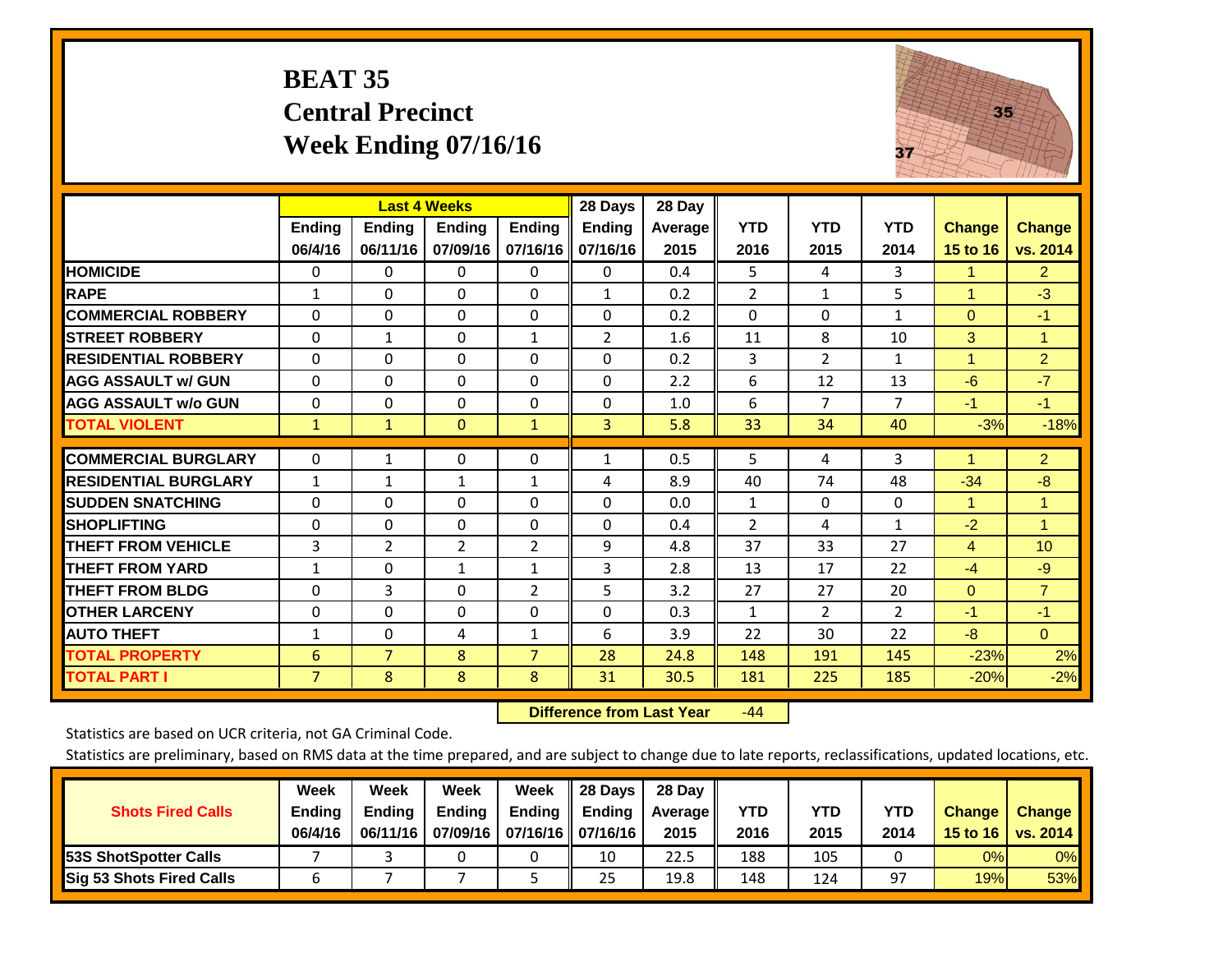|                             | <b>BEAT 37</b>    | <b>Central Precinct</b>   | <b>Week Ending 07/16/16</b>               |                           |                                      |                           |                    |                    | 37                 |                           |                           |
|-----------------------------|-------------------|---------------------------|-------------------------------------------|---------------------------|--------------------------------------|---------------------------|--------------------|--------------------|--------------------|---------------------------|---------------------------|
|                             | Ending<br>06/4/16 | <b>Ending</b><br>06/11/16 | <b>Last 4 Weeks</b><br>Ending<br>07/09/16 | <b>Ending</b><br>07/16/16 | 28 Days<br><b>Ending</b><br>07/16/16 | 28 Day<br>Average<br>2015 | <b>YTD</b><br>2016 | <b>YTD</b><br>2015 | <b>YTD</b><br>2014 | <b>Change</b><br>15 to 16 | <b>Change</b><br>vs. 2014 |
| <b>HOMICIDE</b>             | 0                 | 0                         | $\Omega$                                  | 0                         | 0                                    | 0.2                       | $\Omega$           | $\Omega$           | $\mathbf{1}$       | $\mathbf{0}$              | $-1$                      |
| <b>RAPE</b>                 | $\Omega$          | 0                         | $\overline{0}$                            | $\Omega$                  | $\Omega$                             | 0.0                       | $\mathbf{1}$       | 0                  | $\Omega$           | $\mathbf{1}$              | $\mathbf{1}$              |
| <b>COMMERCIAL ROBBERY</b>   | $\Omega$          | $\Omega$                  | $\Omega$                                  | $\Omega$                  | $\Omega$                             | 0.2                       | $\mathbf{1}$       | $\overline{2}$     | $\Omega$           | $-1$                      | $\mathbf{1}$              |
| <b>STREET ROBBERY</b>       | 0                 | $\mathbf{1}$              | $\Omega$                                  | 0                         | $\mathbf{1}$                         | 1.7                       | 8                  | 5                  | 6                  | 3                         | $\overline{2}$            |
| <b>RESIDENTIAL ROBBERY</b>  | $\Omega$          | 0                         | $\overline{0}$                            | $\Omega$                  | $\Omega$                             | 0.1                       | $\mathbf{0}$       | 0                  | $\Omega$           | $\mathbf{0}$              | $\Omega$                  |
| <b>AGG ASSAULT w/ GUN</b>   | $\Omega$          | $\Omega$                  | $\Omega$                                  | $\Omega$                  | $\Omega$                             | 0.2                       | 6                  | $\overline{2}$     | $\overline{2}$     | $\overline{4}$            | $\overline{4}$            |
| <b>AGG ASSAULT w/o GUN</b>  | $\Omega$          | $\mathbf{1}$              | $\Omega$                                  | $\Omega$                  | $\mathbf{1}$                         | 0.5                       | $\overline{2}$     | 4                  | $\mathbf{1}$       | $-2$                      | $\mathbf{1}$              |
| <b>TOTAL VIOLENT</b>        | $\mathbf{0}$      | $\overline{2}$            | $\overline{0}$                            | $\mathbf{0}$              | $\overline{2}$                       | 2.8                       | 18                 | 13                 | 10                 | 38%                       | 80%                       |
| <b>COMMERCIAL BURGLARY</b>  | $\Omega$          | 0                         | $\mathbf{0}$                              | $\Omega$                  | $\Omega$                             | 0.6                       | 7                  | $\overline{2}$     | 3                  | 5                         | 4                         |
| <b>RESIDENTIAL BURGLARY</b> | $\Omega$          | $\mathbf{1}$              | $\overline{2}$                            | $\Omega$                  | 3                                    | 4.6                       | 16                 | 28                 | 11                 | $-12$                     | 5                         |
| <b>SUDDEN SNATCHING</b>     | $\Omega$          | $\Omega$                  | $\mathbf{1}$                              | 0                         | $\mathbf{1}$                         | 0.3                       | 1                  | 3                  | $\overline{2}$     | $-2$                      | $-1$                      |
| <b>SHOPLIFTING</b>          | 0                 | 0                         | $\mathbf{1}$                              | $\overline{2}$            | 3                                    | 2.5                       | 12                 | 8                  | 14                 | $\overline{4}$            | $-2$                      |
| <b>THEFT FROM VEHICLE</b>   | 3                 | $\Omega$                  | $\mathbf{1}$                              | $\overline{2}$            | 6                                    | 12.3                      | 46                 | 104                | 64                 | $-58$                     | $-18$                     |
| <b>THEFT FROM YARD</b>      | $\overline{2}$    | $\Omega$                  | $\mathbf{1}$                              | 0                         | 3                                    | 2.5                       | 18                 | 17                 | 30                 | 1                         | $-12$                     |
| <b>THEFT FROM BLDG</b>      | $\mathbf{1}$      | $\mathbf{1}$              | $\mathbf{1}$                              | $\Omega$                  | 3                                    | 2.6                       | 14                 | 25                 | 15                 | $-11$                     | $-1$                      |
| <b>OTHER LARCENY</b>        | $\Omega$          | $\Omega$                  | $\mathbf{1}$                              | $\Omega$                  | $\mathbf{1}$                         | 0.9                       | $\mathbf{1}$       | 6                  | $\mathbf{1}$       | $-5$                      | $\mathbf{0}$              |
| <b>AUTO THEFT</b>           | 0                 | $\overline{2}$            | $\mathbf 0$                               | $\Omega$                  | $\overline{2}$                       | 2.9                       | 12                 | 27                 | 19                 | $-15$                     | $-7$                      |
| <b>TOTAL PROPERTY</b>       | 6                 | 4                         | 8                                         | 4                         | 22                                   | 29.2                      | 127                | 220                | 159                | $-42%$                    | $-20%$                    |
| <b>TOTAL PART I</b>         | 6                 | 6                         | 8                                         | 4                         | 24                                   | 32.1                      | 145                | 233                | 169                | $-38%$                    | $-14%$                    |

 **Difference from Last Year**‐88 The state of the state of the state

Statistics are based on UCR criteria, not GA Criminal Code.

| <b>Shots Fired Calls</b>        | Week<br><b>Ending</b><br>06/4/16 | Week<br><b>Endina</b><br>06/11/16 | <b>Week</b><br>Ending | Week<br>Ending<br>07/09/16   07/16/16   07/16/16 | 28 Days<br><b>Ending</b> | 28 Day<br>Average II<br>2015 | YTD<br>2016 | YTD<br>2015 | YTD<br>2014    | <b>Change</b><br>15 to 16 | <b>Change</b><br>vs. 2014 |
|---------------------------------|----------------------------------|-----------------------------------|-----------------------|--------------------------------------------------|--------------------------|------------------------------|-------------|-------------|----------------|---------------------------|---------------------------|
| <b>153S ShotSpotter Calls</b>   |                                  |                                   |                       | 4                                                |                          | 2.8                          | 33          | 22          |                | 0%                        | 0%                        |
| <b>Sig 53 Shots Fired Calls</b> |                                  |                                   |                       |                                                  | 18                       | 13.4                         | 95          | 85          | 55<br><u>.</u> | 12%                       | 252%                      |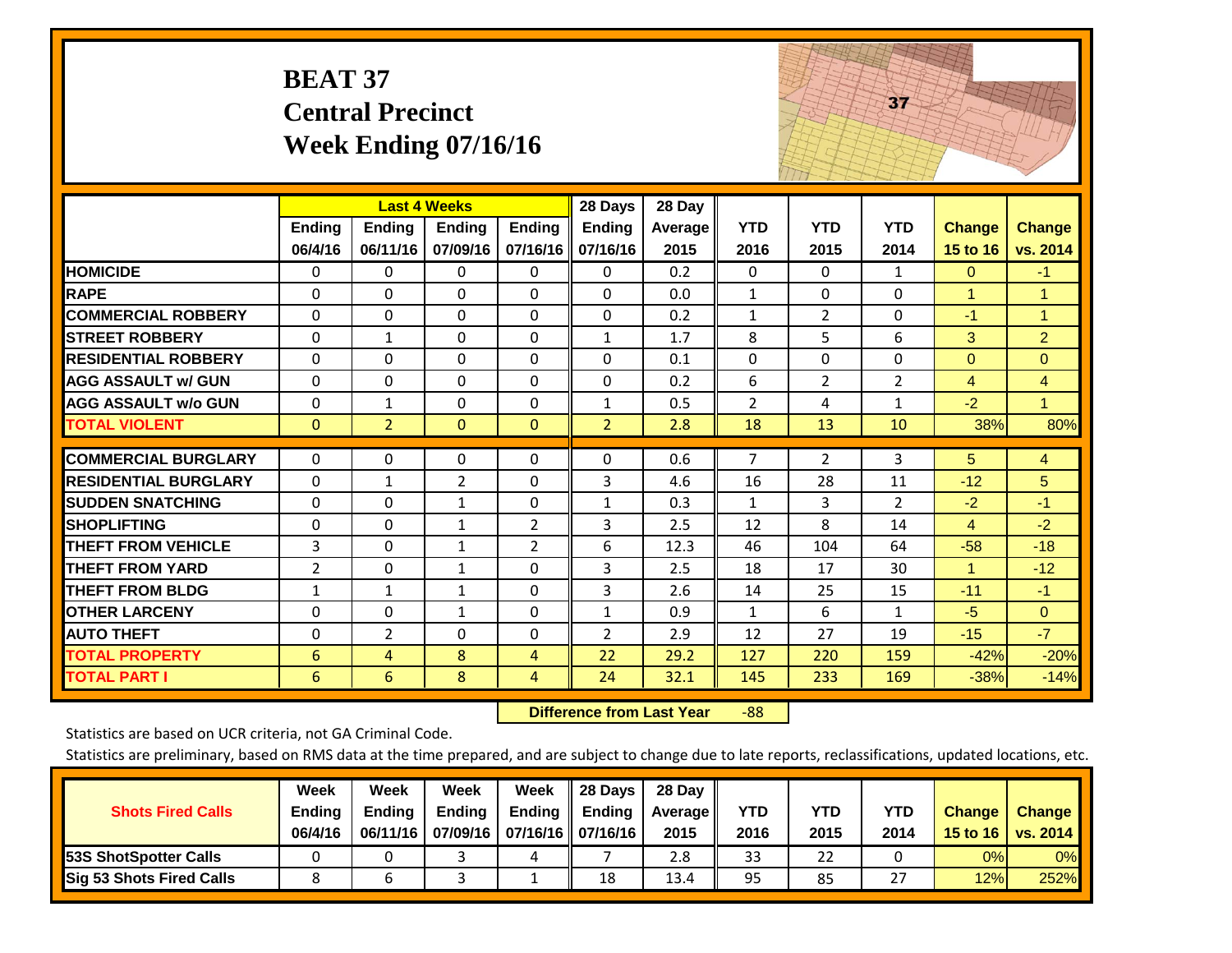

#### **COMPSTATSOUTHSIDE PRECINCT** CAPT. LENNY GUNTHER **Week Ending 07/16/16**

**PRECINCT COMMANDER:**



|                             | Week<br><b>Ending</b><br>07/16/16 | Week<br><b>Ending</b><br>07/09/16 | <b>Weekly</b><br>Avg<br>2015 | $28 - Day$<br>Ending<br>07/16/16 | $28 - Day$<br><b>Ending</b><br>05/22/16 | Avg<br>28-Day<br>2015 | <b>YTD</b><br>2016 | <b>YTD</b><br>2015 | <b>YTD</b><br>2014 | <b>Change</b><br><b>15 to 16</b> | <b>Change</b><br>vs. 2014 |
|-----------------------------|-----------------------------------|-----------------------------------|------------------------------|----------------------------------|-----------------------------------------|-----------------------|--------------------|--------------------|--------------------|----------------------------------|---------------------------|
| <b>HOMICIDE</b>             | 0                                 | 0                                 | $\Omega$                     |                                  | $\Omega$                                |                       | 3                  | 4                  |                    | $-1$                             | $\overline{2}$            |
| <b>RAPE</b>                 | 0                                 | 0                                 | $\Omega$                     | 0                                | 1                                       |                       | $\overline{7}$     | 5                  | 3                  | $\overline{2}$                   | 4                         |
| <b>COMMERCIAL ROBBERY</b>   | 0                                 | $\Omega$                          | $\Omega$                     | $\mathbf{2}$                     | 3                                       | $\overline{2}$        | 18                 | $\overline{7}$     | 13                 | 11                               | 5                         |
| <b>STREET ROBBERY</b>       | 0                                 | 0                                 |                              |                                  | 1                                       | 3                     | 15                 | 26                 | 27                 | $-11$                            | $-12$                     |
| <b>RESIDENTIAL ROBBERY</b>  |                                   | 0                                 | 0                            | 4                                | 0                                       |                       | $\overline{2}$     | 9                  | 5                  | $-7$                             | $-3$                      |
| <b>AGG ASSAULT w/ GUN</b>   | $\bf{0}$                          | $\Omega$                          |                              | 3                                | 3                                       | $\overline{2}$        | 12                 | 14                 | 5                  | $-2$                             | $\overline{7}$            |
| <b>AGG ASSAULT w/o GUN</b>  |                                   | 0                                 |                              |                                  | 3                                       | $\mathfrak{p}$        | 25                 | 15                 | 8                  | 10 <sup>1</sup>                  | 17                        |
| <b>TOTAL VIOLENT</b>        | $\overline{2}$                    | $\overline{0}$                    | 3                            | 9                                | 11                                      | 12                    | 82                 | 80                 | 62                 | 3%                               | 32%                       |
|                             |                                   |                                   |                              |                                  |                                         |                       |                    |                    |                    |                                  |                           |
| <b>COMMERCIAL BURGLARY</b>  | 3                                 | 2                                 |                              | 5                                | 4                                       | 4                     | 27                 | 26                 | 22                 |                                  | 5                         |
| <b>RESIDENTIAL BURGLARY</b> | 3                                 | 5                                 | 6                            | 23                               | 15                                      | 24                    | 111                | 170                | 120                | $-59$                            | $-9$                      |
| <b>ISUDDEN SNATCHING</b>    | 4                                 |                                   | 0                            | 3                                | $\Omega$                                |                       | 6                  | 9                  | $\overline{7}$     | $-3$                             | $-1$                      |
| <b>SHOPLIFTING</b>          | 8                                 | 10                                | 15                           | 37                               | 35                                      | 59                    | 339                | 379                | 365                | $-40$                            | $-26$                     |
| <b>THEFT FROM VEHICLE</b>   | 4                                 | 5                                 | 8                            | 14                               | 21                                      | 32                    | 147                | 188                | 169                | $-41$                            | $-22$                     |
| <b>THEFT FROM YARD</b>      | 4                                 |                                   | $\overline{2}$               | 8                                | 8                                       | 10                    | 57                 | 71                 | 63                 | $-14$                            | $-6$                      |
| <b>THEFT FROM BLDG</b>      |                                   | $\overline{2}$                    | 5                            | 14                               | 15                                      | 19                    | 94                 | 136                | 105                | $-42$                            | $-11$                     |
| <b>OTHER LARCENY</b>        | 0                                 | $\Omega$                          | 0                            | 1                                | $\overline{2}$                          | $\overline{2}$        | 14                 | 12                 | 17                 | $\overline{2}$                   | $-3$                      |
| <b>AUTO THEFT</b>           | $\overline{2}$                    | 4                                 | 4                            | 9                                | 7                                       | 15                    | 65                 | 100                | 48                 | $-35$                            | 17                        |
| <b>TOTAL PROPERTY</b>       | 26                                | 30                                | 41                           | 114                              | 107                                     | 165                   | 860                | 1091               | 916                | $-21%$                           | $-6%$                     |
| <b>TOTAL PART I</b>         | 28                                | 30                                | 44                           | 123                              | 118                                     | 177                   | 942                | 1171               | 978                | $-20%$                           | $-4%$                     |

Statistics are based on UCR criteria, not GA Criminal Code. **Difference from Last Year** -229 Statistics are preliminary, based on RMS data at the time prepared, and are subject to change due to late reports, reclassifications, updated locations, etc.

Cell Shading: white is within 0.6 standard deviation of the mean; red is above; green is below

| <b>Citizen Initiated Calls</b> | Week<br>Ending<br>07/16/16 | <b>Week</b><br><b>Ending</b><br>07/09/16 | Weekly<br>Avg<br>2015 | $28$ -Dav<br><b>Ending</b><br>07/16/16 | $28$ -Day<br><b>Ending</b><br>05/22/16 | Avg<br>$28-Day$<br>2015 | YTD<br>2016 | YTD<br>2015 | <b>YTD</b><br>2014 | Change<br>15 to 16 | <b>Change</b><br>vs. 2014 |
|--------------------------------|----------------------------|------------------------------------------|-----------------------|----------------------------------------|----------------------------------------|-------------------------|-------------|-------------|--------------------|--------------------|---------------------------|
| Midnight Shift                 | 114                        | 93                                       | 100                   | 399                                    | 353                                    | 399                     | 2645        | 2879        | 2675               | $-234$             | $-30$                     |
| Day Shift                      | 277                        | 227                                      | 273                   | 970                                    | 1022                                   | 1090                    | 7325        | 7675        | 7373               | $-350$             | $-48$                     |
| <b>Afternoon Shift</b>         | 313                        | 269                                      | 269                   | 1088                                   | 1029                                   | 1077                    | 7207        | 7545        | 7276               | $-338$             | $-69$                     |
| <b>TOTAL CITIZEN CFS</b>       | 704                        | 589                                      | 641                   | 2457                                   | 2404                                   | 2566                    | 17177       | 18099       | 17325              | $-5.1%$            | $-0.9%$                   |
| <b>53S ShotSpotter Calls</b>   |                            |                                          |                       |                                        |                                        |                         |             |             |                    |                    |                           |
| Sig 53 Shots Fired Calls       | 13                         | 22                                       | 10                    | 50                                     | 40                                     | 38                      | 261         | 219         | 142                | 42                 | 119                       |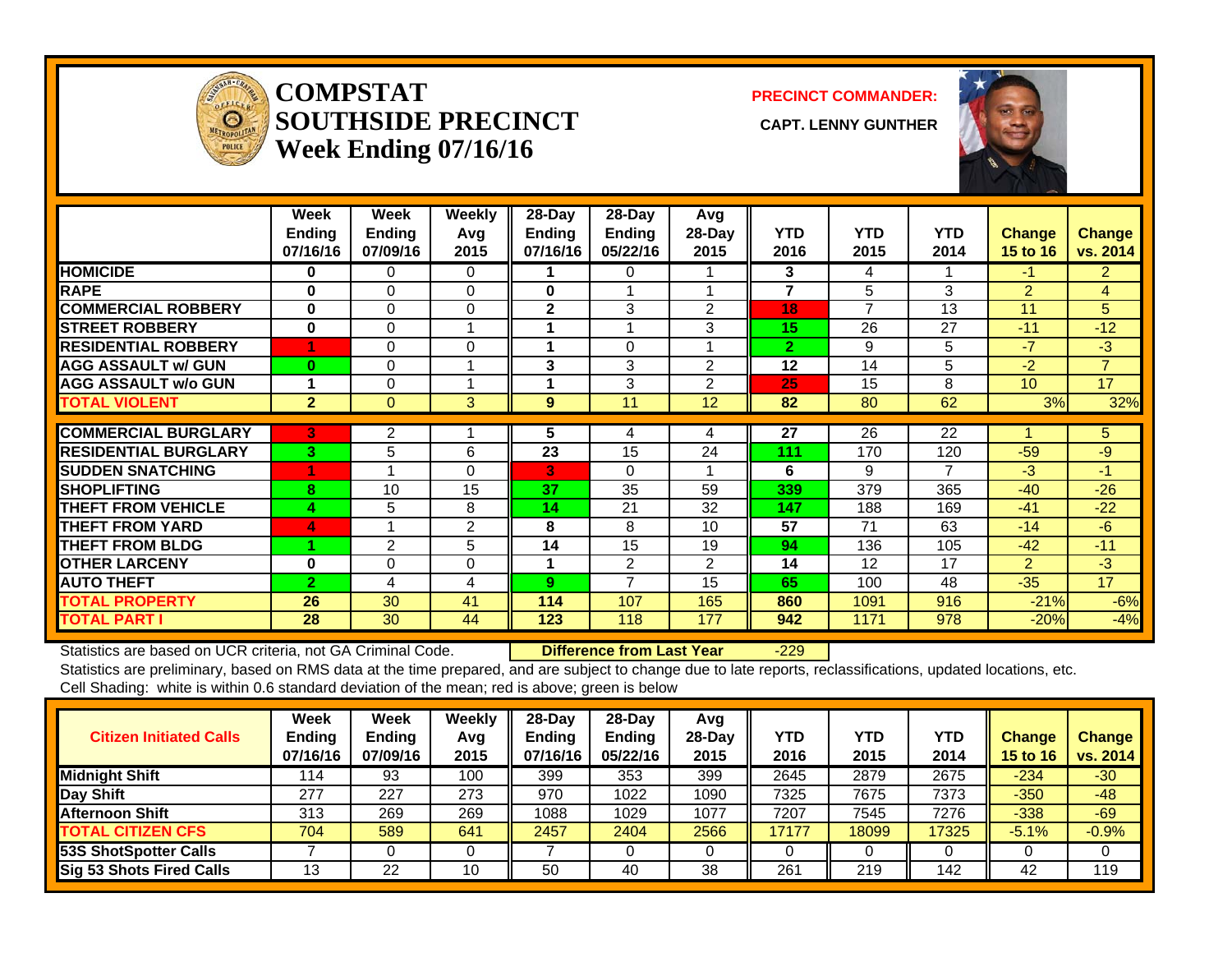# **BEAT 41 Southside Precinct Week Ending 07/16/16**



|                             |                | <b>Last 4 Weeks</b> |                |                | 28 Days        | 28 Day  |                |                |                |                 |                |
|-----------------------------|----------------|---------------------|----------------|----------------|----------------|---------|----------------|----------------|----------------|-----------------|----------------|
|                             | <b>Ending</b>  | <b>Ending</b>       | <b>Ending</b>  | <b>Endina</b>  | <b>Ending</b>  | Average | <b>YTD</b>     | <b>YTD</b>     | <b>YTD</b>     | <b>Change</b>   | <b>Change</b>  |
|                             | 06/4/16        | 06/11/16            | 07/09/16       | 07/16/16       | 07/16/16       | 2015    | 2016           | 2015           | 2014           | <b>15 to 16</b> | vs. 2014       |
| <b>HOMICIDE</b>             | 0              | $\mathbf{0}$        | 0              | 0              | $\Omega$       | 0.1     | $\Omega$       | $\mathbf{1}$   | 0              | $-1$            | $\mathbf{0}$   |
| <b>RAPE</b>                 | $\Omega$       | $\Omega$            | $\Omega$       | 0              | 0              | 0.0     | 3              | $\Omega$       | $\Omega$       | 3               | 3              |
| <b>COMMERCIAL ROBBERY</b>   | $\Omega$       | $\Omega$            | $\mathbf{0}$   | $\Omega$       | $\Omega$       | 0.4     | 4              | $\overline{2}$ | 3              | $\overline{2}$  | 1              |
| <b>STREET ROBBERY</b>       | $\mathbf 0$    | $\Omega$            | 0              | $\Omega$       | 0              | 0.5     | 3              | 3              | 3              | $\Omega$        | $\overline{0}$ |
| <b>RESIDENTIAL ROBBERY</b>  | $\Omega$       | $\Omega$            | $\Omega$       | $\Omega$       | $\Omega$       | 0.2     | $\mathbf{0}$   | $\overline{2}$ | 0              | $-2$            | $\mathbf{0}$   |
| <b>AGG ASSAULT w/ GUN</b>   | $\mathbf{1}$   | $\Omega$            | $\Omega$       | $\Omega$       | $\mathbf{1}$   | 0.0     | $\overline{2}$ | $\Omega$       | $\mathbf{1}$   | $\overline{2}$  | $\mathbf{1}$   |
| <b>AGG ASSAULT w/o GUN</b>  | $\Omega$       | $\Omega$            | $\Omega$       | $\mathbf{1}$   | $\mathbf{1}$   | 0.1     | 4              | $\Omega$       | $\Omega$       | 4               | $\overline{4}$ |
| <b>TOTAL VIOLENT</b>        | $\mathbf{1}$   | $\mathbf{0}$        | $\mathbf{0}$   | $\mathbf{1}$   | $\overline{2}$ | 1.3     | 16             | 8              | $\overline{7}$ | 100%            | 129%           |
| <b>COMMERCIAL BURGLARY</b>  |                |                     |                |                |                |         |                |                |                |                 |                |
|                             | $\mathbf 0$    | $\Omega$            | 0              | 1              | $\mathbf{1}$   | 0.8     | 14             | 4              | 4              | 10              | 10             |
| <b>RESIDENTIAL BURGLARY</b> | $\Omega$       | $\Omega$            | $\Omega$       | $\mathbf{1}$   | $\mathbf{1}$   | 0.8     | 9              | 7              | 3              | 2               | 6              |
| <b>SUDDEN SNATCHING</b>     | $\Omega$       | $\Omega$            | $\Omega$       | $\Omega$       | 0              | 0.2     | $\Omega$       | $\Omega$       | $\mathbf{1}$   | $\mathbf{0}$    | $-1$           |
| <b>SHOPLIFTING</b>          | $\overline{2}$ | $\Omega$            | $\mathbf{1}$   | 0              | 3              | 1.6     | 9              | 10             | 12             | $-1$            | $-3$           |
| <b>THEFT FROM VEHICLE</b>   | $\Omega$       | $\overline{2}$      | $\overline{2}$ | 3              | $\overline{7}$ | 5.9     | 37             | 36             | 48             | 1               | $-11$          |
| <b>THEFT FROM YARD</b>      | $\mathbf 0$    | $\Omega$            | $\mathbf{1}$   | $\mathbf{1}$   | 2              | 3.0     | 9              | 26             | 10             | $-17$           | $-1$           |
| <b>THEFT FROM BLDG</b>      | $\mathbf{1}$   | 2                   | 1              | $\Omega$       | 4              | 4.4     | 14             | 39             | 17             | $-25$           | $-3$           |
| <b>OTHER LARCENY</b>        | $\Omega$       | $\Omega$            | $\Omega$       | $\Omega$       | 0              | 0.3     | $\overline{2}$ | 3              | $\overline{2}$ | $-1$            | $\overline{0}$ |
| <b>AUTO THEFT</b>           | $\Omega$       | $\mathbf{1}$        | $\Omega$       | $\mathbf{1}$   | 2              | 2.3     | 10             | 16             | 6              | $-6$            | $\overline{4}$ |
| <b>TOTAL PROPERTY</b>       | 3              | 5                   | 5              | $\overline{7}$ | 20             | 19.4    | 104            | 141            | 103            | $-26%$          | 1%             |
| <b>TOTAL PART I</b>         | 4              | 5                   | 5              | 8              | 22             | 20.7    | 120            | 149            | 110            | $-19%$          | 9%             |

 **Difference from Last Year**‐29

Statistics are based on UCR criteria, not GA Criminal Code.

| <b>Shots Fired Calls</b>        | Week<br><b>Ending</b><br>06/4/16 | Week<br><b>Endina</b><br>06/11/16 | Week<br>Ending | Week<br>Ending | 28 Days<br><b>Ending</b><br>07/09/16 07/16/16 07/16/16 | 28 Day<br><b>Average</b> II<br>2015 | YTD<br>2016 | YTD<br>2015 | <b>YTD</b><br>2014 | <b>Change</b><br>15 to 16 $\vert$ | <b>Change</b><br>vs. 2014 |
|---------------------------------|----------------------------------|-----------------------------------|----------------|----------------|--------------------------------------------------------|-------------------------------------|-------------|-------------|--------------------|-----------------------------------|---------------------------|
| <b>53S ShotSpotter Calls</b>    |                                  |                                   |                |                | 4                                                      | 0.0                                 |             |             |                    | 0%                                | 0%                        |
| <b>Sig 53 Shots Fired Calls</b> |                                  |                                   |                |                |                                                        | 1.8                                 | 14          | 13          |                    | 8%                                | 100%                      |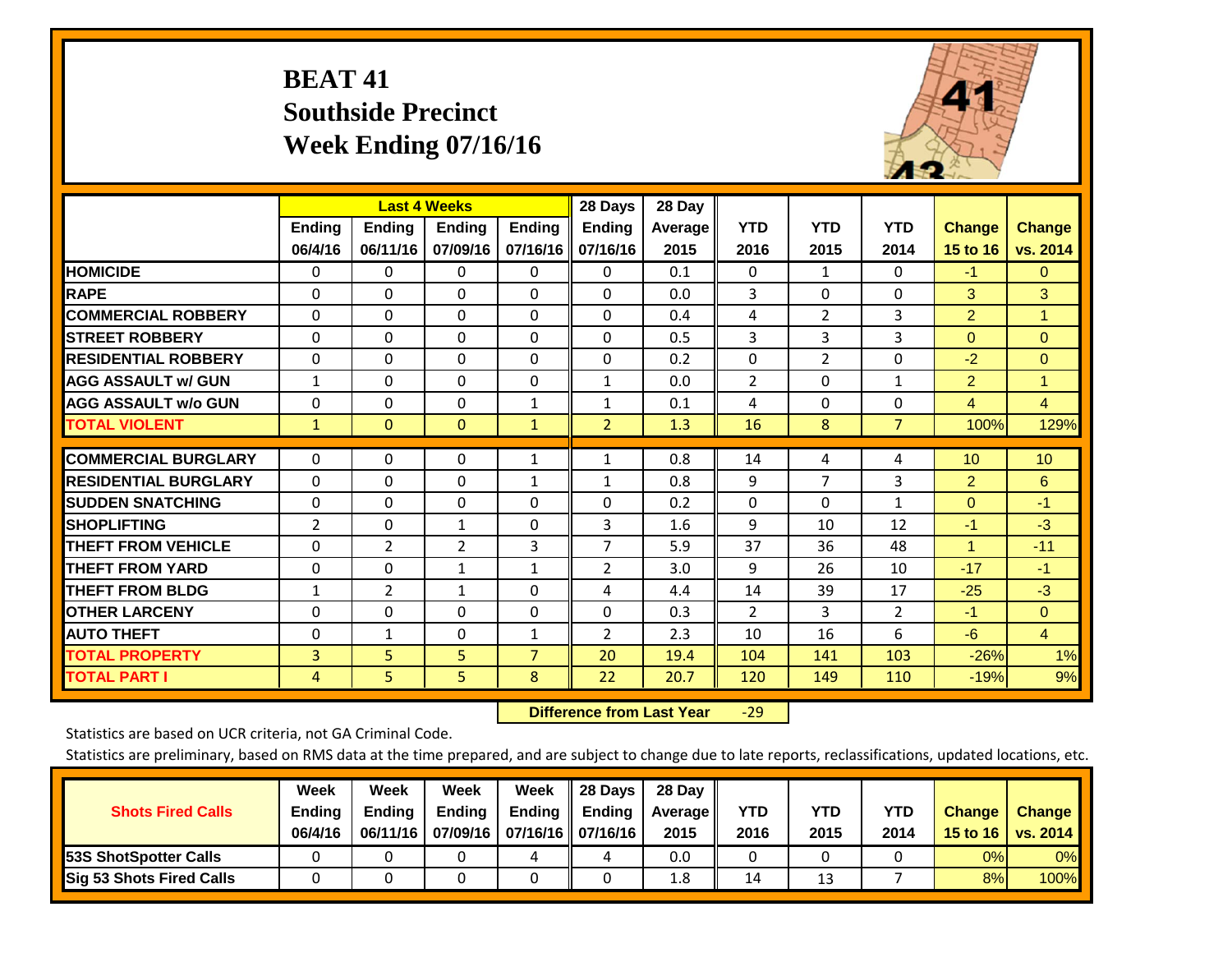# **BEAT 42 Southside Precinct Week Ending 07/16/16**



|                             |               | <b>Last 4 Weeks</b> |                |                | 28 Days        | 28 Day  |                |                |              |                |                 |
|-----------------------------|---------------|---------------------|----------------|----------------|----------------|---------|----------------|----------------|--------------|----------------|-----------------|
|                             | <b>Ending</b> | <b>Ending</b>       | <b>Endina</b>  | <b>Ending</b>  | <b>Ending</b>  | Average | <b>YTD</b>     | <b>YTD</b>     | <b>YTD</b>   | <b>Change</b>  | Change          |
|                             | 06/4/16       | 06/11/16            | 07/09/16       | 07/16/16       | 07/16/16       | 2015    | 2016           | 2015           | 2014         | 15 to 16       | vs. 2014        |
| <b>HOMICIDE</b>             | 0             | $\Omega$            | $\mathbf{0}$   | $\Omega$       | $\mathbf{0}$   | 0.1     | $\Omega$       | $\mathbf{0}$   | $\mathbf{1}$ | $\mathbf{0}$   | $-1$            |
| <b>RAPE</b>                 | 0             | 0                   | $\Omega$       | $\mathbf{0}$   | 0              | 0.0     | $\Omega$       | $\Omega$       | 2            | $\mathbf{0}$   | $-2$            |
| <b>COMMERCIAL ROBBERY</b>   | $\Omega$      | $\Omega$            | $\Omega$       | $\Omega$       | $\Omega$       | 0.6     | 4              | $\mathbf{1}$   | 4            | 3              | $\Omega$        |
| <b>ISTREET ROBBERY</b>      | 0             | $\mathbf{1}$        | $\Omega$       | 0              | $\mathbf{1}$   | 1.0     | 5              | 9              | 8            | $-4$           | $-3$            |
| <b>RESIDENTIAL ROBBERY</b>  | $\Omega$      | $\Omega$            | $\Omega$       | 1              | 1              | 0.5     | $\overline{2}$ | $\overline{2}$ | 2            | $\mathbf{0}$   | $\Omega$        |
| <b>AGG ASSAULT w/ GUN</b>   | $\Omega$      | $\Omega$            | $\Omega$       | $\Omega$       | $\Omega$       | 0.9     | 5              | 3              | $\mathbf{1}$ | $\overline{2}$ | $\overline{4}$  |
| <b>AGG ASSAULT w/o GUN</b>  | $\Omega$      | $\Omega$            | $\Omega$       | $\Omega$       | $\Omega$       | 0.8     | $\overline{7}$ | 8              | $\mathbf{1}$ | $-1$           | 6               |
| <b>TOTAL VIOLENT</b>        | $\mathbf{0}$  | $\mathbf{1}$        | $\mathbf{0}$   | $\mathbf{1}$   | $\overline{2}$ | 3.8     | 23             | 23             | 19           | 0%             | 21%             |
| <b>COMMERCIAL BURGLARY</b>  | $\Omega$      | 0                   | 1              | $\mathbf 0$    | 1              | 1.2     | 4              | 9              | 8            | $-5$           | $-4$            |
| <b>RESIDENTIAL BURGLARY</b> | $\mathbf{1}$  | $\overline{2}$      | $\overline{2}$ | $\overline{2}$ | 7              | 5.9     | 34             | 41             | 34           | $-7$           | $\Omega$        |
| <b>SUDDEN SNATCHING</b>     | 0             | 0                   | $\Omega$       | $\mathbf{0}$   | 0              | 0.3     | 0              | 3              | 1            | -3             | $-1$            |
| <b>SHOPLIFTING</b>          | $\mathbf{1}$  | 3                   | 1              | 2              | 7              | 13.7    | 52             | 100            | 59           | $-48$          | $-7$            |
| <b>THEFT FROM VEHICLE</b>   | $\Omega$      | 0                   | $\mathbf{1}$   | $\mathbf{0}$   | $\mathbf{1}$   | 9.6     | 37             | 52             | 40           | $-15$          | $-3$            |
| <b>THEFT FROM YARD</b>      | 0             | 1                   | $\Omega$       | $\mathbf{1}$   | 2              | 2.3     | 15             | 16             | 17           | $-1$           | $-2$            |
| <b>THEFT FROM BLDG</b>      | 1             | 0                   | $\Omega$       | $\mathbf{0}$   | $\mathbf{1}$   | 4.3     | 18             | 29             | 22           | $-11$          | $-4$            |
| <b>OTHER LARCENY</b>        | 0             | $\mathbf{1}$        | $\mathbf{0}$   | $\Omega$       | 1              | 0.4     | 3              | 3              | 4            | $\mathbf{0}$   | $-1$            |
| <b>AUTO THEFT</b>           | $\Omega$      | $\mathbf{1}$        | 1              | 0              | 2              | 5.1     | 20             | 34             | 10           | $-14$          | 10 <sup>°</sup> |
| <b>TOTAL PROPERTY</b>       | 3             | 8                   | 6              | 5 <sup>1</sup> | 22             | 42.7    | 183            | 287            | 195          | $-36%$         | $-6%$           |
| <b>TOTAL PART I</b>         | 3             | 9                   | 6              | 6              | 24             | 46.5    | 206            | 310            | 214          | $-34%$         | $-4%$           |

 **Difference from Last Year**r -104

Statistics are based on UCR criteria, not GA Criminal Code.

| <b>Shots Fired Calls</b>        | Week<br><b>Ending</b><br>06/4/16 | Week<br><b>Endina</b><br>06/11/16 | Week<br>Ending | Week<br>Ending<br>07/09/16   07/16/16   07/16/16 | 28 Days<br><b>Ending</b> | 28 Day<br>Average II<br>2015 | YTD<br>2016 | YTD<br>2015 | YTD<br>2014 | <b>Change</b><br>15 to 16 | <b>Change</b><br>vs. 2014 |
|---------------------------------|----------------------------------|-----------------------------------|----------------|--------------------------------------------------|--------------------------|------------------------------|-------------|-------------|-------------|---------------------------|---------------------------|
| <b>153S ShotSpotter Calls</b>   |                                  |                                   |                |                                                  |                          | 0.0                          |             |             |             | 0%                        | 0%                        |
| <b>Sig 53 Shots Fired Calls</b> |                                  |                                   |                |                                                  | 11                       | ט.                           | 55          | 47          | 25          | 17%                       | 120%                      |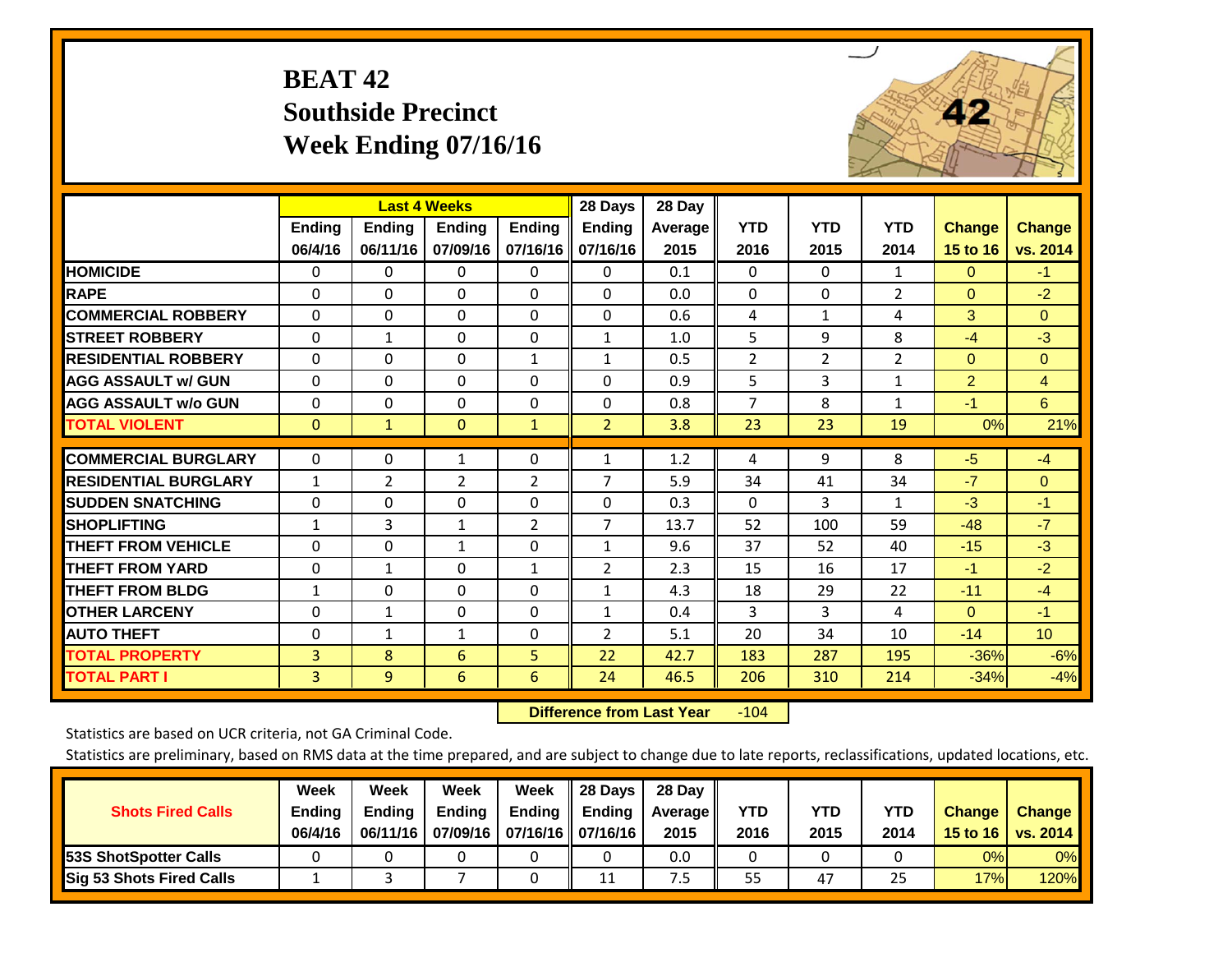# **BEAT 43 Southside Precinct Week Ending 07/16/16**



|                             |                | <b>Last 4 Weeks</b> |                |                | 28 Days        | 28 Day         |                |                |                |                |                |
|-----------------------------|----------------|---------------------|----------------|----------------|----------------|----------------|----------------|----------------|----------------|----------------|----------------|
|                             | <b>Ending</b>  | <b>Ending</b>       | <b>Ending</b>  | <b>Endina</b>  | <b>Ending</b>  | <b>Average</b> | <b>YTD</b>     | <b>YTD</b>     | <b>YTD</b>     | <b>Change</b>  | <b>Change</b>  |
|                             | 06/4/16        | 06/11/16            | 07/09/16       | 07/16/16       | 07/16/16       | 2015           | 2016           | 2015           | 2014           | 15 to 16       | vs. 2014       |
| <b>HOMICIDE</b>             | 1              | 0                   | 0              | $\Omega$       | $\mathbf{1}$   | 0.2            | 2              | $\mathbf{1}$   | 0              | 1.             | $\overline{2}$ |
| <b>RAPE</b>                 | $\Omega$       | $\Omega$            | $\Omega$       | $\Omega$       | $\Omega$       | 0.0            | $\mathbf{0}$   | 0              | $\Omega$       | $\mathbf{0}$   | $\Omega$       |
| <b>COMMERCIAL ROBBERY</b>   | 2              | $\Omega$            | $\Omega$       | $\Omega$       | 2              | 0.5            | 6              | 4              | 3              | $\overline{2}$ | 3              |
| <b>STREET ROBBERY</b>       | 0              | $\Omega$            | 0              | 0              | $\Omega$       | 0.8            | 3              | 8              | 5              | $-5$           | $-2$           |
| <b>RESIDENTIAL ROBBERY</b>  | $\Omega$       | $\Omega$            | $\Omega$       | 0              | $\Omega$       | 0.1            | $\mathbf{0}$   | $\mathbf{1}$   | $\mathbf{1}$   | $-1$           | $-1$           |
| <b>AGG ASSAULT w/ GUN</b>   | $\Omega$       | $\Omega$            | $\Omega$       | 0              | $\Omega$       | 0.6            | $\mathbf{1}$   | 4              | $\Omega$       | $-3$           | $\mathbf{1}$   |
| <b>AGG ASSAULT w/o GUN</b>  | $\Omega$       | $\Omega$            | $\Omega$       | 0              | $\Omega$       | 0.3            | 5              | $\mathbf{1}$   | $\mathbf{1}$   | $\overline{4}$ | $\overline{4}$ |
| <b>TOTAL VIOLENT</b>        | 3              | $\mathbf{0}$        | $\overline{0}$ | $\overline{0}$ | 3              | 2.4            | 17             | 19             | 10             | $-11%$         | 70%            |
| <b>COMMERCIAL BURGLARY</b>  |                |                     |                |                |                |                |                |                | $\overline{7}$ |                |                |
|                             | 0              | $\Omega$            | $\Omega$       | 2              | $\overline{2}$ | 1.2            | 7              | 10             |                | $-3$           | $\Omega$       |
| <b>RESIDENTIAL BURGLARY</b> | 3              | $\mathbf{1}$        | $\Omega$       | 0              | 4              | 2.3            | 13             | 17             | 19             | $-4$           | $-6$           |
| <b>SUDDEN SNATCHING</b>     | $\mathbf{1}$   | $\Omega$            | $\mathbf{0}$   | 0              | $\mathbf{1}$   | 0.2            | $\overline{2}$ | $\overline{2}$ | 3              | $\mathbf{0}$   | $-1$           |
| <b>SHOPLIFTING</b>          | 3              | 6                   | 6              | 4              | 19             | 28.4           | 197            | 184            | 212            | 13             | $-15$          |
| <b>THEFT FROM VEHICLE</b>   | $\Omega$       | $\Omega$            | $\Omega$       | 0              | $\Omega$       | 4.0            | 17             | 26             | 32             | $-9$           | $-15$          |
| <b>THEFT FROM YARD</b>      | $\mathbf 0$    | $\Omega$            | $\Omega$       | $\Omega$       | $\Omega$       | 1.2            | 11             | 9              | 10             | $\overline{2}$ | $\mathbf{1}$   |
| <b>THEFT FROM BLDG</b>      | 0              | $\mathbf{1}$        | $\Omega$       | $\Omega$       | 1              | 2.9            | 19             | 21             | 15             | $-2$           | $\overline{4}$ |
| <b>OTHER LARCENY</b>        | $\Omega$       | $\Omega$            | $\Omega$       | $\Omega$       | $\Omega$       | 0.4            | $\overline{2}$ | $\mathbf{1}$   | 4              | $\mathbf{1}$   | $-2$           |
| <b>AUTO THEFT</b>           | $\Omega$       | $\Omega$            | $\Omega$       | $\Omega$       | $\Omega$       | 2.3            | 8              | 12             | 9              | $-4$           | $-1$           |
| <b>TOTAL PROPERTY</b>       | $\overline{7}$ | 8                   | 6              | 6              | 27             | 42.9           | 276            | 282            | 311            | $-2%$          | $-11%$         |
| <b>TOTAL PART I</b>         | 10             | 8                   | 6              | 6              | 30             | 45.3           | 293            | 301            | 321            | $-3%$          | $-9%$          |

 **Difference from Last Year**‐8

Statistics are based on UCR criteria, not GA Criminal Code.

| <b>Shots Fired Calls</b>        | Week<br><b>Ending</b><br>06/4/16 | Week<br><b>Endina</b><br>06/11/16 | Week<br>Ending | Week<br>Ending<br>07/09/16   07/16/16   07/16/16 | 28 Days<br><b>Ending</b> | 28 Day<br>Average II<br>2015 | YTD<br>2016 | YTD<br>2015 | YTD<br>2014 | <b>Change</b><br>15 to 16 | <b>Change</b><br>vs. 2014 |
|---------------------------------|----------------------------------|-----------------------------------|----------------|--------------------------------------------------|--------------------------|------------------------------|-------------|-------------|-------------|---------------------------|---------------------------|
| <b>153S ShotSpotter Calls</b>   |                                  |                                   |                |                                                  |                          | 0.1                          |             |             |             | 0%                        | 0%                        |
| <b>Sig 53 Shots Fired Calls</b> |                                  |                                   |                |                                                  | 11                       | 5.6                          | 36          | 31          | 35          | 16%                       | 3%                        |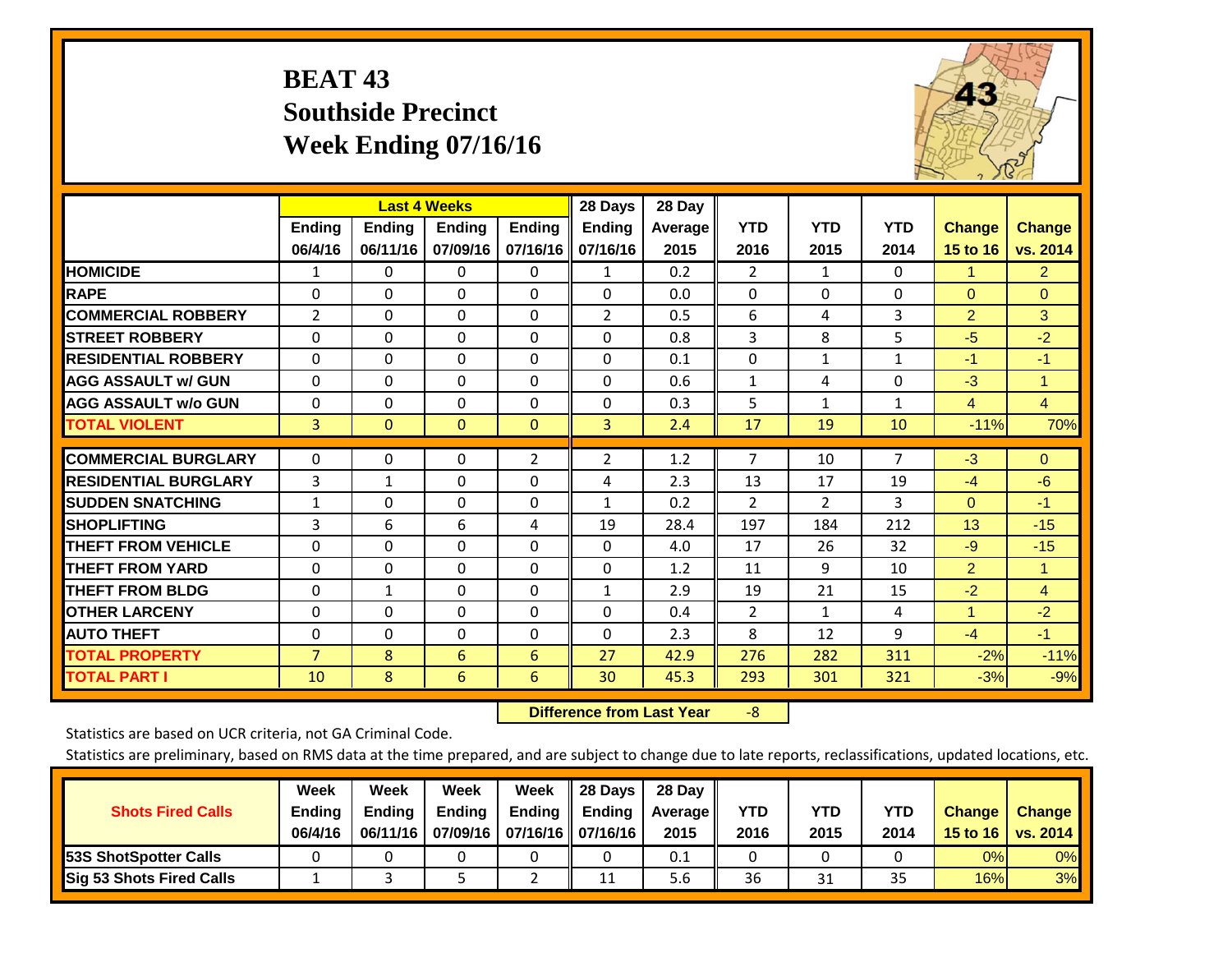# **BEAT 44 Southside Precinct Week Ending 07/16/16**



|                             |               | <b>Last 4 Weeks</b> |                |                | 28 Days        | 28 Day  |                |                |                |                |                |
|-----------------------------|---------------|---------------------|----------------|----------------|----------------|---------|----------------|----------------|----------------|----------------|----------------|
|                             | <b>Ending</b> | <b>Ending</b>       | <b>Endina</b>  | <b>Ending</b>  | <b>Ending</b>  | Average | <b>YTD</b>     | <b>YTD</b>     | <b>YTD</b>     | <b>Change</b>  | <b>Change</b>  |
|                             | 06/4/16       | 06/11/16            | 07/09/16       | 07/16/16       | 07/16/16       | 2015    | 2016           | 2015           | 2014           | 15 to 16       | vs. 2014       |
| <b>HOMICIDE</b>             | 0             | 0                   | $\Omega$       | $\Omega$       | 0              | 0.1     | $\mathbf{0}$   | 1              | 0              | $-1$           | 0              |
| <b>RAPE</b>                 | 0             | $\Omega$            | $\Omega$       | $\Omega$       | $\Omega$       | 0.3     | 3              | $\overline{2}$ | $\mathbf{1}$   | 1              | 2 <sup>1</sup> |
| <b>COMMERCIAL ROBBERY</b>   | $\Omega$      | $\Omega$            | $\Omega$       | $\Omega$       | 0              | 0.4     | $\overline{2}$ | $\Omega$       | $\overline{2}$ | $\overline{2}$ | $\Omega$       |
| <b>ISTREET ROBBERY</b>      | $\Omega$      | $\Omega$            | $\Omega$       | $\Omega$       | $\Omega$       | 0.6     | $\mathbf{1}$   | 3              | 5              | $-2$           | $-4$           |
| <b>RESIDENTIAL ROBBERY</b>  | $\Omega$      | $\Omega$            | $\Omega$       | $\Omega$       | $\Omega$       | 0.2     | $\Omega$       | 3              | $\overline{2}$ | $-3$           | $-2$           |
| <b>AGG ASSAULT w/ GUN</b>   | $\mathbf{1}$  | $\mathbf{1}$        | $\Omega$       | $\Omega$       | $\overline{2}$ | 0.5     | 4              | 5              | 0              | $-1$           | $\overline{4}$ |
| <b>AGG ASSAULT w/o GUN</b>  | $\mathbf 0$   | 0                   | $\Omega$       | $\Omega$       | $\Omega$       | 0.5     | $\overline{7}$ | 4              | 4              | 3              | 3              |
| <b>TOTAL VIOLENT</b>        | $\mathbf{1}$  | $\mathbf{1}$        | $\mathbf{0}$   | $\mathbf{0}$   | $\overline{2}$ | 2.7     | 17             | 18             | 14             | $-6%$          | 21%            |
|                             |               |                     |                |                |                |         |                |                |                |                |                |
| <b>COMMERCIAL BURGLARY</b>  | $\Omega$      | $\Omega$            | 1              | $\mathbf{0}$   | 1              | 0.4     | $\overline{2}$ | $\mathbf{1}$   | $\overline{2}$ | 1              | $\Omega$       |
| <b>RESIDENTIAL BURGLARY</b> | $\mathbf{1}$  | 1                   | $\mathbf{0}$   | $\Omega$       | 2              | 8.1     | 18             | 55             | 32             | $-37$          | $-14$          |
| <b>SUDDEN SNATCHING</b>     | 0             | 0                   | $\mathbf{1}$   | $\Omega$       | $\mathbf{1}$   | 0.2     | $\overline{2}$ | $\overline{2}$ | $\mathbf{1}$   | $\mathbf{0}$   | $\mathbf{1}$   |
| <b>SHOPLIFTING</b>          | $\Omega$      | $\Omega$            | $\Omega$       | $\Omega$       | $\Omega$       | 0.7     | $\overline{7}$ | 6              | 13             | $\mathbf{1}$   | $-6$           |
| <b>THEFT FROM VEHICLE</b>   | $\Omega$      | $\Omega$            | $\overline{2}$ | $\mathbf{0}$   | $\overline{2}$ | 5.6     | 22             | 46             | 26             | $-24$          | $-4$           |
| <b>THEFT FROM YARD</b>      | 0             | $\Omega$            | $\Omega$       | 2              | $\overline{2}$ | 1.4     | 11             | 8              | 14             | 3              | $-3$           |
| <b>THEFT FROM BLDG</b>      | $\mathbf{1}$  | $\overline{2}$      | $\mathbf{1}$   | $\Omega$       | 4              | 3.0     | 19             | 21             | 20             | $-2$           | $-1$           |
| <b>OTHER LARCENY</b>        | 0             | 0                   | $\Omega$       | $\Omega$       | $\Omega$       | 0.5     | $\overline{2}$ | 5.             | 1              | $-3$           | $\mathbf{1}$   |
| <b>AUTO THEFT</b>           | $\mathbf{1}$  | 0                   | $\overline{2}$ | 0              | 3              | 3.1     | 16             | 25             | 11             | $-9$           | 5 <sup>5</sup> |
| <b>TOTAL PROPERTY</b>       | 3             | 3                   | $\overline{7}$ | $\overline{2}$ | 15             | 22.9    | 99             | 169            | 120            | $-41%$         | $-18%$         |
| <b>TOTAL PART I</b>         | 4             | 4                   | $\overline{7}$ | $\overline{2}$ | 17             | 25.6    | 116            | 187            | 134            | $-38%$         | $-13%$         |

 **Difference from Last Year**‐71

Statistics are based on UCR criteria, not GA Criminal Code.

|                                 | Week          | Week          | Week          | Week                           | II 28 Davs         | 28 Day         |            |            |      |               |               |
|---------------------------------|---------------|---------------|---------------|--------------------------------|--------------------|----------------|------------|------------|------|---------------|---------------|
| <b>Shots Fired Calls</b>        | <b>Ending</b> | <b>Endina</b> | <b>Ending</b> | Ending $\parallel$             | $\parallel$ Ending | <b>Average</b> | <b>YTD</b> | <b>YTD</b> | YTD  | <b>Change</b> | <b>Change</b> |
|                                 | 06/4/16       | 06/11/16      |               | 07/09/16   07/16/16   07/16/16 |                    | 2015           | 2016       | 2015       | 2014 | 15 to 16      | vs. 2014      |
| <b>153S ShotSpotter Calls</b>   |               |               |               |                                |                    | 0.0            |            |            |      | 0%            | $0\%$         |
| <b>Sig 53 Shots Fired Calls</b> |               |               |               | 4                              | 10                 | 8.0            | 53         | 48         | 26   | 10%           | <b>104%</b>   |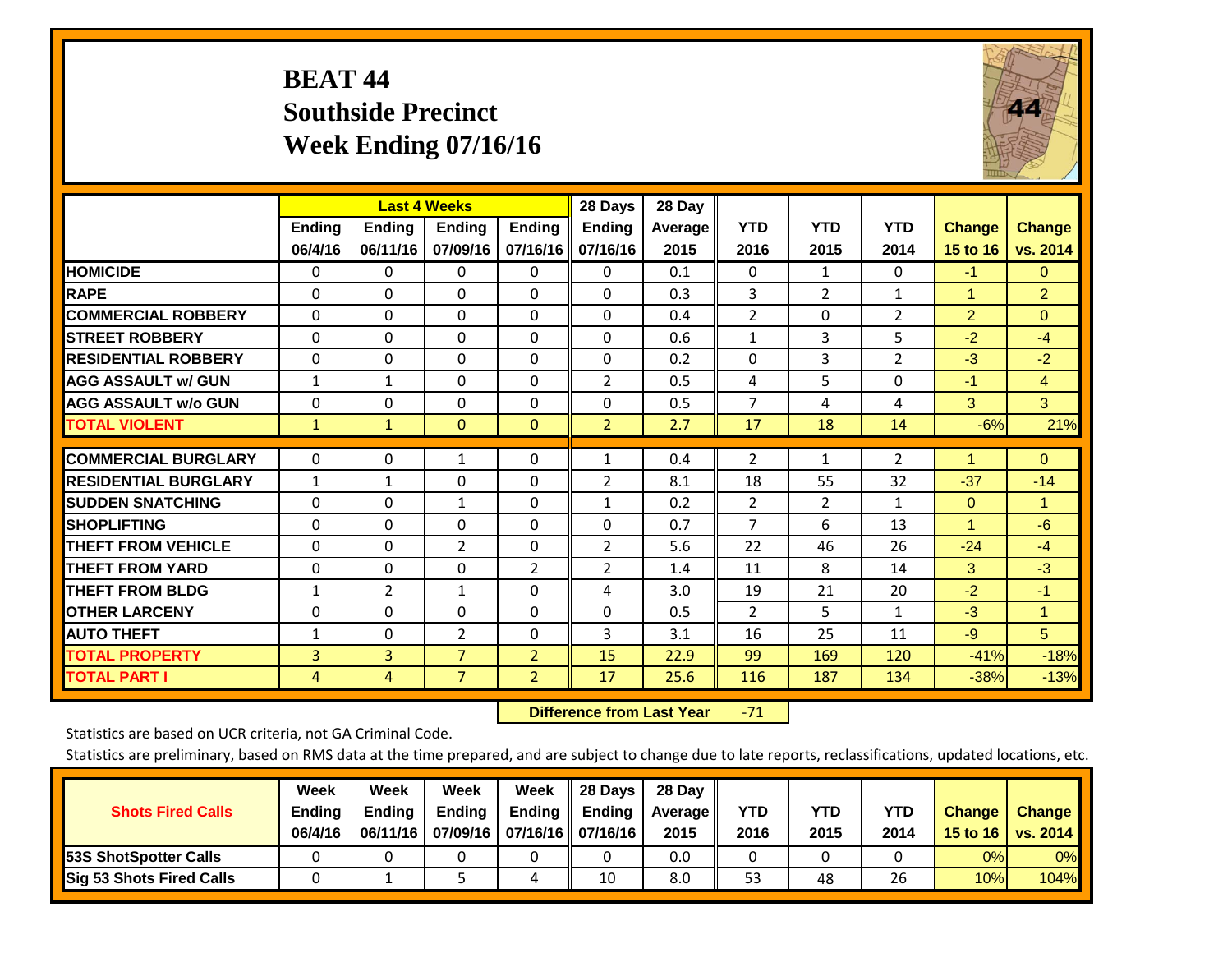# **BEAT 45 Southside Precinct Week Ending 07/16/16**



|                             |                | <b>Last 4 Weeks</b> |               |               | 28 Days        | 28 Day  |                |                |                |                |               |
|-----------------------------|----------------|---------------------|---------------|---------------|----------------|---------|----------------|----------------|----------------|----------------|---------------|
|                             | <b>Ending</b>  | Ending              | <b>Ending</b> | <b>Ending</b> | <b>Ending</b>  | Average | <b>YTD</b>     | <b>YTD</b>     | <b>YTD</b>     | <b>Change</b>  | <b>Change</b> |
|                             | 06/4/16        | 06/11/16            | 07/09/16      | 07/16/16      | 07/16/16       | 2015    | 2016           | 2015           | 2014           | 15 to 16       | vs. 2014      |
| <b>HOMICIDE</b>             | 0              | 0                   | 0             | $\Omega$      | $\Omega$       | 0.1     | 1              | 0              | 0              | 1.             | $\mathbf{1}$  |
| <b>RAPE</b>                 | $\Omega$       | $\Omega$            | $\Omega$      | 0             | 0              | 0.2     | $\Omega$       | $\overline{2}$ | 0              | $-2$           | $\Omega$      |
| <b>COMMERCIAL ROBBERY</b>   | $\Omega$       | $\Omega$            | $\Omega$      | $\Omega$      | $\Omega$       | 0.0     | $\Omega$       | $\Omega$       | $\Omega$       | $\mathbf{0}$   | $\Omega$      |
| <b>STREET ROBBERY</b>       | $\Omega$       | $\Omega$            | $\Omega$      | $\Omega$      | 0              | 0.2     | $\mathbf{0}$   | $\mathbf{1}$   | $\overline{2}$ | $-1$           | $-2$          |
| <b>RESIDENTIAL ROBBERY</b>  | $\Omega$       | $\Omega$            | 0             | $\Omega$      | $\Omega$       | 0.1     | $\mathbf{0}$   | 1              | 0              | $-1$           | $\Omega$      |
| <b>AGG ASSAULT w/ GUN</b>   | $\Omega$       | $\Omega$            | $\Omega$      | $\Omega$      | 0              | 0.2     | $\Omega$       | 0              | 1              | $\mathbf{0}$   | $-1$          |
| <b>AGG ASSAULT w/o GUN</b>  | 0              | $\Omega$            | $\Omega$      | $\Omega$      | $\Omega$       | 0.2     | $\overline{2}$ | 1              | $\mathbf{1}$   | 1              | $\mathbf{1}$  |
| <b>TOTAL VIOLENT</b>        | $\mathbf{0}$   | $\mathbf{0}$        | $\mathbf{0}$  | $\mathbf{0}$  | $\overline{0}$ | 0.8     | 3              | 5              | 4              | $-40%$         | $-25%$        |
|                             |                |                     |               |               |                |         |                |                |                |                |               |
| <b>COMMERCIAL BURGLARY</b>  | $\Omega$       | 0                   | $\mathbf 0$   | $\Omega$      | $\Omega$       | 0.2     | 0              | $\overline{2}$ | 0              | $-2$           | $\mathbf{0}$  |
| <b>RESIDENTIAL BURGLARY</b> | 2              | 2                   | 3             | $\Omega$      | $\overline{7}$ | 5.2     | 25             | 39             | 16             | $-14$          | 9             |
| <b>SUDDEN SNATCHING</b>     | $\Omega$       | 0                   | $\Omega$      | $\mathbf{1}$  | $\mathbf{1}$   | 0.1     | 1              | 0              | 0              | 1              | $\mathbf{1}$  |
| <b>SHOPLIFTING</b>          | $\Omega$       | $\Omega$            | $\Omega$      | 0             | 0              | 0.1     | 3              | 0              | 0              | 3              | 3             |
| <b>THEFT FROM VEHICLE</b>   | $\overline{2}$ | 0                   | $\Omega$      | 0             | 2              | 2.9     | 24             | 9              | 6              | 15             | 18            |
| <b>THEFT FROM YARD</b>      | $\mathbf{1}$   | $\Omega$            | $\Omega$      | $\Omega$      | $\mathbf{1}$   | 1.2     | 6              | 10             | 10             | $-4$           | $-4$          |
| <b>THEFT FROM BLDG</b>      | 1              | 0                   | $\Omega$      | 0             | $\mathbf{1}$   | 2.7     | 15             | 14             | 14             | 1              | 1.            |
| <b>OTHER LARCENY</b>        | $\Omega$       | $\Omega$            | $\Omega$      | 0             | $\Omega$       | 0.2     | $\overline{2}$ | 0              | 3              | $\overline{2}$ | $-1$          |
| <b>AUTO THEFT</b>           | 0              | $\Omega$            | 1             | $\Omega$      | $\mathbf{1}$   | 0.6     | 5              | 4              | 6              | $\overline{1}$ | $-1$          |
| <b>TOTAL PROPERTY</b>       | 6              | $\overline{2}$      | 4             | $\mathbf{1}$  | 13             | 13.1    | 81             | 78             | 55             | 4%             | 47%           |
| <b>TOTAL PART I</b>         | 6              | $\overline{2}$      | 4             | $\mathbf{1}$  | 13             | 14.0    | 84             | 83             | 59             | 1%             | 42%           |

 **Difference from Last Year**r <u>1</u>

Statistics are based on UCR criteria, not GA Criminal Code.

| <b>Shots Fired Calls</b>        | Week<br><b>Ending</b><br>06/4/16 | Week<br><b>Endina</b><br>06/11/16 | Week<br>Ending | Week<br>Ending<br>07/09/16   07/16/16   07/16/16 | 28 Days<br><b>Ending</b> | 28 Day<br>Average II<br>2015 | YTD<br>2016 | YTD<br>2015 | YTD<br>2014    | <b>Change</b><br>15 to 16 | <b>Change</b><br>vs. 2014 |
|---------------------------------|----------------------------------|-----------------------------------|----------------|--------------------------------------------------|--------------------------|------------------------------|-------------|-------------|----------------|---------------------------|---------------------------|
| <b>153S ShotSpotter Calls</b>   |                                  |                                   |                |                                                  |                          | 0.0                          |             |             |                | 0%                        | 0%                        |
| <b>Sig 53 Shots Fired Calls</b> |                                  |                                   |                |                                                  |                          | 7.9                          | 41          | 42          | --<br><u>.</u> | $-2%$                     | 52%                       |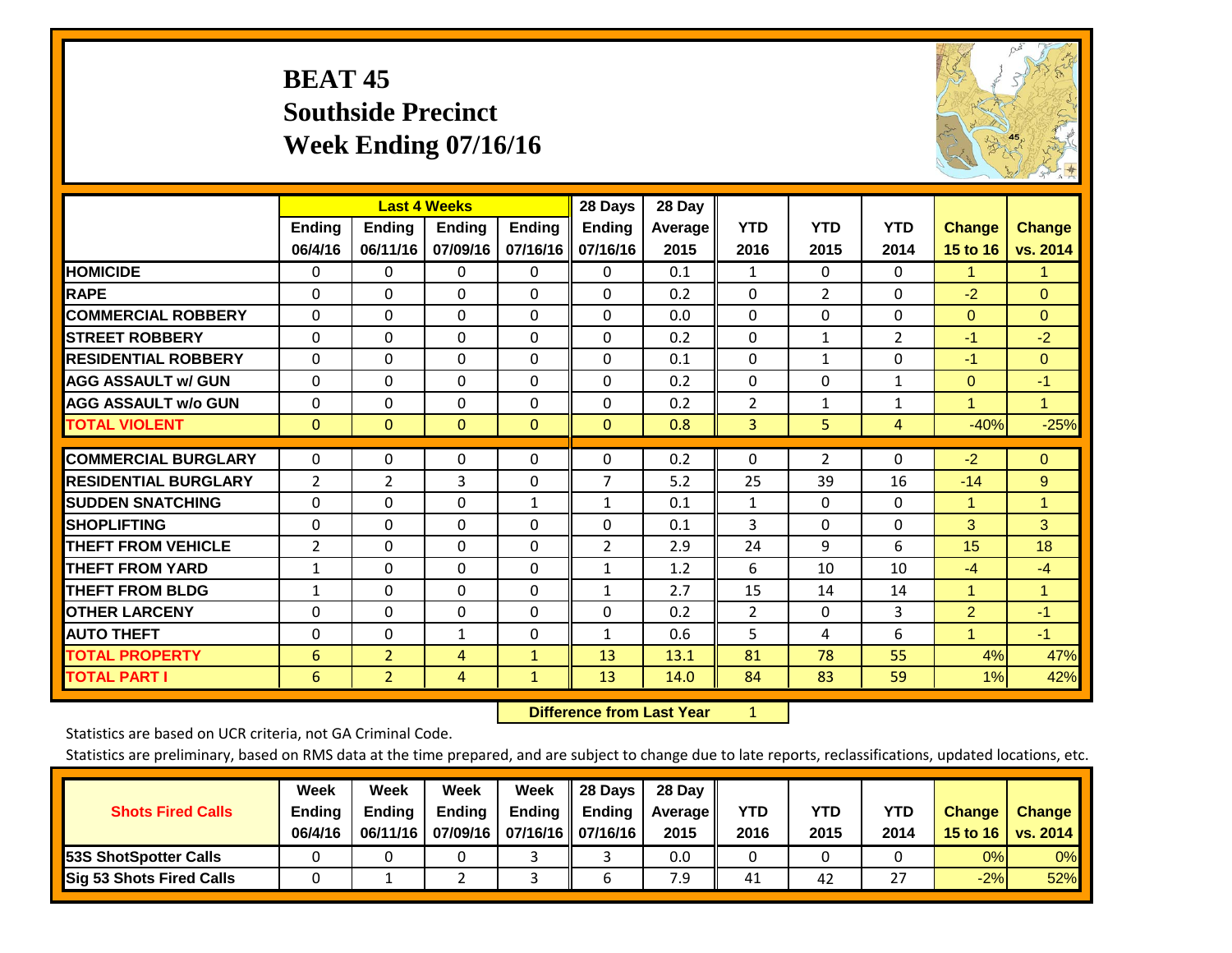# **BEAT 46 Southside Precinct Week Ending 07/16/16**



|                             |              | <b>Last 4 Weeks</b> |                |                | 28 Days        | 28 Day  |                |                |                |                |                |
|-----------------------------|--------------|---------------------|----------------|----------------|----------------|---------|----------------|----------------|----------------|----------------|----------------|
|                             | Ending       | <b>Ending</b>       | Ending         | <b>Ending</b>  | <b>Ending</b>  | Average | <b>YTD</b>     | <b>YTD</b>     | <b>YTD</b>     | <b>Change</b>  | <b>Change</b>  |
|                             | 06/4/16      | 06/11/16            | 07/09/16       | 07/16/16       | 07/16/16       | 2015    | 2016           | 2015           | 2014           | 15 to 16       | vs. 2014       |
| <b>HOMICIDE</b>             | $\Omega$     | 0                   | 0              | 0              | 0              | 0.1     | $\Omega$       | $\mathbf{1}$   | 0              | $-1$           | $\mathbf{0}$   |
| <b>RAPE</b>                 | $\Omega$     | $\Omega$            | $\Omega$       | $\Omega$       | $\Omega$       | 0.1     | $\mathbf{1}$   | $\mathbf{1}$   | 0              | $\Omega$       | $\overline{1}$ |
| <b>COMMERCIAL ROBBERY</b>   | $\Omega$     | $\Omega$            | $\Omega$       | $\Omega$       | $\Omega$       | 0.2     | $\overline{2}$ | $\Omega$       | $\mathbf{1}$   | $\overline{2}$ | $\mathbf{1}$   |
| <b>STREET ROBBERY</b>       | $\mathbf{0}$ | $\Omega$            | $\Omega$       | $\mathbf{0}$   | $\Omega$       | 0.2     | 3              | $\overline{2}$ | 4              | $\overline{1}$ | $-1$           |
| <b>RESIDENTIAL ROBBERY</b>  | $\Omega$     | 0                   | $\Omega$       | $\mathbf{0}$   | $\Omega$       | 0.0     | $\mathbf{0}$   | 0              | 0              | $\Omega$       | $\Omega$       |
| <b>AGG ASSAULT w/ GUN</b>   | $\Omega$     | $\Omega$            | $\Omega$       | $\Omega$       | 0              | 0.2     | $\Omega$       | $\overline{2}$ | $\overline{2}$ | $-2$           | $-2$           |
| <b>AGG ASSAULT w/o GUN</b>  | $\Omega$     | $\Omega$            | $\Omega$       | $\mathbf{0}$   | $\Omega$       | 0.2     | $\mathbf{0}$   | $\mathbf{1}$   | $\mathbf{1}$   | $-1$           | $-1$           |
| <b>TOTAL VIOLENT</b>        | $\mathbf{0}$ | $\mathbf{0}$        | $\Omega$       | $\mathbf{0}$   | $\mathbf{0}$   | 1.0     | 6              | $\overline{7}$ | 8              | $-14%$         | $-25%$         |
|                             |              |                     |                |                |                |         |                |                |                |                |                |
| <b>COMMERCIAL BURGLARY</b>  | 0            | 0                   | 0              | 0              | $\Omega$       | 0.0     | $\mathbf 0$    | $\mathbf{0}$   | 1              | $\mathbf{0}$   | $-1$           |
| <b>RESIDENTIAL BURGLARY</b> | $\mathbf{1}$ | 1                   | $\Omega$       | $\mathbf{0}$   | $\overline{2}$ | 1.8     | 12             | 11             | 16             | 1              | $-4$           |
| <b>ISUDDEN SNATCHING</b>    | 0            | 0                   | $\Omega$       | 0              | 0              | 0.2     | 1              | $\overline{2}$ | $\mathbf{1}$   | $-1$           | $\mathbf{0}$   |
| <b>SHOPLIFTING</b>          | 2            | $\overline{2}$      | $\overline{2}$ | $\overline{2}$ | 8              | 14.6    | 71             | 79             | 69             | $-8$           | $\overline{2}$ |
| <b>THEFT FROM VEHICLE</b>   | $\Omega$     | $\mathbf{1}$        | $\Omega$       | $\mathbf{1}$   | $\overline{2}$ | 3.6     | 10             | 19             | 17             | $-9$           | $-7$           |
| <b>THEFT FROM YARD</b>      | $\Omega$     | 1                   | $\Omega$       | $\mathbf{0}$   | 1              | 0.6     | 5              | $\overline{2}$ | $\overline{2}$ | 3              | 3              |
| <b>THEFT FROM BLDG</b>      | 0            | $\overline{2}$      | $\Omega$       | $\mathbf{1}$   | 3              | 1.8     | 9              | 12             | 17             | $-3$           | $-8$           |
| <b>OTHER LARCENY</b>        | $\Omega$     | $\Omega$            | $\Omega$       | $\mathbf{0}$   | $\Omega$       | 0.2     | 3              | $\Omega$       | 3              | 3              | $\mathbf{0}$   |
| <b>AUTO THEFT</b>           | $\Omega$     | $\Omega$            | $\Omega$       | $\mathbf{1}$   | $\mathbf{1}$   | 1.5     | 6              | 9              | 6              | $-3$           | $\mathbf{0}$   |
| <b>TOTAL PROPERTY</b>       | 3            | $\overline{7}$      | $\overline{2}$ | 5              | 17             | 24.2    | 117            | 134            | 132            | $-13%$         | $-11%$         |
| <b>TOTAL PART I</b>         | 3            | $\overline{7}$      | $\overline{2}$ | 5              | 17             | 25.2    | 123            | 141            | 140            | $-13%$         | $-12%$         |

 **Difference from Last Year**r -18

Statistics are based on UCR criteria, not GA Criminal Code.

| <b>Shots Fired Calls</b>        | Week<br><b>Ending</b><br>06/4/16 | Week<br><b>Endina</b><br>06/11/16 | Week<br>Ending | Week<br>Ending<br>07/09/16   07/16/16   07/16/16 | 28 Days<br><b>Ending</b> | 28 Day<br>Average II<br>2015 | YTD<br>2016 | YTD<br>2015 | YTD<br>2014 | <b>Change</b><br>15 to 16 | <b>Change</b><br>vs. 2014 |
|---------------------------------|----------------------------------|-----------------------------------|----------------|--------------------------------------------------|--------------------------|------------------------------|-------------|-------------|-------------|---------------------------|---------------------------|
| <b>153S ShotSpotter Calls</b>   |                                  |                                   |                |                                                  |                          | 0.0                          |             |             |             | 0%                        | 0%                        |
| <b>Sig 53 Shots Fired Calls</b> |                                  |                                   |                |                                                  | 12                       | 7.3                          | 62          | 38          | 22          | 63%                       | 182%                      |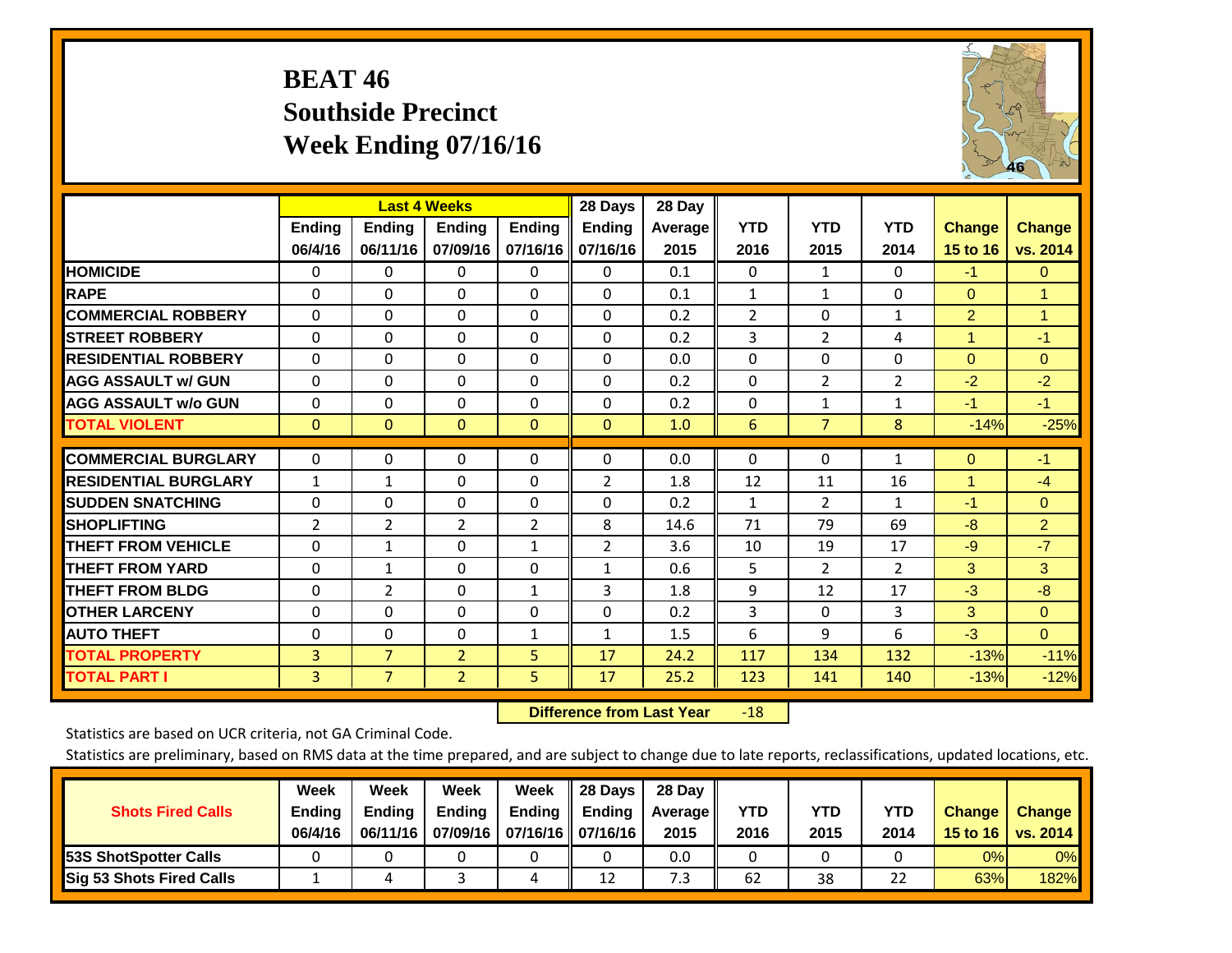

#### **COMPSTATISLANDS PRECINCT** CAPT. JOHN BEST **Week Ending 07/16/16**

**PRECINCT COMMANDER:**



|                             | Week<br><b>Ending</b> | Week<br><b>Endina</b> | <b>Weekly</b><br>Avg | 28-Day<br>Ending | 28-Day<br><b>Ending</b> | Avg<br>$28$ -Day | <b>YTD</b> | <b>YTD</b> | <b>YTD</b> | Change         | <b>Change</b>  |
|-----------------------------|-----------------------|-----------------------|----------------------|------------------|-------------------------|------------------|------------|------------|------------|----------------|----------------|
|                             | 07/16/16              | 07/09/16              | 2015                 | 07/16/16         | 05/22/16                | 2015             | 2016       | 2015       | 2014       | 15 to 16       | vs. 2014       |
| <b>HOMICIDE</b>             | $\bf{0}$              | $\Omega$              | $\Omega$             | 0                | 0                       |                  | 7          | 7          | 3          | 0              | 4              |
| <b>RAPE</b>                 | $\bf{0}$              | $\Omega$              | $\Omega$             | 0                |                         |                  | 4          | 4          | 10         | $\Omega$       | $-6$           |
| <b>COMMERCIAL ROBBERY</b>   | $\bf{0}$              | $\Omega$              |                      |                  | $\Omega$                | 3                | 7          | 16         | 5          | $-9$           | $\overline{2}$ |
| <b>ISTREET ROBBERY</b>      |                       |                       |                      | 3                | 6                       | 5                | 30         | 26         | 19         | 4              | 11             |
| <b>RESIDENTIAL ROBBERY</b>  | $\bf{0}$              | $\Omega$              | $\Omega$             | 4                | 2                       |                  | 3          | 6          | 3          | $-3$           | $\Omega$       |
| <b>AGG ASSAULT w/ GUN</b>   |                       |                       |                      | 5                | 6                       | 6                | 45         | 40         | 21         | 5              | 24             |
| <b>AGG ASSAULT w/o GUN</b>  |                       | 0                     |                      | $\overline{2}$   | 6                       | 4                | 30         | 23         | 22         | $\overline{7}$ | 8              |
| <b>TOTAL VIOLENT</b>        | 3 <sup>1</sup>        | $\overline{2}$        | 5                    | 12               | 21                      | 20               | 126        | 122        | 83         | 3%             | 52%            |
|                             |                       |                       |                      |                  |                         |                  |            |            |            |                |                |
| <b>COMMERCIAL BURGLARY</b>  | $\bf{0}$              | 0                     |                      | $\mathbf{2}$     | 0                       | 2                | 28         | 15         | 21         | 13             | $\overline{7}$ |
| <b>RESIDENTIAL BURGLARY</b> | 11                    | 3                     | $\overline{7}$       | 25               | 41                      | 30               | 229        | 175        | 195        | 54             | 34             |
| <b>SUDDEN SNATCHING</b>     | $\bf{0}$              | $\Omega$              | $\Omega$             |                  | 2                       |                  | 7          | 4          | 10         | 3              | $-3$           |
| <b>ISHOPLIFTING</b>         | 5.                    | 9                     | 9                    | 28               | 17                      | 36               | 210        | 262        | 236        | $-52$          | $-26$          |
| <b>THEFT FROM VEHICLE</b>   | 3.                    | 12                    | $\overline{7}$       | 28               | 28                      | 29               | 176        | 177        | 149        | $-1$           | 27             |
| <b>THEFT FROM YARD</b>      | 5                     | 2                     | 3                    | 14               | 7                       | 13               | 61         | 91         | 83         | $-30$          | $-22$          |
| <b>THEFT FROM BLDG</b>      | 7                     | 5                     | 5                    | 24               | 14                      | 19               | 136        | 133        | 130        | 3              | 6              |
| <b>OTHER LARCENY</b>        | $\bf{0}$              | 5                     | $\Omega$             | 6                |                         | $\overline{2}$   | 25         | 13         | 20         | 12             | 5              |
| <b>AUTO THEFT</b>           | 5                     | 4                     | 4                    | 15               | 16                      | 14               | 101        | 82         | 65         | 19             | 36             |
| <b>TOTAL PROPERTY</b>       | 36                    | 40                    | 37                   | 143              | 126                     | 146              | 973        | 952        | 909        | 2%             | 7%             |
| <b>TOTAL PART I</b>         | 39                    | 42                    | 42                   | 155              | 147                     | 167              | 1099       | 1074       | 992        | 2%             | 11%            |

Statistics are based on UCR criteria, not GA Criminal Code. **Difference from Last Year** 25 Statistics are preliminary, based on RMS data at the time prepared, and are subject to change due to late reports, reclassifications, updated locations, etc. Cell Shading: white is within 0.6 standard deviation of the mean; red is above; green is below.

| <b>Citizen Initiated Calls</b>  | <b>Week</b><br><b>Ending</b><br>07/16/16 | <b>Week</b><br>Ending<br>07/09/16 | Weekly<br>Avg<br>2015 | $28$ -Day<br>Ending<br>07/16/16 | $28$ -Dav<br><b>Ending</b><br>05/22/16 | Avg<br>$28-Day$<br>2015 | YTD<br>2016 | YTD<br>2015 | <b>YTD</b><br>2014 | Change<br><b>15 to 16</b> | <b>Change</b><br>vs. 2014 |
|---------------------------------|------------------------------------------|-----------------------------------|-----------------------|---------------------------------|----------------------------------------|-------------------------|-------------|-------------|--------------------|---------------------------|---------------------------|
| <b>Midnight Shift</b>           | 98                                       | 132                               | 108                   | 445                             | 416                                    | 432                     | 2839        | 2951        | 2859               | $-112$                    | $-20$                     |
| Day Shift                       | 267                                      | 250                               | 265                   | 1090                            | 1073                                   | 1060                    | 7425        | 7470        | 7429               | $-45$                     | $-4$                      |
| <b>Afternoon Shift</b>          | 278                                      | 272                               | 297                   | 1167                            | 177                                    | 1188                    | 8304        | 8245        | 8217               | 59                        | 87                        |
| <b>TOTAL CITIZEN CFS</b>        | 643                                      | 654                               | 670                   | 2702                            | 2666                                   | 2680                    | 18568       | 8666        | 18505              | $-0.5%$                   | $0.3\%$                   |
| <b>53S ShotSpotter Calls</b>    |                                          |                                   |                       | 17                              |                                        | 9                       | 94          | 42          |                    | 52                        | 94                        |
| <b>Sig 53 Shots Fired Calls</b> | э                                        | 19                                | 20                    | 61                              | 73                                     | 81                      | 548         | 425         | 305                | 123                       | 243                       |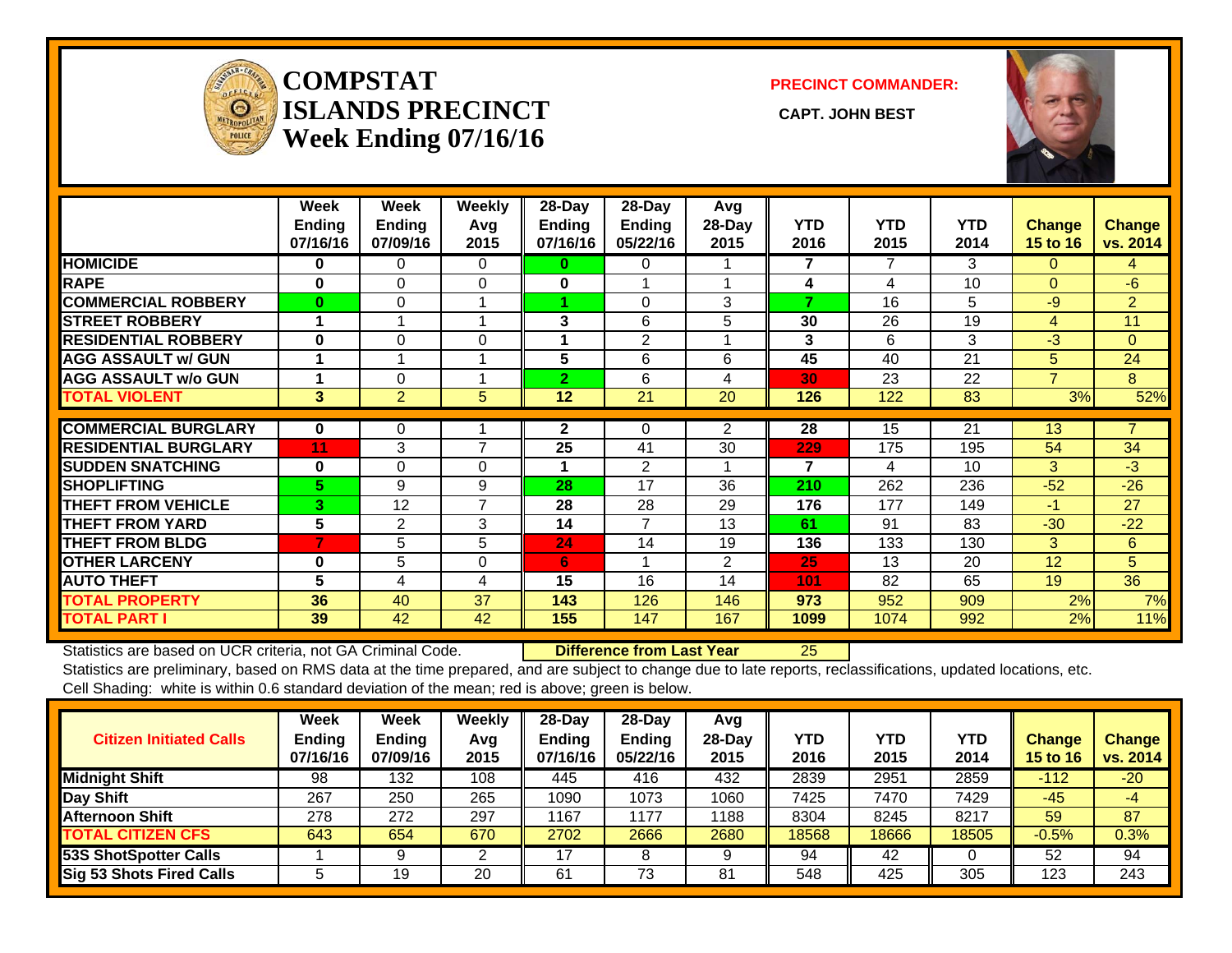# **BEAT 51 Islands Precinct Week Ending 07/16/16**



|                             |                | <b>Last 4 Weeks</b> |                |                | 28 Days        | 28 Day  |                |                |            |                      |                 |
|-----------------------------|----------------|---------------------|----------------|----------------|----------------|---------|----------------|----------------|------------|----------------------|-----------------|
|                             | Ending         | <b>Ending</b>       | Ending         | <b>Ending</b>  | <b>Ending</b>  | Average | <b>YTD</b>     | <b>YTD</b>     | <b>YTD</b> | <b>Change</b>        | <b>Change</b>   |
|                             | 06/4/16        | 06/11/16            | 07/09/16       | 07/16/16       | 07/16/16       | 2015    | 2016           | 2015           | 2014       | 15 to 16             | vs. 2014        |
| <b>HOMICIDE</b>             | $\mathbf{0}$   | $\Omega$            | $\mathbf{0}$   | $\Omega$       | 0              | 0.2     | $\overline{2}$ | $\Omega$       | 1          | $\overline{2}$       | 1.              |
| <b>RAPE</b>                 | 0              | $\Omega$            | $\Omega$       | $\Omega$       | $\Omega$       | 0.1     | $\Omega$       | $\Omega$       | $\Omega$   | $\Omega$             | $\Omega$        |
| <b>COMMERCIAL ROBBERY</b>   | $\Omega$       | 0                   | $\Omega$       | $\Omega$       | $\Omega$       | 0.7     | 1              | 6              | 0          | $-5$                 | $\mathbf{1}$    |
| <b>STREET ROBBERY</b>       | $\Omega$       | $\Omega$            | $\mathbf{1}$   | $\mathbf{1}$   | $\overline{2}$ | 2.2     | 14             | 10             | 5          | 4                    | 9               |
| <b>RESIDENTIAL ROBBERY</b>  | $\mathbf{1}$   | $\Omega$            | $\Omega$       | $\Omega$       | $\mathbf{1}$   | 0.2     | 3              | $\overline{2}$ | $\Omega$   | $\blacktriangleleft$ | 3               |
| <b>AGG ASSAULT w/ GUN</b>   | $\Omega$       | 1                   | $\mathbf{1}$   | $\mathbf{0}$   | $\overline{2}$ | 1.5     | 17             | 9              | 5          | 8                    | 12              |
| <b>AGG ASSAULT w/o GUN</b>  | $\Omega$       | 0                   | $\Omega$       | $\Omega$       | $\Omega$       | 0.8     | 3              | 3              | 5          | $\mathbf{0}$         | $-2$            |
| <b>TOTAL VIOLENT</b>        | $\mathbf{1}$   | $\mathbf{1}$        | $\overline{2}$ | 1              | 5              | 5.6     | 40             | 30             | 16         | 33%                  | 150%            |
|                             |                |                     |                |                |                |         |                |                |            |                      |                 |
| <b>COMMERCIAL BURGLARY</b>  | $\Omega$       | 0                   | 0              | 0              | 0              | 0.9     | 11             | 5              | 5          | 6                    | 6               |
| <b>RESIDENTIAL BURGLARY</b> | $\mathbf{1}$   | $\Omega$            | $\Omega$       | 1              | $\overline{2}$ | 6.1     | 48             | 29             | 34         | 19                   | 14              |
| <b>ISUDDEN SNATCHING</b>    | 0              | 0                   | $\Omega$       | $\Omega$       | $\Omega$       | 0.4     | 0              | $\mathbf{1}$   | 1          | $-1$                 | $-1$            |
| <b>SHOPLIFTING</b>          | 2              | 6                   | 3              | $\overline{2}$ | 13             | 17.9    | 89             | 115            | 70         | $-26$                | 19              |
| <b>THEFT FROM VEHICLE</b>   | $\mathbf{1}$   | $\Omega$            | $\overline{2}$ | $\mathbf{1}$   | 4              | 6.9     | 40             | 46             | 30         | $-6$                 | 10              |
| <b>THEFT FROM YARD</b>      | $\overline{2}$ | $\Omega$            | $\Omega$       | 2              | 4              | 2.9     | 13             | 20             | 21         | $-7$                 | $-8$            |
| <b>THEFT FROM BLDG</b>      | 1              | 1                   | 2              | $\mathbf{1}$   | 5              | 5.2     | 26             | 30             | 28         | $-4$                 | $-2$            |
| <b>OTHER LARCENY</b>        | 0              | 0                   | $\mathbf{1}$   | $\Omega$       | $\mathbf{1}$   | 0.3     | 3              | $\mathbf{1}$   | 6          | 2                    | $-3$            |
| <b>AUTO THEFT</b>           | $\mathbf{1}$   | $\mathbf{1}$        | $\Omega$       | 2              | 4              | 3.8     | 21             | 24             | 9          | $-3$                 | 12 <sub>2</sub> |
| <b>TOTAL PROPERTY</b>       | 8              | 8                   | 8              | 9              | 33             | 44.4    | 251            | 271            | 204        | $-7%$                | 23%             |
| <b>TOTAL PART I</b>         | 9              | $\overline{9}$      | 10             | 10             | 38             | 50.0    | 291            | 301            | 220        | $-3%$                | 32%             |

 **Difference from Last Year**r -10

Statistics are based on UCR criteria, not GA Criminal Code.

| <b>Shots Fired Calls</b>        | Week<br><b>Ending</b><br>06/4/16 | Week<br><b>Endina</b><br>06/11/16 | <b>Week</b><br>Ending | Week<br>Ending<br>07/09/16   07/16/16   07/16/16 | 28 Days<br><b>Ending</b> | 28 Day<br>Average II<br>2015 | YTD<br>2016 | YTD<br>2015 | YTD<br>2014 | <b>Change</b><br>15 to 16 | <b>Change</b><br>vs. 2014 |
|---------------------------------|----------------------------------|-----------------------------------|-----------------------|--------------------------------------------------|--------------------------|------------------------------|-------------|-------------|-------------|---------------------------|---------------------------|
| <b>153S ShotSpotter Calls</b>   |                                  |                                   | ۵                     |                                                  | 17                       | 7.8                          | 88          | 35          |             | 0%                        | 0%                        |
| <b>Sig 53 Shots Fired Calls</b> |                                  |                                   |                       |                                                  | 12                       | 19.9                         | 176         | 100         | 88          | 76%                       | 100%                      |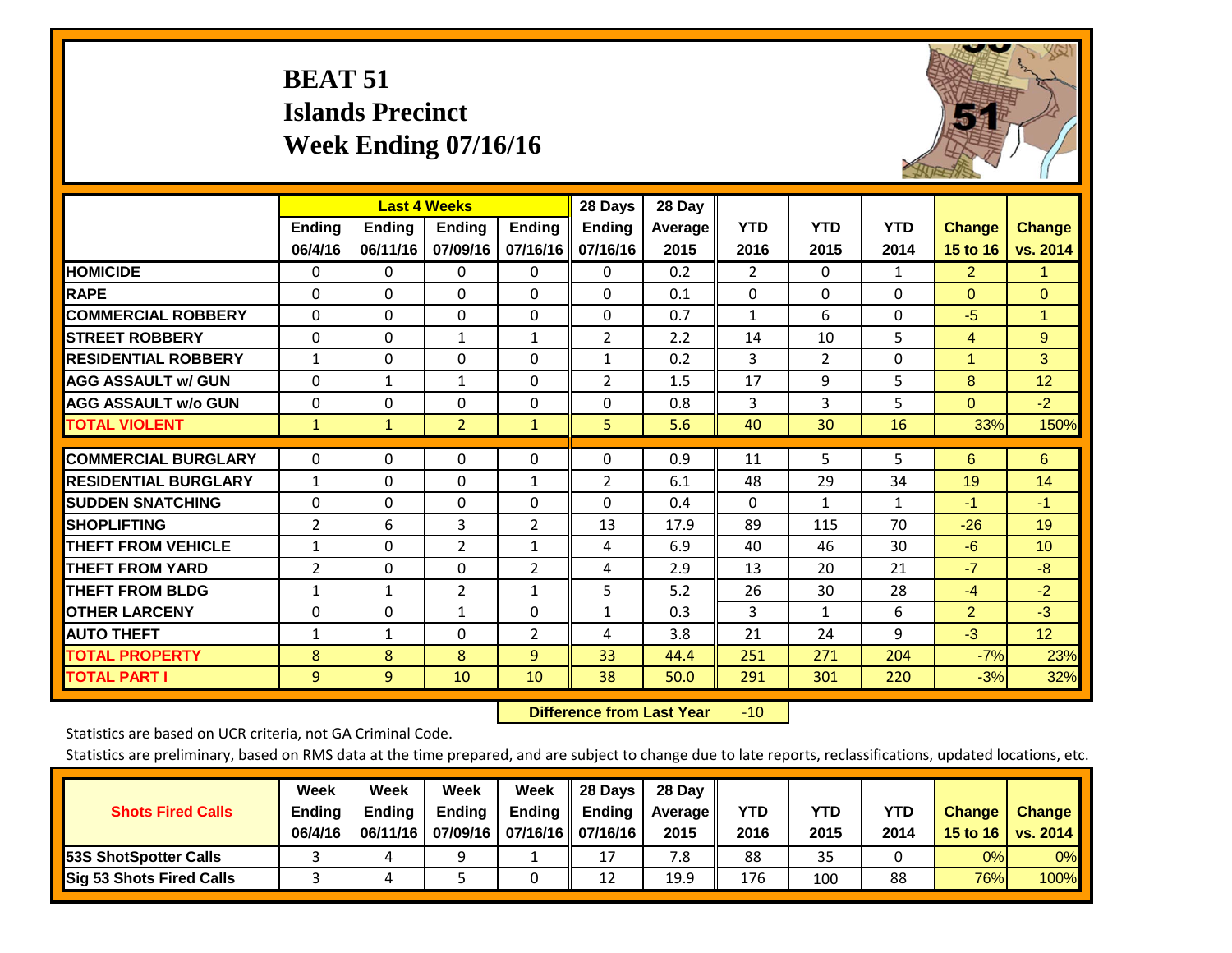# **BEAT 52 Islands Precinct Week Ending 07/16/16**



|                             |                          |                           | <b>Last 4 Weeks</b>       |                           | 28 Days                   | 28 Day          |                    |                    |                    |                           |                           |
|-----------------------------|--------------------------|---------------------------|---------------------------|---------------------------|---------------------------|-----------------|--------------------|--------------------|--------------------|---------------------------|---------------------------|
|                             | <b>Ending</b><br>06/4/16 | <b>Ending</b><br>06/11/16 | <b>Endina</b><br>07/09/16 | <b>Ending</b><br>07/16/16 | <b>Endina</b><br>07/16/16 | Average<br>2015 | <b>YTD</b><br>2016 | <b>YTD</b><br>2015 | <b>YTD</b><br>2014 | <b>Change</b><br>15 to 16 | <b>Change</b><br>vs. 2014 |
| <b>HOMICIDE</b>             | 0                        | 0                         | $\Omega$                  | 0                         | 0                         | 0.0             | 4                  | $\Omega$           | 0                  | 4                         | $\overline{4}$            |
| <b>RAPE</b>                 | 0                        | 0                         | $\Omega$                  | $\Omega$                  | $\Omega$                  | 0.2             | $\mathbf{1}$       | $\mathbf{1}$       | 4                  | $\Omega$                  | $-3$                      |
| <b>COMMERCIAL ROBBERY</b>   | $\Omega$                 | $\Omega$                  | $\Omega$                  | $\Omega$                  | $\Omega$                  | 0.2             | $\overline{2}$     | $\mathbf{1}$       | $\overline{2}$     | 1                         | $\Omega$                  |
| <b>ISTREET ROBBERY</b>      | $\Omega$                 | 1                         | $\Omega$                  | $\Omega$                  | $\mathbf{1}$              | 0.3             | $\overline{7}$     | $\overline{2}$     | 5                  | 5                         | $\overline{2}$            |
| <b>RESIDENTIAL ROBBERY</b>  | $\Omega$                 | 0                         | 0                         | $\Omega$                  | $\Omega$                  | 0.1             | 0                  | $\Omega$           | $\mathbf{1}$       | $\Omega$                  | $-1$                      |
| <b>AGG ASSAULT w/ GUN</b>   | $\mathbf{1}$             | 0                         | $\Omega$                  | $\mathbf{0}$              | $\mathbf{1}$              | 1.7             | 4                  | 15                 | 5                  | $-11$                     | $-1$                      |
| <b>AGG ASSAULT w/o GUN</b>  | $\Omega$                 | 0                         | $\Omega$                  | $\mathbf{0}$              | $\Omega$                  | 1.2             | 6                  | 8                  | 6                  | $-2$                      | $\Omega$                  |
| <b>TOTAL VIOLENT</b>        | $\mathbf{1}$             | $\mathbf{1}$              | $\mathbf{0}$              | $\mathbf{0}$              | $\overline{2}$            | 3.6             | 24                 | 27                 | 23                 | $-11%$                    | 4%                        |
| <b>COMMERCIAL BURGLARY</b>  | $\Omega$                 | $\overline{2}$            | 0                         | $\Omega$                  | 2                         | 0.3             | 5                  | $\overline{2}$     | 4                  | 3                         | 1                         |
| <b>RESIDENTIAL BURGLARY</b> | 0                        | 2                         | 1                         | 1                         | 4                         | 5.3             | 58                 | 36                 | 40                 | 22                        | 18                        |
| <b>SUDDEN SNATCHING</b>     | 0                        | 0                         | $\Omega$                  | $\Omega$                  | 0                         | 0.2             | 2                  | $\Omega$           | 3                  | $\overline{2}$            | $-1$                      |
| <b>SHOPLIFTING</b>          | 0                        | $\Omega$                  | 0                         | $\Omega$                  | $\Omega$                  | 0.4             | 4                  | 3                  | 8                  | 1                         | $-4$                      |
| <b>THEFT FROM VEHICLE</b>   | $\overline{2}$           | 0                         | 2                         | $\Omega$                  | 4                         | 6.0             | 23                 | 30                 | 41                 | $-7$                      | $-18$                     |
| <b>THEFT FROM YARD</b>      | $\mathbf{1}$             | $\Omega$                  | $\mathbf{1}$              | $\mathbf{1}$              | 3                         | 2.4             | 10                 | 19                 | 18                 | $-9$                      | $-8$                      |
| <b>THEFT FROM BLDG</b>      | 1                        | 2                         | $\overline{2}$            | $\overline{2}$            | 7                         | 4.1             | 40                 | 25                 | 37                 | 15                        | 3                         |
| <b>OTHER LARCENY</b>        | 0                        | 0                         | $\mathbf{1}$              | $\Omega$                  | $\mathbf{1}$              | 0.1             | $\overline{2}$     | $\mathbf{1}$       | 5                  | 1                         | $-3$                      |
| <b>AUTO THEFT</b>           | $\mathbf{1}$             | $\overline{2}$            | 0                         | $\Omega$                  | 3                         | 2.6             | 21                 | 14                 | 11                 | $\overline{7}$            | 10                        |
| <b>TOTAL PROPERTY</b>       | 5                        | 8                         | $\overline{7}$            | 4                         | 24                        | 21.2            | 165                | 130                | 167                | 27%                       | $-1%$                     |
| <b>TOTAL PART I</b>         | 6                        | $\overline{9}$            | $\overline{7}$            | 4                         | 26                        | 24.9            | 189                | 157                | 190                | 20%                       | $-1%$                     |

 **Difference from Last Year**32

Statistics are based on UCR criteria, not GA Criminal Code.

| <b>Shots Fired Calls</b>        | Week<br><b>Ending</b><br>06/4/16 | Week<br><b>Endina</b><br>06/11/16 | <b>Week</b><br>Ending | Week<br>Ending<br>07/09/16   07/16/16   07/16/16 | 28 Days<br><b>Ending</b> | 28 Day<br>Average II<br>2015 | YTD<br>2016 | YTD<br>2015 | YTD<br>2014 | <b>Change</b><br>15 to 16 | <b>Change</b><br>vs. 2014 |
|---------------------------------|----------------------------------|-----------------------------------|-----------------------|--------------------------------------------------|--------------------------|------------------------------|-------------|-------------|-------------|---------------------------|---------------------------|
| <b>153S ShotSpotter Calls</b>   |                                  |                                   |                       |                                                  |                          | 0.0                          |             |             |             | 0%                        | 0%                        |
| <b>Sig 53 Shots Fired Calls</b> |                                  |                                   |                       |                                                  | 16                       | 15.4                         | 93          | 79          | 56          | 18%                       | 66%                       |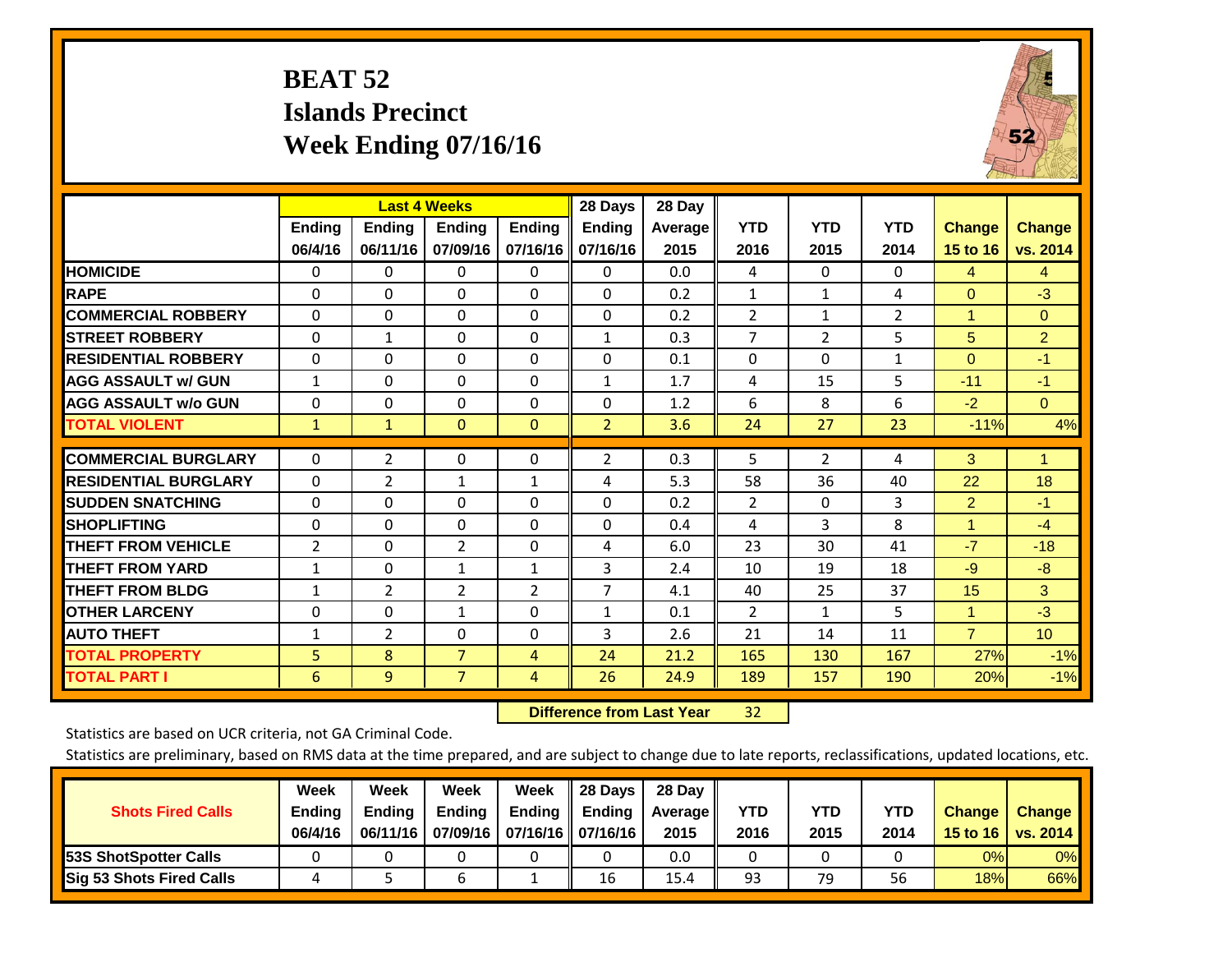# **BEAT 53 Islands Precinct Week Ending 07/16/16**



|                             |                |                | <b>Last 4 Weeks</b> |                | 28 Days        | 28 Day  |                |                |                |                |                |
|-----------------------------|----------------|----------------|---------------------|----------------|----------------|---------|----------------|----------------|----------------|----------------|----------------|
|                             | Ending         | <b>Ending</b>  | <b>Endina</b>       | <b>Endina</b>  | <b>Ending</b>  | Average | <b>YTD</b>     | <b>YTD</b>     | <b>YTD</b>     | <b>Change</b>  | <b>Change</b>  |
|                             | 06/4/16        | 06/11/16       | 07/09/16            | 07/16/16       | 07/16/16       | 2015    | 2016           | 2015           | 2014           | 15 to 16       | vs. 2014       |
| <b>HOMICIDE</b>             | 0              | $\Omega$       | 0                   | 0              | 0              | 0.2     | 1              | $\mathbf{1}$   | 1              | $\Omega$       | $\mathbf{0}$   |
| <b>RAPE</b>                 | $\Omega$       | $\Omega$       | $\Omega$            | $\Omega$       | $\Omega$       | 0.2     | $\mathbf{0}$   | $\overline{2}$ | $\overline{2}$ | $-2$           | $-2$           |
| <b>COMMERCIAL ROBBERY</b>   | $\Omega$       | $\Omega$       | $\Omega$            | 0              | $\Omega$       | 0.2     | 1              | 1              | $\Omega$       | $\mathbf{0}$   | $\mathbf{1}$   |
| <b>STREET ROBBERY</b>       | 0              | $\Omega$       | $\Omega$            | $\Omega$       | $\Omega$       | 0.4     | $\overline{2}$ | $\mathbf{1}$   | 2              | 1              | $\overline{0}$ |
| <b>RESIDENTIAL ROBBERY</b>  | 0              | $\Omega$       | $\Omega$            | 0              | $\Omega$       | 0.1     | $\mathbf{0}$   | $\Omega$       | 1              | $\mathbf{0}$   | $-1$           |
| <b>AGG ASSAULT w/ GUN</b>   | $\Omega$       | $\Omega$       | $\Omega$            | $\Omega$       | $\Omega$       | 0.9     | 9              | 3              | 4              | 6              | 5              |
| <b>AGG ASSAULT w/o GUN</b>  | $\Omega$       | $\Omega$       | $\Omega$            | 1              | 1              | 1.2     | 8              | 5              | $\overline{2}$ | 3              | 6              |
| <b>TOTAL VIOLENT</b>        | $\mathbf{0}$   | $\overline{0}$ | $\mathbf{0}$        | $\mathbf{1}$   | $\mathbf{1}$   | 3.1     | 21             | 13             | 12             | 62%            | 75%            |
|                             |                |                |                     |                |                |         |                |                |                |                |                |
| <b>COMMERCIAL BURGLARY</b>  | 0              | 0              | 0                   | 0              | $\Omega$       | 0.2     | 1              | 0              | 5              | 1              | $-4$           |
| <b>RESIDENTIAL BURGLARY</b> | $\Omega$       | $\mathbf{1}$   | $\mathbf{1}$        | $\mathbf{1}$   | 3              | 2.9     | 16             | 16             | 24             | $\mathbf{0}$   | $-8$           |
| <b>ISUDDEN SNATCHING</b>    | $\Omega$       | $\Omega$       | $\Omega$            | $\Omega$       | $\Omega$       | 0.2     | $\mathbf{0}$   | $\mathbf{1}$   | $\mathbf{1}$   | $-1$           | $-1$           |
| <b>SHOPLIFTING</b>          | $\Omega$       | $\Omega$       | $\Omega$            | 0              | $\Omega$       | 0.5     | 4              | $\overline{2}$ | 4              | $\overline{2}$ | $\Omega$       |
| <b>THEFT FROM VEHICLE</b>   | $\mathbf{1}$   | $\Omega$       | 6                   | 0              | $\overline{7}$ | 1.9     | 19             | 12             | 9              | $\overline{7}$ | 10             |
| <b>THEFT FROM YARD</b>      | 0              | $\Omega$       | $\mathbf{1}$        | $\mathbf{1}$   | $\overline{2}$ | 1.8     | 9              | 12             | 9              | $-3$           | $\Omega$       |
| <b>THEFT FROM BLDG</b>      | $\overline{2}$ | $\mathbf{1}$   | $\mathbf{1}$        | $\overline{2}$ | 6              | 1.6     | 19             | 15             | 14             | 4              | 5              |
| <b>OTHER LARCENY</b>        | 1              | $\Omega$       | $\mathbf{1}$        | 0              | 2              | 0.1     | 3              | $\Omega$       | 1              | 3              | $\overline{2}$ |
| <b>AUTO THEFT</b>           | 0              | $\Omega$       | $\Omega$            | $\mathbf{1}$   | $\mathbf{1}$   | 1.7     | 12             | 8              | 14             | $\overline{4}$ | $-2$           |
| <b>TOTAL PROPERTY</b>       | 4              | $\overline{2}$ | 10                  | 5              | 21             | 10.8    | 83             | 66             | 81             | 26%            | 2%             |
| <b>TOTAL PART I</b>         | 4              | $\overline{2}$ | 10                  | 6              | 22             | 14.0    | 104            | 79             | 93             | 32%            | 12%            |

 **Difference from Last Year**25

Statistics are based on UCR criteria, not GA Criminal Code.

| <b>Shots Fired Calls</b>        | Week<br><b>Ending</b><br>06/4/16 | Week<br><b>Endina</b><br>06/11/16 | Week<br>Ending | Week<br>Ending<br>07/09/16   07/16/16   07/16/16 | 28 Days<br><b>Ending</b> | 28 Day<br>Average II<br>2015 | YTD<br>2016 | YTD<br>2015 | YTD<br>2014 | <b>Change</b><br>15 to 16 | <b>Change</b><br>vs. 2014 |
|---------------------------------|----------------------------------|-----------------------------------|----------------|--------------------------------------------------|--------------------------|------------------------------|-------------|-------------|-------------|---------------------------|---------------------------|
| <b>153S ShotSpotter Calls</b>   |                                  |                                   |                |                                                  |                          | 1.0                          |             |             |             | 0%                        | 0%                        |
| <b>Sig 53 Shots Fired Calls</b> |                                  |                                   |                |                                                  |                          | 15.0                         | 106         | 78          | 57          | 36%                       | 86%                       |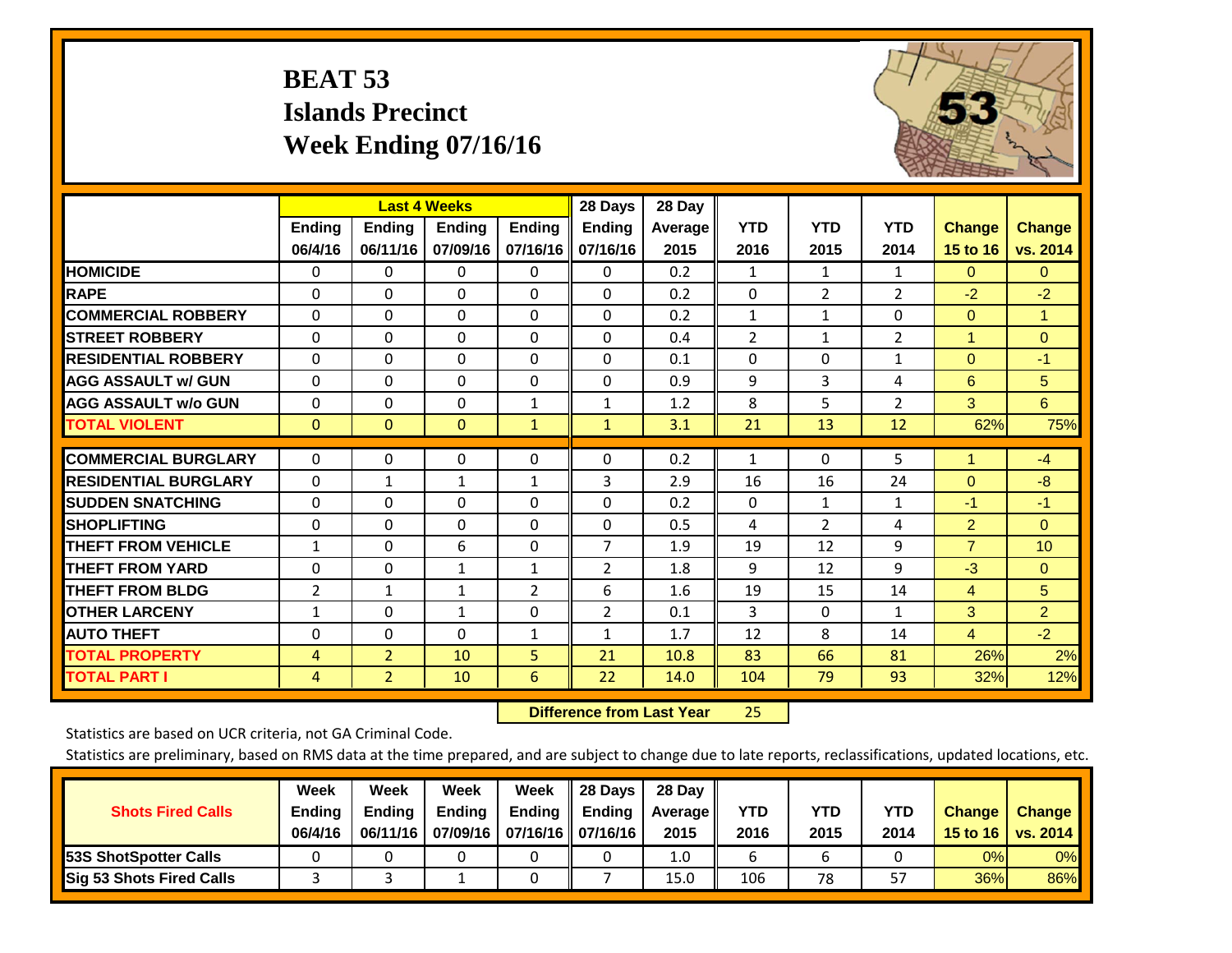# **BEAT 54 Islands Precinct Week Ending 07/16/16**



|                             |                | <b>Last 4 Weeks</b> |                |                | 28 Days        | 28 Day  |              |                |                |                |                |
|-----------------------------|----------------|---------------------|----------------|----------------|----------------|---------|--------------|----------------|----------------|----------------|----------------|
|                             | <b>Ending</b>  | Ending              | <b>Endina</b>  | <b>Ending</b>  | <b>Ending</b>  | Average | <b>YTD</b>   | <b>YTD</b>     | <b>YTD</b>     | <b>Change</b>  | <b>Change</b>  |
|                             | 06/4/16        | 06/11/16            | 07/09/16       | 07/16/16       | 07/16/16       | 2015    | 2016         | 2015           | 2014           | 15 to 16       | vs. 2014       |
| <b>HOMICIDE</b>             | 0              | $\Omega$            | 0              | 0              | 0              | 0.3     | $\Omega$     | 3              | 0              | $-3$           | $\mathbf{0}$   |
| <b>RAPE</b>                 | $\Omega$       | $\Omega$            | $\Omega$       | $\Omega$       | 0              | 0.1     | $\mathbf{1}$ | 1              | $\overline{2}$ | $\Omega$       | $-1$           |
| <b>COMMERCIAL ROBBERY</b>   | $\Omega$       | $\Omega$            | $\Omega$       | 0              | 0              | 0.7     | 1            | 5              | 3              | $-4$           | $-2$           |
| <b>STREET ROBBERY</b>       | $\Omega$       | $\Omega$            | $\Omega$       | $\Omega$       | 0              | 0.8     | 6            | 8              | $\overline{2}$ | $-2$           | $\overline{4}$ |
| <b>RESIDENTIAL ROBBERY</b>  | $\Omega$       | $\Omega$            | $\Omega$       | $\Omega$       | $\Omega$       | 0.0     | $\mathbf{0}$ | $\Omega$       | 1              | $\mathbf{0}$   | $-1$           |
| <b>AGG ASSAULT w/ GUN</b>   | $\mathbf{1}$   | $\Omega$            | $\mathbf{0}$   | $\Omega$       | $\mathbf{1}$   | 1.0     | 5            | $\overline{7}$ | 5              | $-2$           | $\mathbf{0}$   |
| <b>AGG ASSAULT w/o GUN</b>  | $\Omega$       | 0                   | $\Omega$       | 0              | 0              | 0.4     | 5            | $\overline{2}$ | 4              | 3              | $\mathbf{1}$   |
| <b>TOTAL VIOLENT</b>        | $\mathbf{1}$   | $\overline{0}$      | $\mathbf{0}$   | $\mathbf{0}$   | $\mathbf{1}$   | 3.3     | 18           | 26             | 17             | $-31%$         | 6%             |
| <b>COMMERCIAL BURGLARY</b>  | $\Omega$       | $\Omega$            | $\Omega$       | $\Omega$       | 0              | 0.4     | 1            | 5              | $\mathbf{1}$   | $-4$           | $\Omega$       |
| <b>RESIDENTIAL BURGLARY</b> | $\overline{2}$ | 2                   | $\Omega$       | 3              | $\overline{7}$ | 3.1     | 35           | 15             | 30             | 20             | 5              |
| <b>ISUDDEN SNATCHING</b>    | $\Omega$       | $\Omega$            | $\mathbf{0}$   | $\Omega$       | 0              | 0.1     | $\mathbf{0}$ | $\mathbf{1}$   | 3              | $-1$           | $-3$           |
| <b>SHOPLIFTING</b>          | $\mathbf{1}$   | $\Omega$            | $\mathbf{1}$   | $\mathbf{1}$   | 3              | 1.2     | 13           | $\overline{7}$ | 9              | 6              | $\overline{4}$ |
| <b>THEFT FROM VEHICLE</b>   | $\mathbf{1}$   | $\overline{2}$      | $\mathbf{1}$   | $\Omega$       | 4              | 5.0     | 38           | 34             | 17             | $\overline{4}$ | 21             |
| <b>THEFT FROM YARD</b>      | $\Omega$       | 2                   | $\Omega$       | $\mathbf{1}$   | 3              | 1.5     | 5            | 9              | 10             | $-4$           | $-5$           |
| <b>THEFT FROM BLDG</b>      | $\Omega$       | $\Omega$            | $\Omega$       | $\mathbf{1}$   | $\mathbf{1}$   | 1.9     | 13           | 13             | 12             | $\mathbf{0}$   | $\mathbf{1}$   |
| <b>OTHER LARCENY</b>        | $\Omega$       | $\Omega$            | $\Omega$       | $\Omega$       | 0              | 0.4     | $\mathbf{1}$ | 3              | 3              | $-2$           | $-2$           |
| <b>AUTO THEFT</b>           | 0              | $\Omega$            | $\mathbf{1}$   | 1              | $\overline{2}$ | 2.5     | 21           | 16             | 16             | 5 <sup>5</sup> | 5 <sup>5</sup> |
| <b>TOTAL PROPERTY</b>       | 4              | 6                   | 3              | $\overline{7}$ | 20             | 16.0    | 127          | 103            | 101            | 23%            | 26%            |
| <b>TOTAL PART I</b>         | 5              | 6                   | $\overline{3}$ | $\overline{7}$ | 21             | 19.3    | 145          | 129            | 118            | 12%            | 23%            |

 **Difference from Last Year**r 16

Statistics are based on UCR criteria, not GA Criminal Code.

| <b>Shots Fired Calls</b>        | Week<br><b>Ending</b><br>06/4/16 | Week<br><b>Endina</b><br>06/11/16 | Week<br>Ending | Week<br>Ending<br>07/09/16   07/16/16   07/16/16 | 28 Days<br><b>Ending</b> | 28 Day<br>Average II<br>2015 | YTD<br>2016 | YTD<br>2015 | <b>YTD</b><br>2014 | <b>Change</b><br>15 to 16 | <b>Change</b><br>vs. 2014 |
|---------------------------------|----------------------------------|-----------------------------------|----------------|--------------------------------------------------|--------------------------|------------------------------|-------------|-------------|--------------------|---------------------------|---------------------------|
| <b>153S ShotSpotter Calls</b>   |                                  |                                   |                |                                                  |                          | 0.1                          |             |             |                    | 0%                        | 0%                        |
| <b>Sig 53 Shots Fired Calls</b> |                                  |                                   |                |                                                  | 10                       | 14.7                         | 63          | 71          | 47                 | $-11%$                    | 34%                       |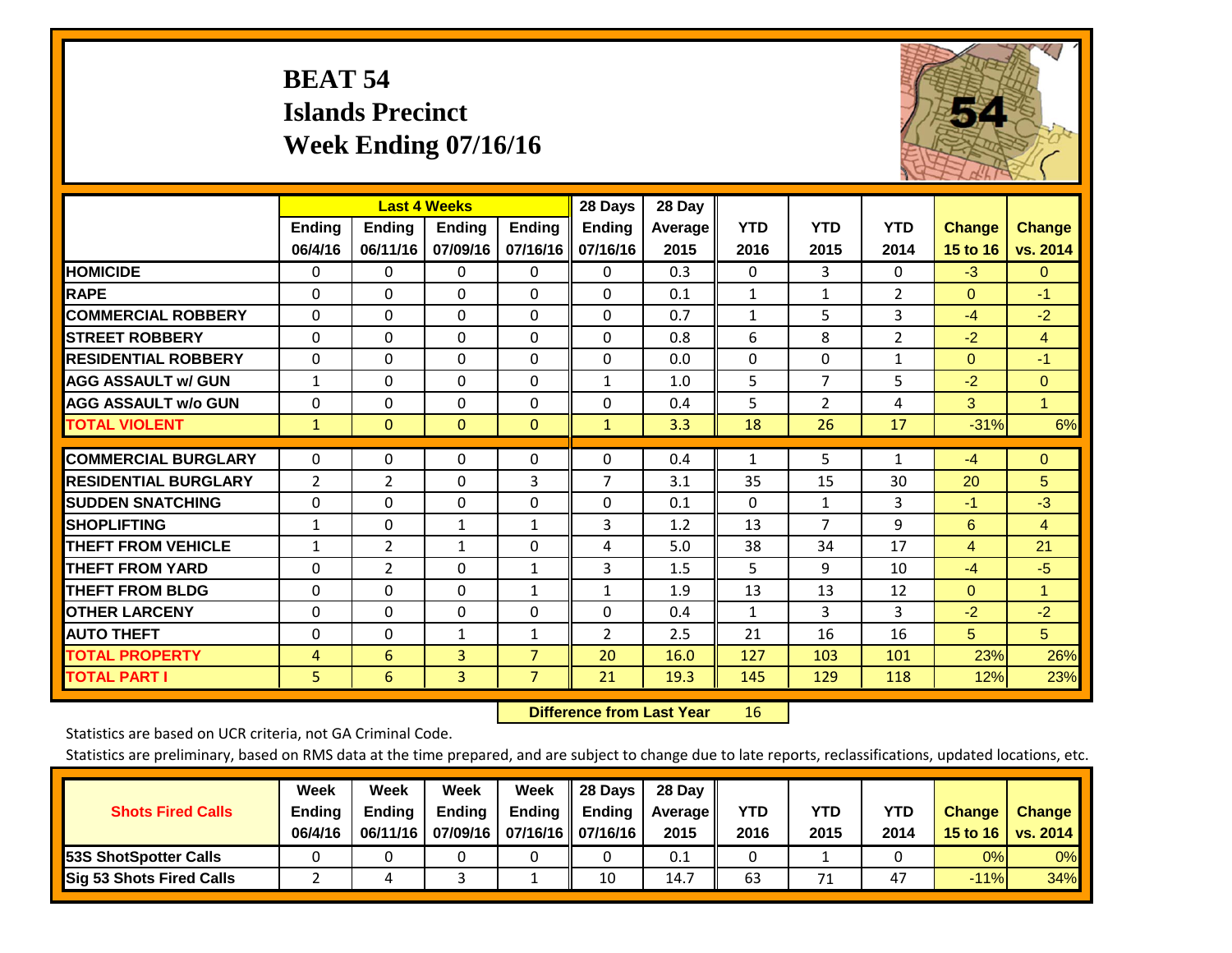# **BEAT 55 Islands Precinct Week Ending 07/16/16**



|                             | <b>Last 4 Weeks</b> |               |                |                | 28 Days        | 28 Day  |                |                |                |                |                      |
|-----------------------------|---------------------|---------------|----------------|----------------|----------------|---------|----------------|----------------|----------------|----------------|----------------------|
|                             | <b>Ending</b>       | <b>Ending</b> | Ending         | <b>Ending</b>  | <b>Ending</b>  | Average | <b>YTD</b>     | <b>YTD</b>     | <b>YTD</b>     | <b>Change</b>  | <b>Change</b>        |
|                             | 06/4/16             | 06/11/16      | 07/09/16       | 07/16/16       | 07/16/16       | 2015    | 2016           | 2015           | 2014           | 15 to 16       | vs. 2014             |
| <b>HOMICIDE</b>             | 0                   | 0             | $\Omega$       | $\Omega$       | $\mathbf{0}$   | 0.1     | $\mathbf{0}$   | 1              | 1              | $-1$           | $-1$                 |
| <b>RAPE</b>                 | 0                   | $\Omega$      | $\Omega$       | $\Omega$       | $\Omega$       | 0.2     | 1              | $\Omega$       | $\mathbf{1}$   | 1              | $\mathbf{0}$         |
| <b>COMMERCIAL ROBBERY</b>   | $\Omega$            | 0             | $\Omega$       | 0              | $\Omega$       | 0.2     | 1              | $\mathbf{0}$   | 0              | $\overline{1}$ | $\blacktriangleleft$ |
| <b>ISTREET ROBBERY</b>      | $\Omega$            | $\Omega$      | $\Omega$       | $\Omega$       | $\Omega$       | 0.4     | $\mathbf{1}$   | $\overline{2}$ | $\mathbf{1}$   | -1             | $\Omega$             |
| <b>RESIDENTIAL ROBBERY</b>  | $\Omega$            | 0             | $\Omega$       | $\Omega$       | $\Omega$       | 0.2     | $\Omega$       | 1              | 0              | $-1$           | $\Omega$             |
| <b>AGG ASSAULT w/ GUN</b>   | $\Omega$            | 0             | $\mathbf{0}$   | $\mathbf{0}$   | $\Omega$       | 0.1     | $\Omega$       | $\mathbf{1}$   | 0              | $-1$           | $\mathbf{0}$         |
| <b>AGG ASSAULT w/o GUN</b>  | $\Omega$            | 0             | $\Omega$       | $\Omega$       | $\Omega$       | 0.2     | 3              | 1              | 0              | $\overline{2}$ | 3                    |
| <b>TOTAL VIOLENT</b>        | $\mathbf{0}$        | $\mathbf{0}$  | $\mathbf{0}$   | $\mathbf{0}$   | $\mathbf{0}$   | 1.2     | 6              | 6              | 3              | 0%             | 100%                 |
| <b>COMMERCIAL BURGLARY</b>  | $\Omega$            | 0             | 0              | 0              | $\Omega$       | 0.4     | $\overline{2}$ | $\overline{2}$ | 3              | $\mathbf{0}$   | $-1$                 |
|                             |                     |               |                |                |                |         |                |                |                |                |                      |
| <b>RESIDENTIAL BURGLARY</b> | $\Omega$            | $\Omega$      | $\Omega$       | $\overline{2}$ | $\overline{2}$ | 4.9     | 25             | 29             | 23             | $-4$           | $\overline{2}$       |
| <b>ISUDDEN SNATCHING</b>    | $\Omega$            | 0             | $\mathbf{0}$   | $\mathbf{0}$   | $\Omega$       | 0.0     | 4              | $\Omega$       | $\Omega$       | 4              | 4                    |
| <b>SHOPLIFTING</b>          | 0                   | 3             | 1              | $\overline{2}$ | 6              | 3.4     | 43             | 26             | 50             | 17             | $-7$                 |
| <b>THEFT FROM VEHICLE</b>   | $\Omega$            | $\mathbf{1}$  | $\Omega$       | $\mathbf{1}$   | 2              | 5.1     | 24             | 28             | 35             | $-4$           | $-11$                |
| <b>THEFT FROM YARD</b>      | $\mathbf{1}$        | $\Omega$      | $\Omega$       | 0              | 1              | 2.8     | 12             | 23             | 17             | $-11$          | $-5$                 |
| <b>THEFT FROM BLDG</b>      | 2                   | 0             | $\mathbf{0}$   | 0              | $\overline{2}$ | 3.3     | 21             | 27             | 25             | $-6$           | $-4$                 |
| <b>OTHER LARCENY</b>        | 0                   | 0             | $\mathbf{1}$   | $\mathbf{0}$   | 1              | 0.5     | 12             | 5.             | 3              | $\overline{7}$ | 9                    |
| <b>AUTO THEFT</b>           | 0                   | 0             | $\mathbf{1}$   | 1              | 2              | 1.3     | 11             | 5              | $\overline{2}$ | 6              | 9 <sup>°</sup>       |
| <b>TOTAL PROPERTY</b>       | 3                   | 4             | 3              | 6              | 16             | 21.6    | 154            | 145            | 158            | 6%             | $-3%$                |
| <b>TOTAL PART I</b>         | 3                   | 4             | $\overline{3}$ | 6              | 16             | 22.8    | 160            | 151            | 161            | 6%             | $-1%$                |

 **Difference from Last Year**r 9

Statistics are based on UCR criteria, not GA Criminal Code.

| <b>Shots Fired Calls</b>        | Week<br><b>Ending</b><br>06/4/16 | Week<br><b>Endina</b><br>06/11/16 | Week<br>Ending | Week<br>Ending<br>07/09/16   07/16/16   07/16/16 | 28 Days<br><b>Ending</b> | 28 Day<br>Average II<br>2015 | YTD<br>2016 | YTD<br>2015 | <b>YTD</b><br>2014 | <b>Change</b><br>15 to 16 | <b>Change</b><br>vs. 2014 |
|---------------------------------|----------------------------------|-----------------------------------|----------------|--------------------------------------------------|--------------------------|------------------------------|-------------|-------------|--------------------|---------------------------|---------------------------|
| <b>153S ShotSpotter Calls</b>   |                                  |                                   |                |                                                  |                          | 0.0                          |             |             |                    | 0%                        | 0%                        |
| <b>Sig 53 Shots Fired Calls</b> |                                  |                                   |                |                                                  |                          | 4.8                          | 36          | 34          | ำ 1<br>ᅀᅩ          | 6%                        | 71%                       |